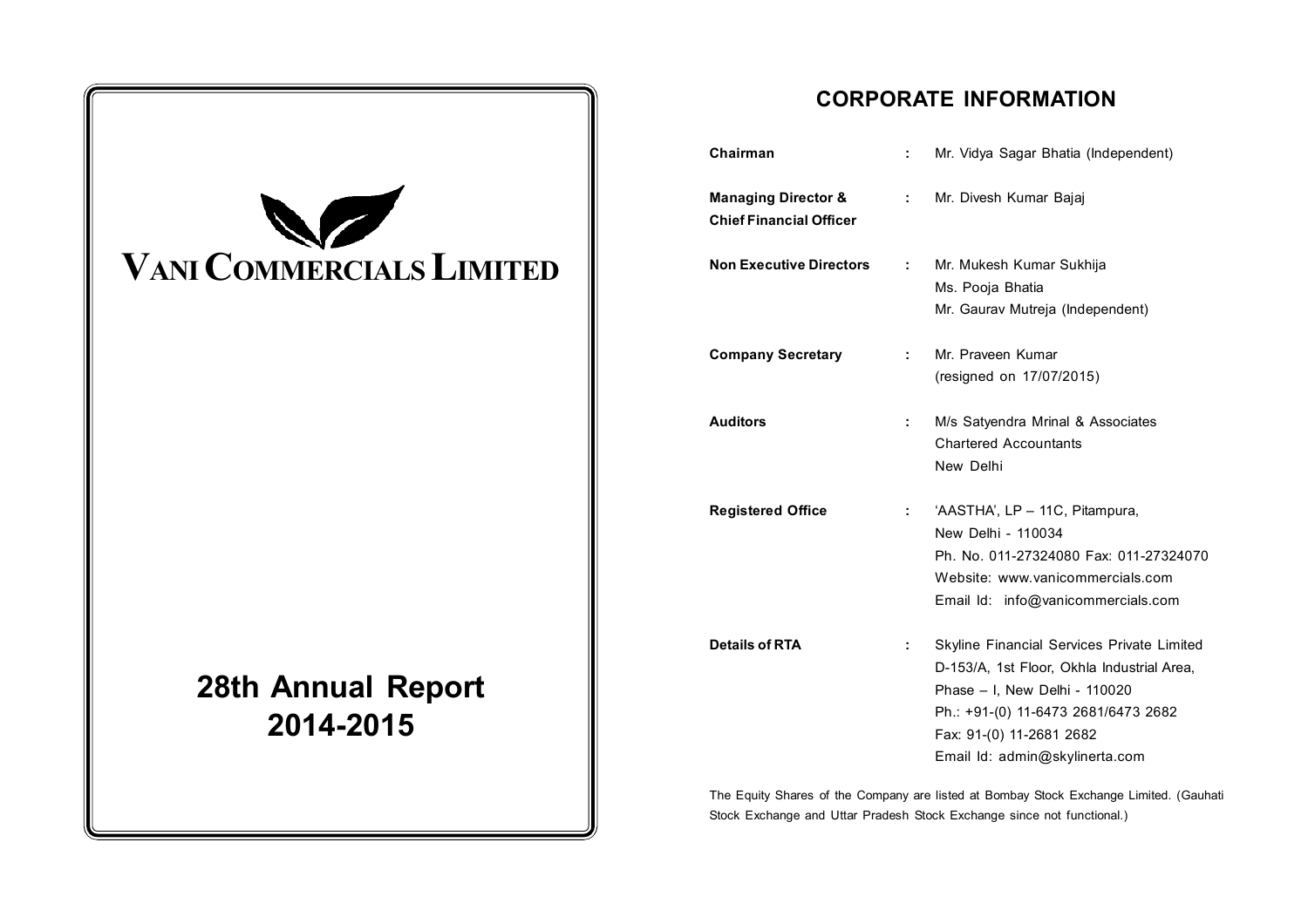# **CONTENTS**

**Page No. 1. Notice of Annual General Meeting 1 2. Director's Report 16 3. Auditor's Report 39 4. Balance Sheet 45 5. Statement of Profit & Loss 46 6. Cash Flow Statement 47 7. Notes to Financial Statements 48 8. Attendance Slip and Proxy Form 56**

# **NOTICE**

Notice is hereby given that the 28<sup>th</sup> Annual General Meeting of the Members of M/s Vani Commercials Limited will be held on Saturday, the 12<sup>th</sup> day of September, 2015 at 9:30 A.M. at Twist 'n' Turn Banquet, 226-227 Shop in Park Mall, Shalimar Bagh, New Delhi - 110088, to transact the following businesses:

# **Ordinary Business:**

- **1.** To receive, consider and adopt the Audited Balance Sheet of the Company as at 31st March, 2015 and Profit and Loss Account for the year ended on that date together with the Reports of the Auditors' and Directors' thereon.
- **2.** To appoint a Director in place of Mr. Mukesh Kumar Sukhija (DIN: 01038078), who retires by rotation and being eligible, offers himself for re-appointment.
- **3.** Appointment of Auditors

# **To consider and if thought fit to pass the following resolution as an Ordinary Resolution:**

**"RESOLVED THAT** pursuant to the provisions of section 139 and other applicable provisions, if any, of the Companies Act, 2013 and the Rules framed thereunder, as amended from time to time, the Company hereby ratifies the appointment of M/s Satyendra Mrinal & Associates, Chartered Accountants, New Delhi, as Auditors of the Company to hold office from the conclusion of this Annual General Meeting (AGM) till the conclusion of the next AGM of the Company to be held in the year 2016 at such remuneration plus service tax, as may be mutually agreed between the Board of Directors of the Company and the Auditors."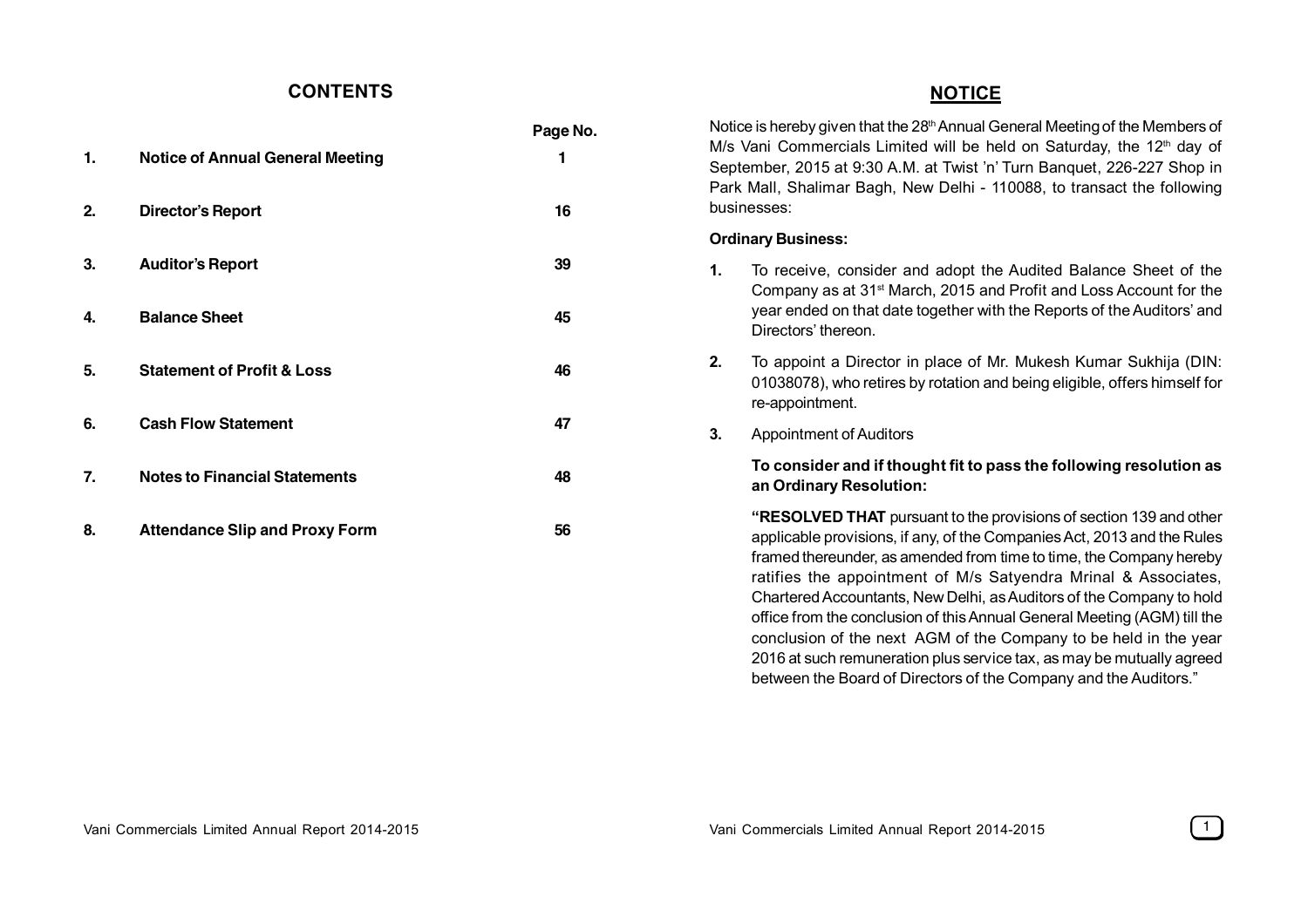**Special Business**

**4. Appointment of Mr. Divesh Kumar Bajaj as the Managing Director**

**To Consider and if thought fit, to pass, the following resolution as a Special Resolution:**

**"RESOLVED THAT** pursuant to the provisions of Section 197, 198 and 203 read with Schedule V and other applicable provisions, if any, of the Companies Act, 2013, and amendments thereto and the re-enactments thereof, also in terms of the approval accorded by the Board of Directors and the Nomination & Remuneration Committee, consent of members be and is hereby accorded for appointment of Mr. Divesh Kumar Bajaj (DIN: 01118288) as the Managing Director of the Company for a period of three years with effect from 17<sup>th</sup> July, 2015, on such terms and conditions and on such remuneration as approved by the Board of Directors of the Company post approval by the Nomination and Remuneration Committee and as set out in the Explanatory Statement annexed to the Notice convening the Annual General Meeting."

**5. Appointment of Mr. Gaurav Mutreja as Director**

**To Consider and if thought fit, to pass, the following resolution as an Ordinary Resolution:**

**"RESOLVED THAT** pursuant to provisions of Section 149, 150, 152 read with schedule IV to the Companies Act, 2013, and all other applicable provisions of the Companies Act, 2013 and the Companies (Appointment and Qualification of Directors) Rules, 2014 (including any statutory modification(s) or re-enactment thereof for the time being in force)and Clause 49 of the Listing Agreement, Mr. Gaurav Mutreja (DIN: 00708580) who was appointed as an Additional Director of the company w.e.f 7<sup>th</sup> August 2015 in terms of Section 161(1) of the Companies Act, 2013 and the Articles of Association of the Company and who holds office up to the date of this Annual General Meeting and in respect of whom the Company has received a notice in writing under Section 160 of the Act

proposing his candidature for the office of the Director and a declaration that he meets the criteria for independence as provided in Section 149(6) of the Act and who is eligible for appointment, be and is hereby appointed as an Independent Director of the Company to hold the office for 5(five) consecutive years for a term up to the Annual General Meeting of the Company to be held in the year 2020."

> **For and on Behalf of the Board For Vani Commercials Limited**

**Sd/- Mukesh Sukhija Director Date : 07-08-2015 Regd. Off.: 'AASTHA' LP-11C, Place : New Delhi Pitampura, New Delhi-110034**

**Notes:**

- **1. A MEMBER ENTITLED TO ATTEND AND VOTE AT THE ANNUAL GENERAL MEETING (THE "MEETING") IS ENTITLED TO APPOINT A PROXY TO ATTEND AND VOTE INSTEAD OF HIMSELF/HERSELF AND THE PROXY NEED NOT BE A MEMBER OF THE COMPANY. THE PROXY FORM IN ORDER TO BE EFFECTIVE MUST BE DEPOSITED WITH THE COMPANY NOT LESS THAN 48 HOURS BEFORE THE TIME FIXED FOR COMMENCEMENT OF THE MEETING** i.e. upto 9:30 am on 10th September 2015.
- **2. A person can act as proxy on behalf of members not exceeding fifty and holding in aggregate not more than ten percent of the total share capital of the Company carrying voting rights. A member holding more than ten percent of the total share capital of the Company carrying voting rights may appoint a single person as proxy and such person shall not act as proxy for any other person or shareholder.**
- **3.** Corporate Members intending to send their authorised representatives are requested to send a duly certified copy of the Board Resolution authorising the representatives to attend and vote on their behalf at the Meeting.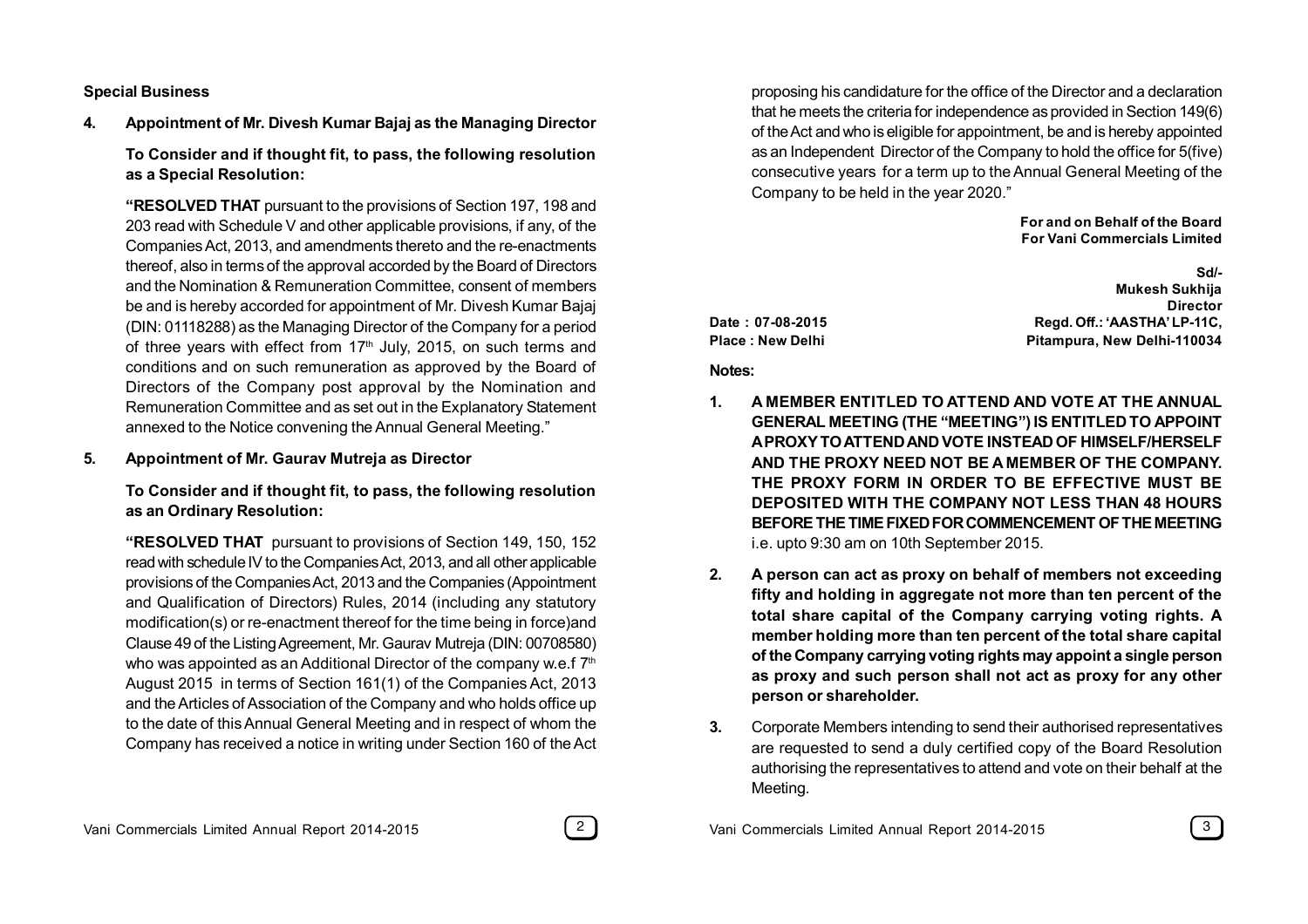- **4.** The Register of Members and the Share Transfer Book of the Company shall remain closed from Wednesday 9<sup>th</sup> September 2015 to Saturday 12<sup>th</sup> September 2015 (both days inclusive).
- **5.** Explanatory Statement as required under section 102 of the Companies Act, 2013, in respect of Special Business under Item No. 4 and Item No. 5 is enclosed herewith.
- **6.** Details in respect of the Directors seeking appointment/reappointment at the Meeting is annexed to the Notice as **Annexure–A**.
- **7.** Notice of the Meeting of the Company, *inter alia,* indicating the process and manner of e–voting along with Attendance Slip and Proxy Form is being sent to the members, whose email ids are registered with the Company and Depository Participant(s) for communication purposes unless any member has requested for a hard copy of the same. For members who have not registered their email address, physical copies of the Notice of the Meeting is being sent through permitted mode.
- **8. Members who have not registered their e-mail addresses so far are requested to register their e-mail address for receiving all communications including Annual Report, Circulars, etc. from the Company electronically.**
- **9.** Members may also note that the Notice of the Meeting and the Annual Report will also be av ailable on the Company's website *www.vanicommercials.com* for download. The physical copies of the aforesaid documents will also be available at the Company's Registered Office for inspection at any time between 10:00 a.m. to 1:00 p.m. on any working day upto the date of Meeting. Even after registering for ecommunication, members are entitled to receive such communication in physical form, upon making a request for the same, by post free of cost. For any communication, the shareholders may also send requests to the Company's investor email ID i.e., info@vanicommercials.com.
- **10. Voting through electronic means:**
	- (i) In compliance with provisions of section 108 of the Act and Rule

20 of The Companies [Management and Administration] Rules, 2014 and clause 35B of the Listing Agreement, the Company is providing e-voting facility as an alternative mode of voting which will enable the members to cast their votes electronically.

Necessary arrangements have been made by the Company with Central Depository Services [India] Limited [CDSL] to facilitate e-voting. The detailed process, instructions and manner for availing e-Voting facility is annexed to the Notice as **Annexure–B**.

- (ii) Ms. Anju Yadav, Practicing Company Secretary [Membership No. A32111] has been appointed as the Scrutinizer to scrutinize the voting and remote e-voting process in a fair and transparent manner.
- (iii) Members who have cast their vote by remote e-voting prior to the meeting may also attend the meeting but shall not be entitled to cast their vote again.
- (iv) Members can opt for only one mode of voting i.e. either by evoting or poll paper. In case Members cast their votes through both the modes, voting done by e-voting shall prevail and votes cast through Poll Paper shall be treated as invalid.
- (v) The e-voting period commences on Tuesday,  $8<sup>th</sup>$  September 2015  $[9:00 a.m.]$  and ends on Friday,  $11<sup>th</sup>$  September 2015 [5:00 p.m.]. During this period, Members holding shares either in physical form or demat form, as on 5th September 2015 i.e. cut-off date, may cast their vote electronically. The e-voting module shall be disabled for voting thereafter. Once the vote on a resolution is cast by the Member, he / she shall not be allowed to change it subsequently or cast vote again.
- (vi) The voting rights of members shall be in proportion to their shares in the paid up equity share capital of the Company as on cut-off date. A person, whose name is recorded in the register of members or in the register of beneficial owners maintained by the depositories as on cut-off date only shall be entitled to avail

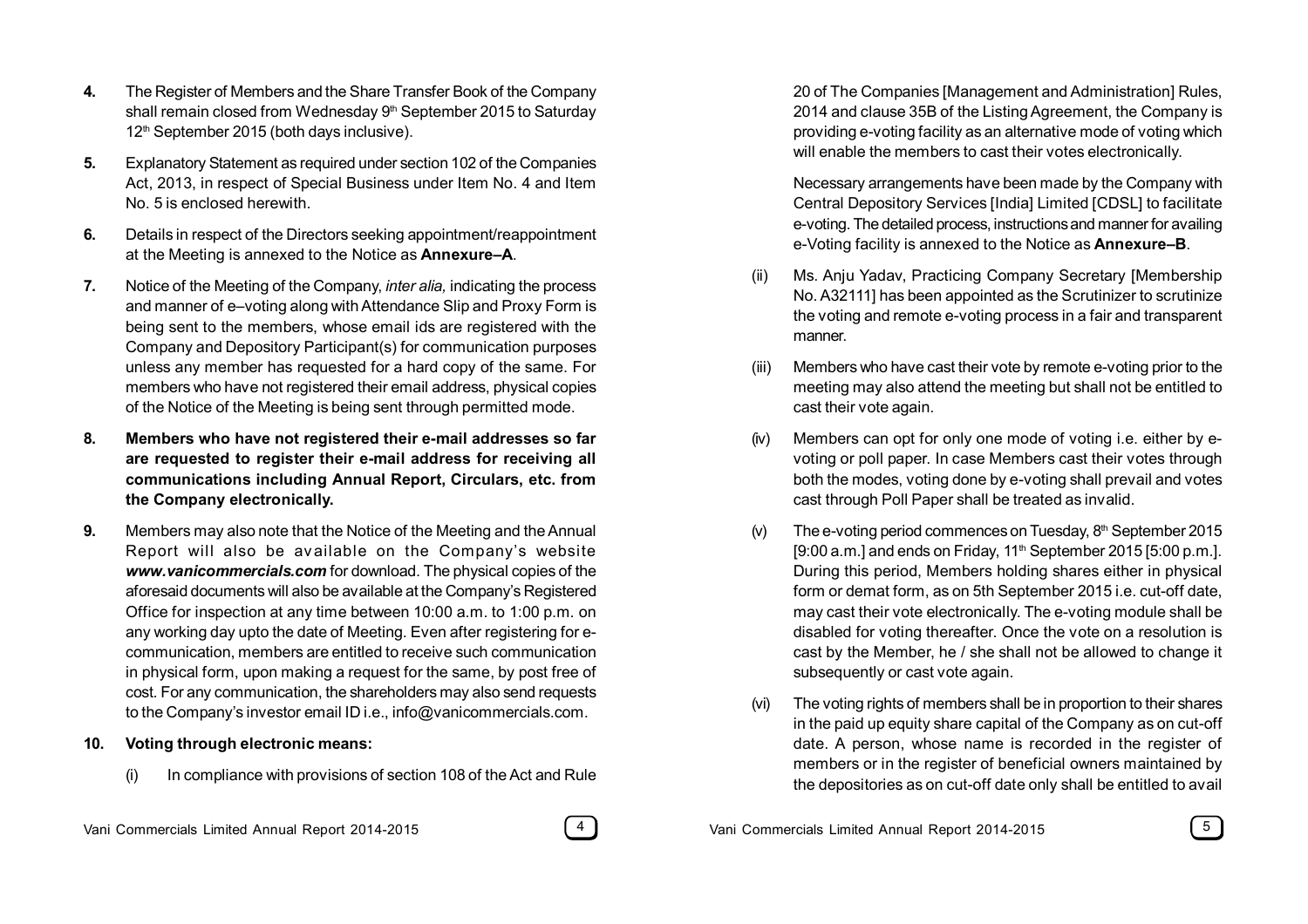facility of remote e-voting and poll process at the venue of the meeting.

- (vii) Any person, who acquires shares of the Company and becomes a member of the Company after dispatch of the Notice and holding shares as on cut-off date, may cast vote after following the instructions for e-voting as provided in the Notice convening the Meeting, which is available on the website of the Company and CDSL. However, if you are already registered with CDSL for remote e-voting then you can use your existing User ID and password for casting your vote.
- (viii) The Scrutinizer shall, immediately after the conclusion of voting at the meeting, would count the votes cast at the meeting, thereafter unblock the votes cast through remote e-voting in the presence of at least two witnesses not in the employment of the Company and make, not later than three days of conclusion of the meeting, a consolidated Scrutinizer's Report of the total votes cast in favour or against, if any, to the Chairman, who shall countersign the same.
- (ix) The results declared along with the Scrutinizer's Report shall be placed on the Company's website www.vanicommercials.com and on the website of CDSL i.e., www.evotingindia.com immediately after the result is declared. The Company shall simultaneously forward the results to BSE Limited [BSE], where the equity shares of the Company are listed.
- **11.** The route map giving the directions, to the venue of the AGM is annexed to the Notice as **Annexure–C**.

# **12. REQUEST TO MEMBERS**

(i) Members/Proxies attending the meeting are requested to bring their attendance slip along with their copy of Annual Report to the Meeting.

- (ii) Queries proposed to be raised at the Annual General Meeting may be sent to the Company at its registered office at least seven days prior to the date of AGM to enable the management to compile the relevant information to reply the same in the meeting.
- (iii) Members holding shares in demat form are requested to intimate all changes pertaining to their bank details, National Electronic Clearing Service [NECS], Electronic Clearing Services [ECS] mandates, nominations, power of attorneys, change in address, change of name, email address, contact numbers, etc. to their Depository Participant [DP]. Changes intimated to the DP will then be automatically reflected in the Company's records which will help the Company and the Company's Registrar and Transfer Agents to provide efficient and better services. Members holding shares in physical form are requested to intimate such changes to Registrar and Transfer Agents of the Company.
- (iv) In case of joint holders attending the Meeting, only such joint holder who is higher in the order of names will be entitled to vote. Members who hold shares in physical form in multiple folios in identical names or joint holding in the same order of names are requested to send the share certificates to Registrar, for consolidation into a single folio.
- (v) The Securities and Exchange Board of India (SEBI) has mandated the submission of Permanent Account Number (PAN) by every participant in securities market. Members holding shares in electronic form are, therefore, requested to submit their PAN to their Depository Participants with whom they are maintaining their demat accounts. Members holding shares in physical form can submit their PAN details to the Company / registrar and Share Transfer Agents.

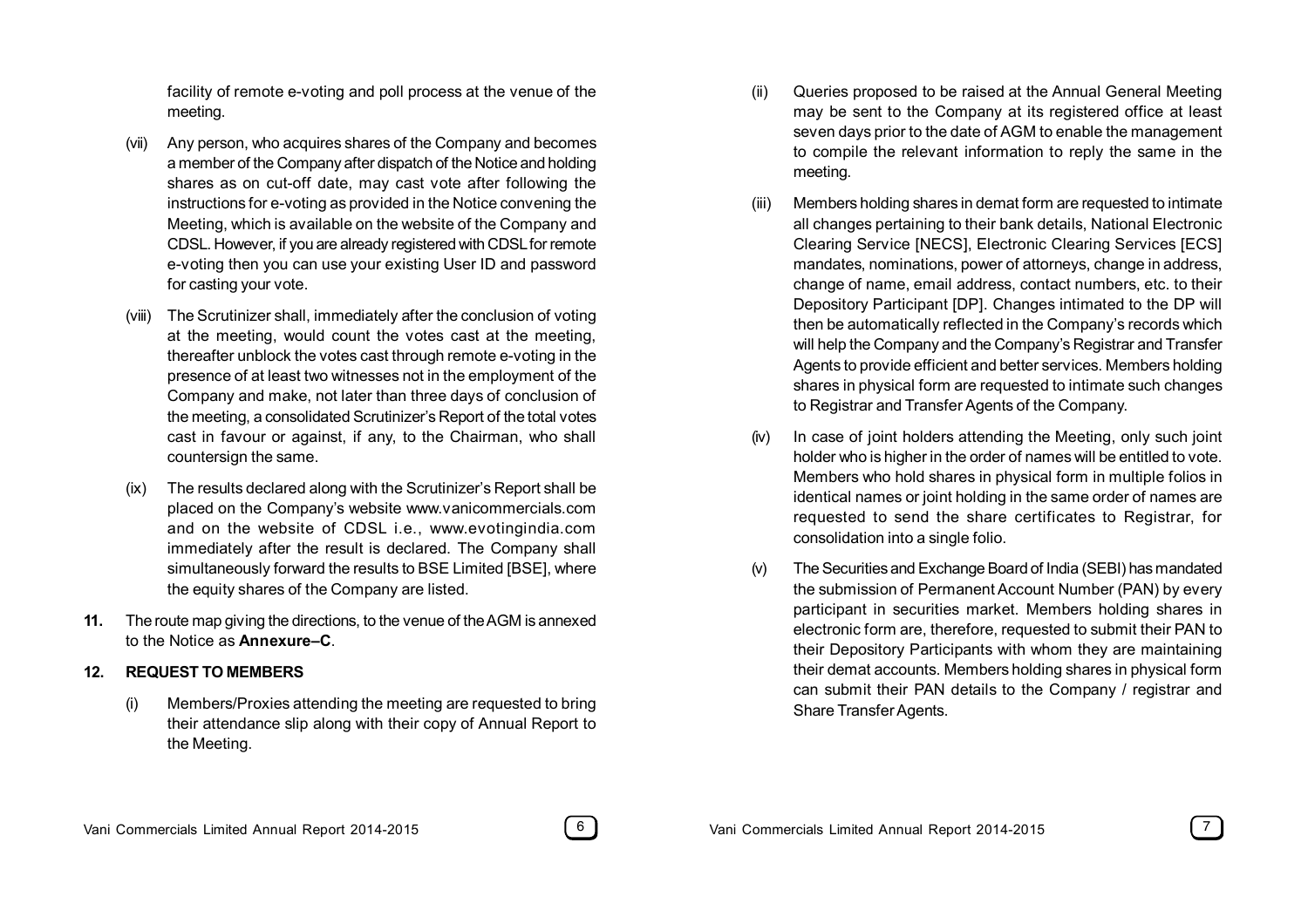| Name of Director                                                                                      | Mukesh Kumar Sukhija                                                                                                                                                                   | Divesh Kumar Bajaj                                                                                                                                                                                                                  | Gaurav Mutreja                                                                                                                                                                                                                        |
|-------------------------------------------------------------------------------------------------------|----------------------------------------------------------------------------------------------------------------------------------------------------------------------------------------|-------------------------------------------------------------------------------------------------------------------------------------------------------------------------------------------------------------------------------------|---------------------------------------------------------------------------------------------------------------------------------------------------------------------------------------------------------------------------------------|
| Age                                                                                                   | 40 years                                                                                                                                                                               | 46 years                                                                                                                                                                                                                            | 27 years                                                                                                                                                                                                                              |
| Date of Appointment<br>by the Board of<br><b>Directors</b>                                            | 28th March, 2014                                                                                                                                                                       | 14th August, 2014                                                                                                                                                                                                                   | 7th August, 2015                                                                                                                                                                                                                      |
| <b>Brief Resume and</b><br>nature of expertise<br>in functional areas                                 | He is a post graduate<br>in commerce and<br>member of ICSI and<br>also hold a bachelor's<br>degree in law. He is having<br>15 years of experience<br>in legal and<br>Corporate Matters | He is a commerce graduate<br>and member of the<br>ICAI. He is having<br>more than 15 years<br>of experience in<br>financing services                                                                                                | He is a commerce graduate<br>and having over 5 years<br>experience in the<br>Corporate Matters                                                                                                                                        |
| Directorships held<br>in other public<br>Companies<br>[excluding foreign<br>and private<br>Companies] | J. K. L'atelier Limited                                                                                                                                                                | Omansh Enterprises Limited                                                                                                                                                                                                          | J.K. L'atelier Limited<br>Omansh Enterprises Limited                                                                                                                                                                                  |
| Memberships /<br>Chairmanships of<br>Committees of<br>other Public<br>Companies                       | Nil                                                                                                                                                                                    | Omansh Enterprises Limited<br>-AuditCommittee (Member)<br>Omansh Enterprises Limited-<br>Shareholders/Investor's<br>GrievanceCommittee (Member)<br>Omansh Enterprises Limited-<br>Nomination and Remuneration<br>Committee (Member) | Omansh Enterprises Limited<br>-AuditCommittee (Member)<br>Omansh Enterprises Limited<br>-Shareholders/Investor's<br>GrievanceCommittee (Chairman)<br>Omansh Enterprises Limited<br>-Nomination and Remuneration<br>Committee (Member) |
| Number of shares<br>held in the<br>Company                                                            | Nil                                                                                                                                                                                    | Nil                                                                                                                                                                                                                                 | Nil                                                                                                                                                                                                                                   |

# **Annexure-A : to the Notice dated 7th August 2015- Details of Director seeking Appointment/ Reappointment**

**Annexure-B : to the Notice dated 7th August 2015 - Instructions for e-Voting. The instructions for members for voting electronically are as under:**

- (i) The voting period begins on Tuesday,  $8<sup>th</sup>$  September 2015 from 9:00 a.m. and ends on Friday, 11<sup>th</sup> September 2015 at 5:00 p.m. During this period shareholders of the Company, holding shares either in physical form or in dematerialized form, as on Saturday the 5<sup>th</sup> day of September 2015, being the Cut-Off date may cast their vote electronically. The evoting module shall be disabled by CDSL for voting thereafter.
- (ii) Shareholders who have already voted prior to the meeting date would not be entitled to vote at the meeting venue.
- (iii) The shareholders should log on to the e-voting website www.evotingindia.com
- (iv) Click on Shareholders.
- (v) Now Enter your User ID
	- a. For CDSL : 16 digits beneficiary ID,
	- b. For NSDL : 8 Character DP ID followed by 8 Digits Client ID,
	- c. Members holding shares in Physical Form should enter Folio Number registered with the Company.
- (vi) Next enter the Image Verification as displayed and Click on Login.
- (vii) If you are holding shares in demat form and had logged on to www.evotingindia.com and voted on an earlier voting of any company, then your existing password is to be used.
- (viii) If you are a first time user follow the steps given below:

# **For Members holding shares in Demat and Physical Form**

PAN : Enter your 10 digit alpha-numeric PAN issued by Income Tax Department (Applicable for shareholders holding shares in demat as well as physical form)

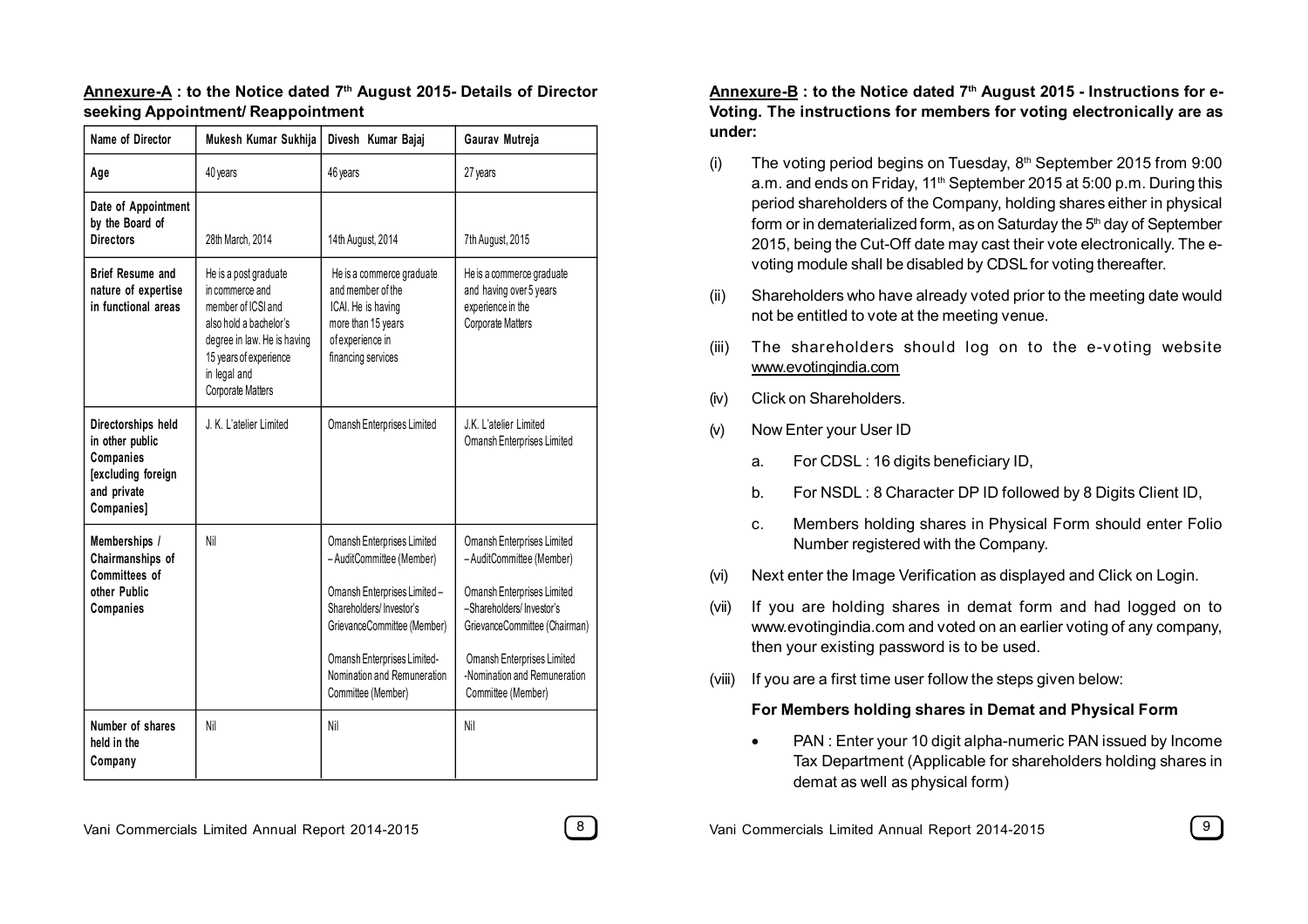- · Dividend Bank Details **OR** Enter the Dividend Bank Details or Date of Birth (in dd/mm/yyyy format) Date of Birth (DOB) as recorded in your demat account or in the company records in order to login.
- · If both the details are not recorded with the depository or company please enter the member id / folio number in the Dividend Bank details field as mentioned in instruction (v).
- (ix) After entering these details appropriately, click on "SUBMIT" tab.
- (x) Members holding shares in physical form will then directly reach the Company selection screen. However, members holding shares in demat form will now reach 'Password Creation' menu wherein they are required to mandatorily enter their login password in the new password field. Kindly note that this password is to be also used by the demat holders for voting for resolutions of any other company on which they are eligible to vote, provided that company opts for e-voting through CDSL platform. It is strongly recommended not to share your password with any other person and take utmost care to keep your password confidential.
- (xi) For Members holding shares in physical form, the details can be used only for e-voting on the resolutions contained in this Notice.
- (xii) Click on the EVSN of VANI COMMERCIALS LIMITED on which you choose to vote.
- (xiii) On the voting page, you will see "RESOLUTION DESCRIPTION" and against the same the option "YES/NO" for voting. Select the option YES or NO as desired. The option YES implies that you assent to the Resolution and option NO implies that you dissent to the Resolution.
- (xiv) Click on the "RESOLUTIONS FILE LINK" if you wish to view the entire Resolution details.
- (xv) After selecting the resolution you have decided to vote on, click on "SUBMIT". A confirmation box will be displayed. If you wish to confirm your vote, click on "OK", else to change your vote, click on "CANCEL" and accordingly modify your vote.
- (xvi) Once you "CONFIRM" your vote on the resolution, you will not be allowed to modify your vote.
- (xvii) You can also take a print of the votes cast by clicking on "Click here to print" option on the Voting page.
- (xviii) If a demat account holder has forgotten the login password then Enter the User ID and the image verification code and click on Forgot Password & enter the details as prompted by the system.
- (xix) **Note for Non Individual Shareholders and Custodians**
	- · Non-Individual shareholders (i.e. other than Individuals, HUF, NRI etc.) and Custodian are required to log on to www.evotingindia.com and register themselves as Corporates.
	- · A scanned copy of the Registration Form bearing the stamp and sign of the entity should be emailed to helpdesk.evoting@cdslindia.com.
	- · After receiving the login details a Compliance User should be created using the admin login and password. The Compliance User would be able to link the account(s) for which they wish to vote on.
	- The list of accounts linked in the login should be mailed to helpdesk.evoting@cdslindia.com and on approval of the accounts they would be able to cast their vote.
	- A scanned copy of the Board Resolution and Power of Attorney (POA) which they have issued in favour of the Custodian, if any, should be uploaded in PDF format in the system for the scrutinizer to verify the same.
- (xx) In case you have any queries or issues regarding e-voting, you may refer the Frequently Asked Questions ("FAQs") and e-voting manual available at www.evotingindia.com, under help section or write an email to helpdesk.evoting@cdslindia.com.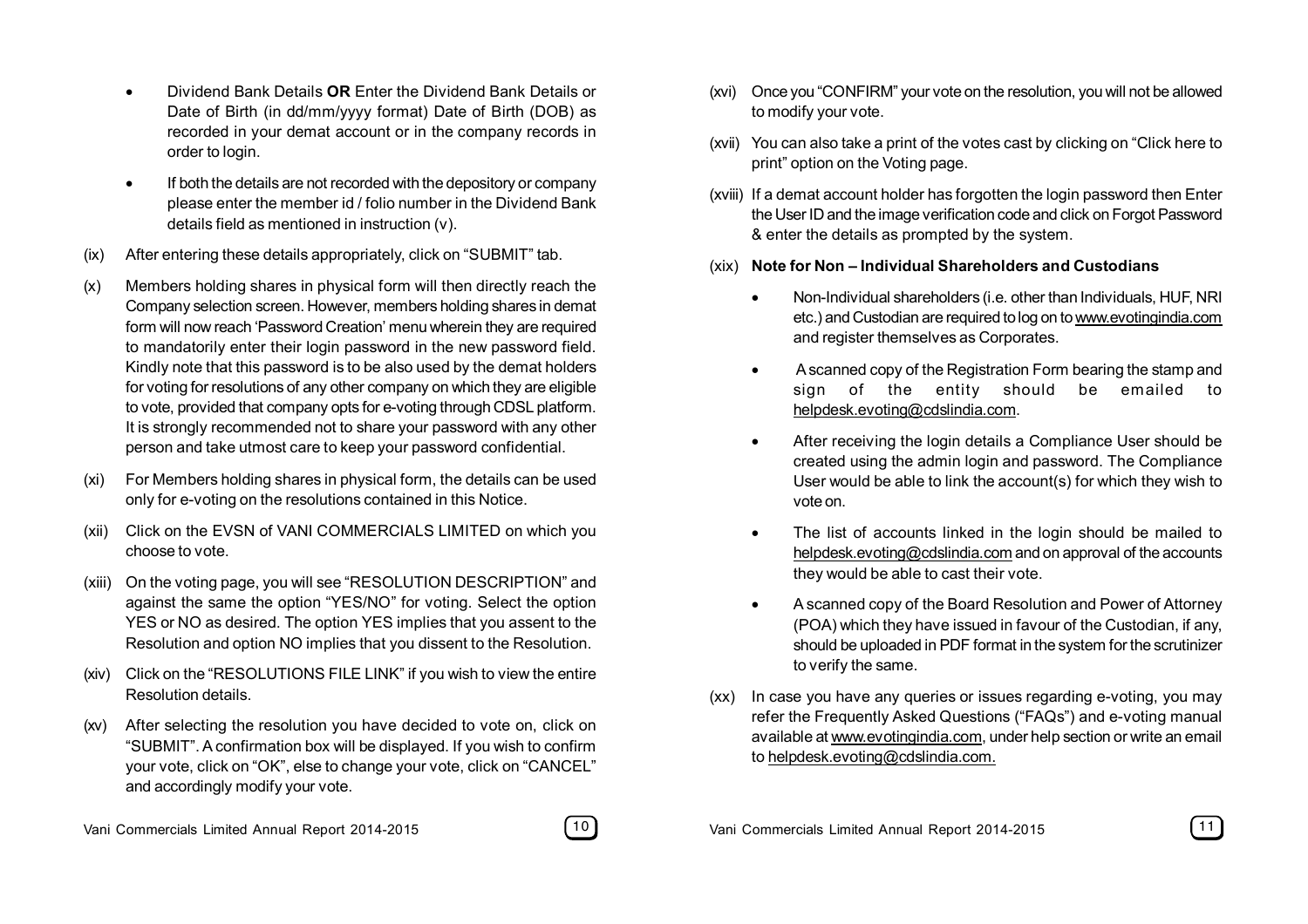# **Contact Details:**

# **Mr. Wenceslaus Furtado**

Deputy Manager, CDSL 17th Floor, PJ Towers, Dalal Street, Fort, Mumbai–400 001. Email: wenceslausf@cdslindia.com, Tel: 022-22723333/8588

# **Explanatory Statement pursuant to the provisions of Section 102 of the Companies Act, 2013**

# **Item No. 4**

Mr. Divesh Kumar Bajaj (DIN: 01118288) was appointed as the Independent Director of the Company on 14<sup>th</sup> August 2014, the Board of Directors on recommendation of Nomination and Remuneration Committee decided to appoint him as the Managing Director w.e.f 17th July 2015 for a period of three years. Further the Nomination and Remuneration Committee recommended payment of remuneration of  $\bar{c}$ 1,00,000/- pm w.e.f 1st August 2015 till currency of his tenure, subject to approval of members in pursuance of Section 196, 197 and 203 read with Schedule V of the Companies Act, 2013 ('the Act') or any amendment thereto or re-enactment thereof.

The abovementioned remuneration shall be the minimum remuneration payable to Mr. Divesh Kumar Bajaj during the currency of tenure of his office as the Managing Director of the Company, notwithstanding the absence or inadequacy of profits in any financial year.

The additional information as required under Schedule V of the Act is as under:-

Mr. Bajaj is a Chartered Accountant having an experience of over 15 years. He has various managerial positions in NBFC companies. He joined the Board as the Independent Director on 14<sup>th</sup> August 2014, however considering his experience and expertise in the NBFC sector, the Nomination and Remuneration Committee, recommended his appointment as the Managing Director and the CFO of the Company. Presently, in the weak economic environment, the Company is in the revival stage and expansion mode and it plans to extend the credit facilities to individuals and corporate. The Company

is looking forward to expand the level of operations and also the profitability many folds under the dynamic leadership of Mr. Bajaj.

Taking into consideration the size of the company, the profile and experience of Mr. Bajaj and the responsibilities to be shouldered by him and also the remuneration being paid at his level in the NBFC industry, the proposed remuneration of Mr. Bajaj, as stated above is fair reasonable in the opinion of the Nomination and Remuneration Committee and the Board of Directors.

Though the profit before taxation of the Company for the year ended 31<sup>st</sup>  $\mu$  March 2015 was ₹3,26,268,00/- on the capital base of ₹4,11,98,000,00/-, the same is inadequate in terms of section 197 and 198 of the Act. The Board of Directors will also be at liberty to alter, vary and revise the remuneration, including commission and the perquisites from time to time, within the limits prescribed in Schedule V of the Companies Act, 2013 or any amendment or statutory modification thereto.

Brief resume of Mr. Divesh Kumar Bajaj, nature of his expertise in specific functional areas and names of other public limited companies in India in which he holds directorships and details of memberships / chairmanships of Board Committees of the public limited companies in India and other details is enclosed with the notice.

Approval by way of special resolution is sought for appointment of Mr. Bajaj for a period of three years effective  $17<sup>th</sup>$  July 2015 as required under Schedule V to the Act. Besides the remuneration proposed as above, Mr. Bajaj does not have any other pecuniary relationship with the Company.

The present notice should be treated as abstract under Section 190 of the Companies Act, 2013.

Mr. Bajaj is interested in the resolution relating to his appointment and remuneration as Managing Director of the Company. None of the other Directors / Key Managerial Personnel of the Company / their relatives are interested in the resolution.

The Board recommends the Special Resolution set out at Item No. 4 of the Notice for approval by the shareholders.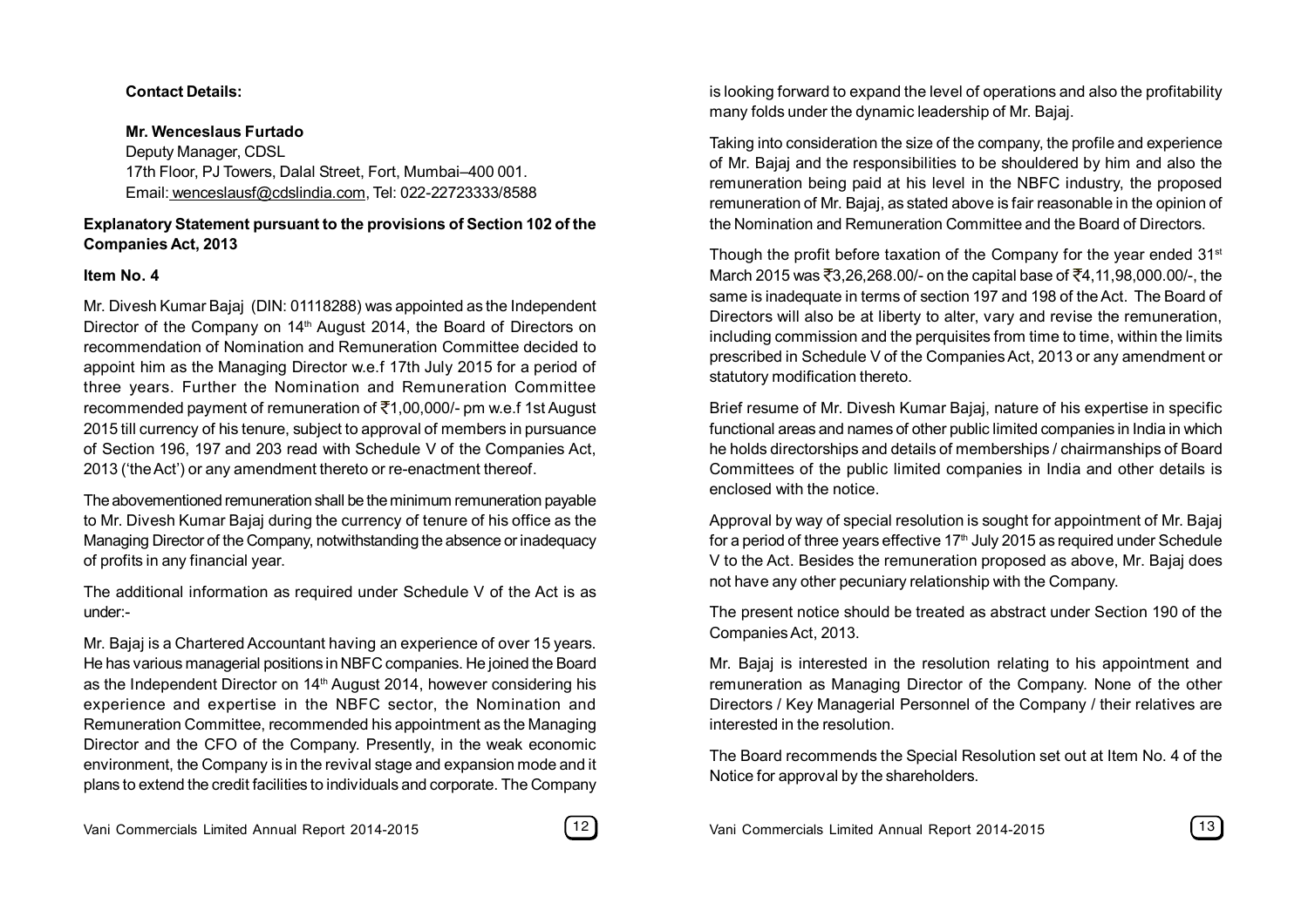### **Item No.5:**

The Board of Directors of the Company, pursuant to the provisions of Section 161(1) of the Act and the Articles of Association of the Company, has appointed Mr. Gaurav Mutreja (DIN: 00708580) as an Additional Director of the Company with effect from  $7<sup>th</sup>$  August 2015. In terms of the provisions of Section 161(1) of the Act, Mr. Gaurav Mutreja would hold office up to the date of the ensuing Annual General Meeting. The Company has received a notice in writing alongwith the deposit of requisite amount under Section 160 of the Act proposing the candidature of Mr. Gaurav Mutreja for the office of Director of the Company.

Mr. Gaurav Mutreja is not disqualified from being appointed as a Director in terms of Section 164 of the Act and has given his consent to act as a Director. Mr. Gaurav Mutreja possesses appropriate skills, experience and knowledge.

Brief resume of Mr. Gaurav Mutreja, nature of his expertise in specific functional areas and names of other public limited companies in India in which he holds directorships and details of memberships / chairmanships of Board Committees of the public limited companies in India and other details is enclosed with the notice.

Keeping in view his vast expertise and knowledge, it will be in the interest of the Company that Mr. Gaurav Mutreja is appointed as Director.

Save and except Mr. Gaurav Mutreja and his relatives, none of the other Directors / Key Managerial Personnel of the Company / their relatives are, in any way, concerned or interested, financially or otherwise, in the resolution set out at Item No. 5 of the Notice. The Board recommends the Ordinary Resolution set out at Item No. 5 of the Notice for approval by the shareholders.

> **For and on Behalf of the Board For Vani Commercials Limited**

**Sd/- Mukesh Sukhija Director Date : 07-08-2015 Regd. Off.: 'AASTHA' LP-11C, Place : New Delhi Pitampura, New Delhi-110034**

**Route Map for Shop In Park Mall**



**'Annexure -C'**

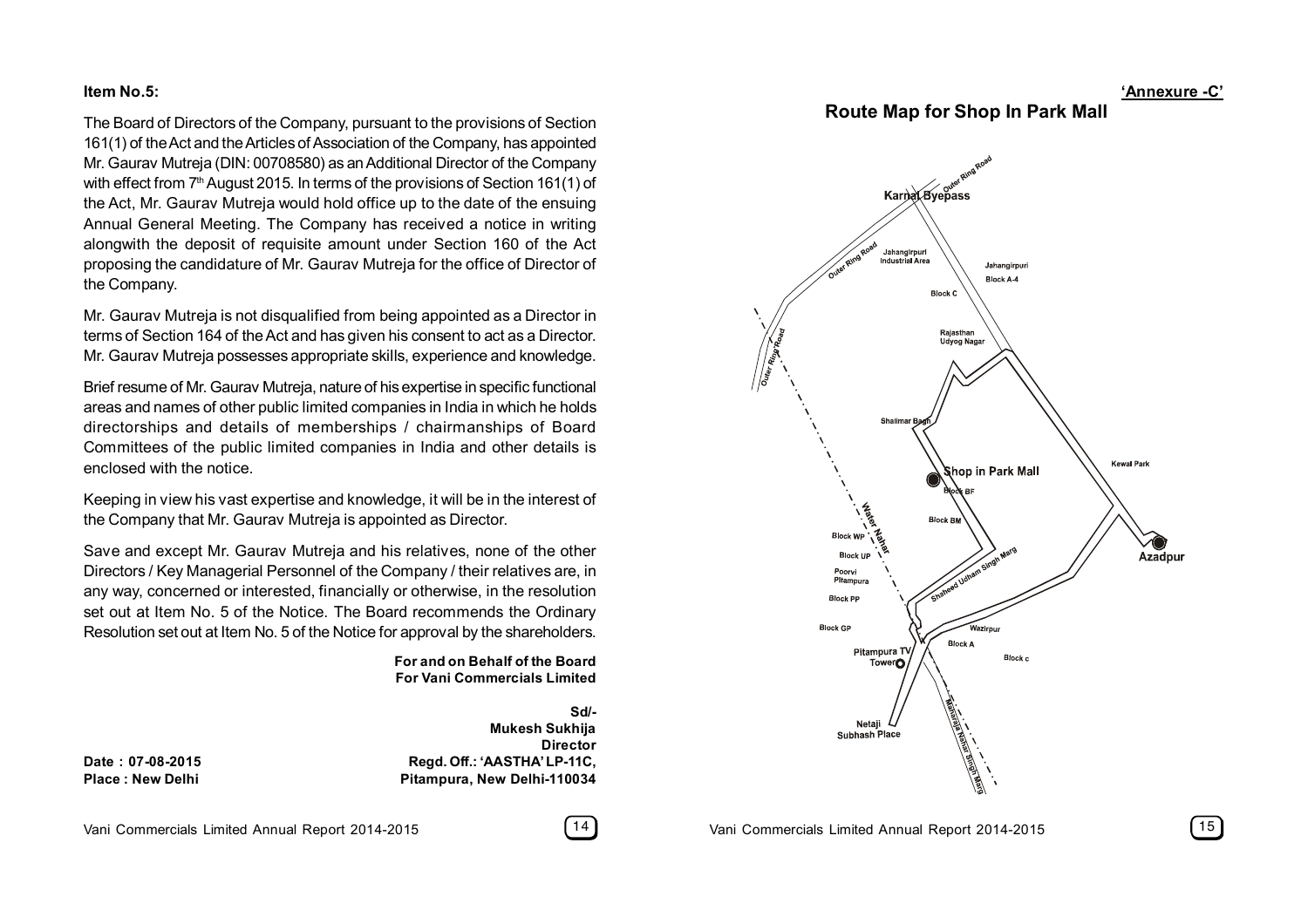# **DIRECTOR'S REPORT**

## To,

The Members of

Vani Commercials Limited

Your Directors have pleasure in presenting the 28<sup>th</sup> Director's Report of your Company together with the Audited Statement of Accounts and the Auditors' Report of your company for the financial year ended, 31<sup>st</sup> March, 2015.

### **1. FINANCIAL HIGHLIGHTS AND STATE OF COMPANY'S AFFAIRS (a)**  $($ **a**  $)$

| <b>Particulars</b>                 | <b>Current year</b> | <b>Previous Year</b> |
|------------------------------------|---------------------|----------------------|
| Income From Operations             | 2275700.00          | 1848990.00           |
| <b>Total Income</b>                | 2275700.00          | 1848990.00           |
| Depreciation                       | 13325.00            |                      |
| Tax                                |                     |                      |
| <b>Current Tax</b>                 | 82055.00            | 169578.00            |
| Deferred Tax                       | 1486.00             |                      |
| <b>Profit/(Loss) after Tax</b>     | 242727.00           | 345303.00            |
| Earnings per share $(\bar{\zeta})$ |                     |                      |
| Basic                              | 0.06                | 0.17                 |
| Diluted                            | 0.06                | 0.17                 |

- **(b)** During the year, your Company recorded Total Income of  $\overline{\mathfrak{T}}$  22,75,700.00/ -(previous year  $\overline{5}18,48,990.00/$ ), representing an increase of 23.00% over the previous year. The Company recorded a Net Profit of  $\overline{2}$  2.42,727,00/- during the financial year ended 31<sup>st</sup> March, 2015 as compared to a Net Profit of  $\overline{5}3,45,302.40/$ - in the previous year.
- **(c)** During the year, the Company raised further capital by issuing 21,00,000 Equity shares of  $\overline{5}10/-$  each for cash at par, aggregating 2,10,00,000.00/- on the Preferential Allotment Basis. After the above issue, the total paid up share capital of the Company stands at 4,11,98,000. The proceeds were utilized towards Business Expansion and Growth.

# **(d) Transfer to Reserves in Terms of Section 134 (3) (j) of the Companies Act, 2013**

No amount is being carried to the General Reserves.

# **(e) Transfer to Statutory Reserves**

For the financial year ended 31st March, 2015, the Company is proposed to carry an amount of  $\overline{\xi}$  16,411.00/- to Statutory Reserve Account as required under the provisions of Section 45IA of RBI Act.

# **(f) Dividend**

Your Directors do not recommend any dividend for the year ended 31st March, 2015.

# **(g) Highlights of the Year**

During the year the equity capital of the Company got listed at the Bombay Stock Exchange, having scrip no. 538918 and the trading in the shares commenced from 28/01/2015.

# **(h) Material Changes and Commitments**

There are no material changes from the end of Financial Year till the date of this report.

# **2. PUBLIC DEPOSITS**

During the year under report, your Company did not accept any deposits from the public in terms of the provisions of Chapter V of the Companies Act, 2013 and under provision of Section 45-IA of the RBI Act, 1934.

# **3. DIRECTORS AND KEY MANAGERIAL PERSONNEL**

# **(a) Changes in Directors and Key Managerial Personnel during the year**

During the year under review Mr. Kuldeep Singh (DIN: 02258500), the Whole time Director of the Company, resigned from the Directorship of the Company with effect from 17<sup>th</sup> July, 2015. Your Directors would like to place on record their appreciation of the services rendered by him during his tenure.

On recommendation of the Nomination and Remuneration Committee, the Board appointed Mr. Divesh Kumar Bajaj, (DIN: 01118288) as the Managing Director of the Company, for a period of three years from 17<sup>th</sup> July 2015. Further the Board of Directors on 7 th August 2015 appointed him as CFO of the Company.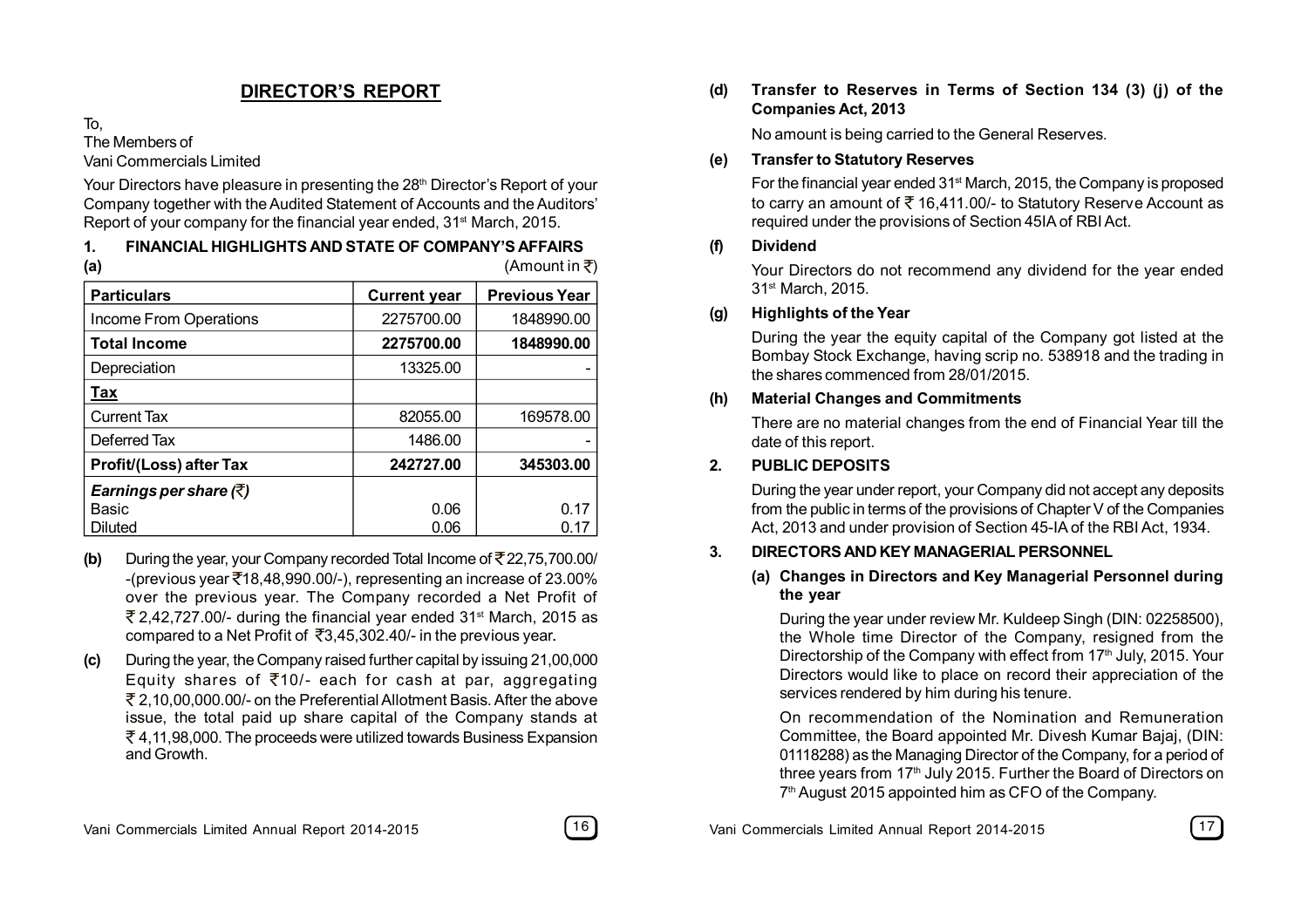Mr. Vidya Sagar Bhatia (DIN: 00444141) was re-designated as Independent Non Executive Chairman of the Company w.e.f.  $17<sup>th</sup>$ July 2015, he shall act as the Chairman till the currency of his tenure as the Independent Director.

Mr. Gaurav Mutreja (DIN: 00708580) was appointed as the Independent Director on 7<sup>th</sup> August 2015, in terms of the provisions of section 149, further the Board recommends his appointment in the ensuing AGM.

Mr. Praveen Kumar (ACS 32898) resigned from the post of Company Secretary of the Company w.e.f. 17<sup>th</sup> July 2015.

### **(b) Retirement by rotation**

In accordance with the provisions of Section 152(6) of the Act and the Articles of Association of the Company, Mr. Mukesh Kumar Sukhija (DIN: 01038078) will retire by rotation at the ensuing Annual General Meeting ('AGM') of the Company and, being eligible, offers himself for re-appointment. Your Board has recommended his reappointment.

### **(c) Declaration of Independence by the Independent Directors**

The Independent Directors of your Company have confirmed that they meet with the criteria of Independence as prescribed under Section 149(6) of the Act read with Rule 5 of the Companies (Appointment and Qualification of Directors) Rules, 2014.

Framework for Familiarization Programme for the Independent Directors is made available on the website of the Company at weblink http://www.vanicommercials.com/wp-content/uploads/2015/ 05/2-PAGES.pdf

### **(d) Attributes, qualifications and appointment of Directors**

The Nomination and Remuneration Committee has adopted the attributes and qualifications as provided in Section 149(6) of the Act and Rule 5 of the Companies (Appointment and Qualification of Directors) Rules, 2014, in respect of Independent Directors. The Committee has also adopted the same attributes and qualifications, to the extent applicable, in respect of Non-Independent Directors.

All the Non-Executive Directors of the Company, fulfil the fit and proper criteria for appointment as Directors. Further, all Directors



of the Company, other than Independent Directors, are liable to retire by rotation. One-third of the Directors who are liable to retire by rotation, retire every year and are eligible for re-election.

# **(e) Remuneration Policy**

The Board, on the recommendation of the Nomination and Remuneration Committee, approved the Remuneration Policy for the Directors, Key Managerial Personnel and other employees of the Company, a copy of which is enclosed as **Annexure: I** to this Report.

# **(f) Board Evaluation**

The Board carried out annual performance evaluation of its own performance and that of the individual Directors as also functioning of the Board Committees, as required in terms of Section 134 (3) (p) of the Act. The performance evaluation of the Board and individual Directors was based on criteria approved by the Nomination and Remuneration Committee. The Directors expressed their satisfaction with the overall evaluation process.

# **4. NUMBER OF BOARD MEETINGS**

During the year ended 31<sup>st</sup> March, 2015, 11 (Eleven) meetings of the Board were held. The Details of which are given below:

| S.<br>No | Date of<br><b>Board Meeting</b> | Total No.<br>of Directors | No. of Directors attending<br>the Board Meeting |
|----------|---------------------------------|---------------------------|-------------------------------------------------|
| 1.       | 29th April 2014                 | 4                         | 4                                               |
| 2.       | 7 <sup>th</sup> May 2014        | 4                         | 4                                               |
| 3.       | 30th May 2014                   | 4                         | 4                                               |
| 4.       | 27 <sup>th</sup> June 2014      | 4                         | 4                                               |
| 5.       | 14 <sup>th</sup> August 2014    | 6                         | 6                                               |
| 6.       | 11 <sup>th</sup> October 2014   | 6                         | 5                                               |
| 7.       | 28 <sup>th</sup> November 2014  | 5                         | 5                                               |
| 8.       | 26 <sup>th</sup> December 2014  | 5                         | 5                                               |
| 9.       | 19 <sup>th</sup> January 2014   | 5                         | 5                                               |
| 10.      | 30th January 2015               | 5                         | 5                                               |
| 11.      | $21st$ March 2015               | 5                         | 5                                               |

# **5. BOARD COMMITTEES**

Presently, the Company has three Board Committees with the following members:

Vani Commercials Limited Annual Report 2014-2015 **19**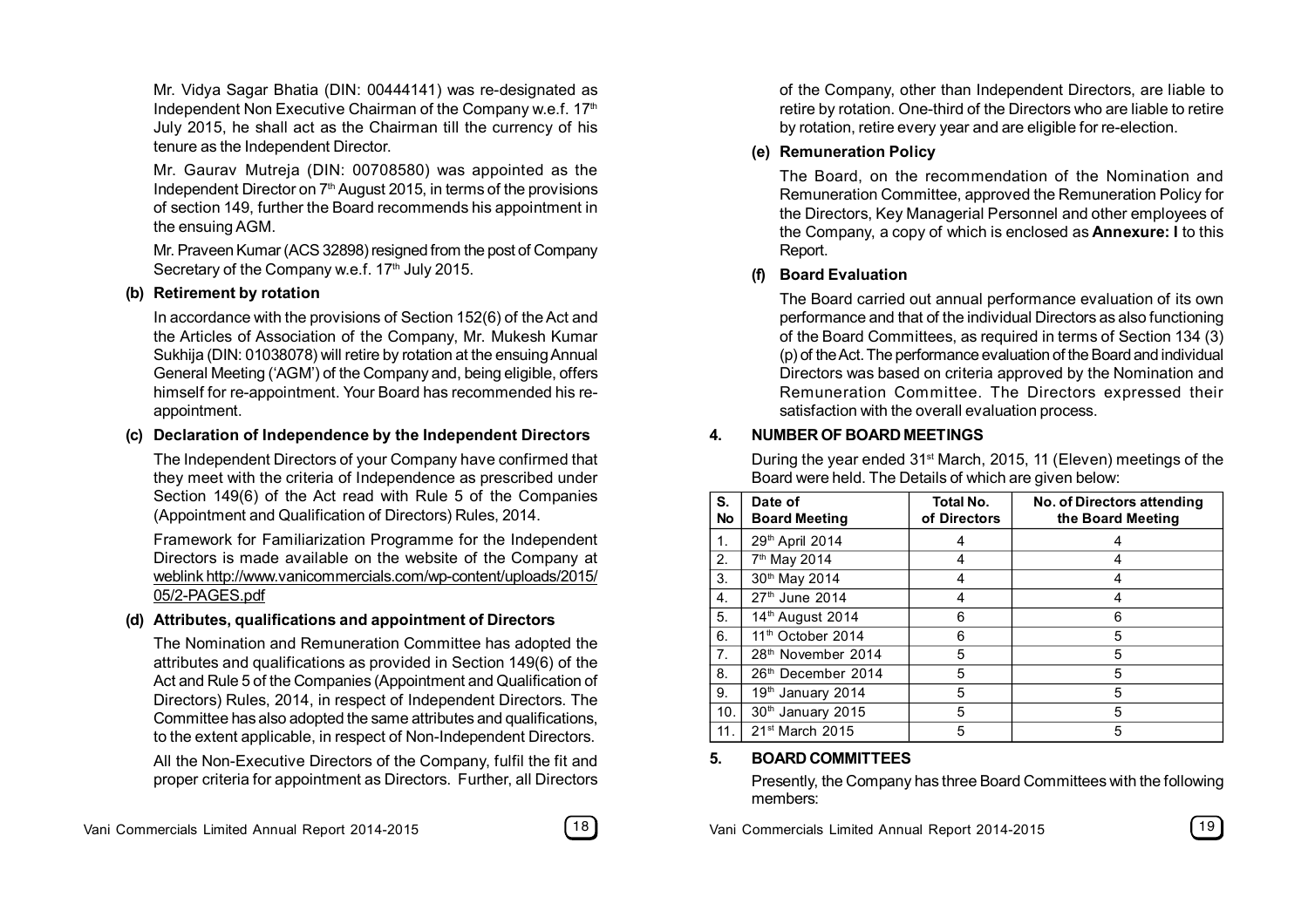| <b>Audit Committee</b>                          | Mr. Vidya Sagar Bhatia, Chairman<br>Mr. Divesh Kumar Bajaj, Member<br>Mr. Gaurav Mutreja, Member   |
|-------------------------------------------------|----------------------------------------------------------------------------------------------------|
| Nomination and<br>Remuneration Committee        | Mr. Vidya Sagar Bhatia, Chairman<br>Ms. Pooja Bhatia, Member<br>Mr. Gaurav Mutreja, Member         |
| Shareholders/ Investor's<br>Grievance Committee | Mr. Vidya Sagar Bhatia, Chairman<br>Mr. Mukesh Kumar Sukhija, Member<br>Mr. Gaurav Mutreja, Member |

# **6. DIRECTORS' RESPONSIBILITY STATEMENT**

As required under Section 134(5) of the Act, your Directors confirm having: -

- i) followed in the preparation of the Annual Accounts, the applicable Accounting Standards with proper explanation relating to material departures, if any;
- ii) selected such accounting policies and applied them consistently and made judgments and estimates that are reasonable and prudent so as to give a true and fair view of the state of affairs of the Company at the end of the financial year and of the profit of the Company for that period;
- iii) taken proper and sufficient care for the maintenance of adequate accounting records in accordance with the provisions of the Act for safeguarding the assets of your Company and for preventing and detecting fraud and other irregularities;
- iv) prepared the Annual Accounts on a going concern basis; and
- v) proper systems have been devised to ensure compliance with the provisions of all applicable laws and such systems are adequate and operating effectively.
- vi) having laid down the internal financial controls to be followed by the Company and such internal financial controls are adequate and operating effectively.

# **7. SUBSIDIARIES, ASSOCIATES AND JOINT VENTURES**

The Company does not have any subsidiary, associate or joint venture.

# **8. LISTING INFORMATION**

The Equity Shares of the Company are listed at Bombay Stock Exchange. The equity shares of the Company were also listed at Gauhati Stock Exchange and the Uttar Pradesh Stock Exchange, however both



the Stock Exchanges have been Derecognized by SEBI hence non operational.

The payment of Listing fees for year 2015-16 has been made to Bombay Stock Exchange.

# **9. DEMATERIALIZATION OF SHARES**

The securities of the Company are admitted with NSDL and CDSL, the ISIN allotted to the Company is INE661Q01017.

# **10. REPORT ON CORPORATE GOVERNANCE**

In terms of SEBI Circular No. CIR/CFD/POLICY/CELL/7/2014 dated 15<sup>th</sup> September 2014 the provision of Clause 49 of the Listing agreement are applicable to all listed entities having a paid up share capital of  $\bar{\tau}$  10 crores and above or net worth of  $\bar{\tau}$  25 crores or more.

Since the paid up capital of the Company is below  $\bar{\tau}$  10 crores and also the net worth of the Company is below  $\bar{z}$  25 Crores, the provisions of clause 49 of the Listing Agreement are not applicable to the Company. Thus, the Company is not required to attach the Corporate Governance report with the Report of the Board of Directors.

# **11. PARTICULARS OF EMPLOYEES AND RELATED DISCLOSURES**

The Company provides a gender friendly workplace, during the year under review, there were no cases filed pursuant to Sexual Harassment of Women at Workplace (Prevention, Prohibition and Redressal) Act, 2013.

None of the employees of your Company is covered under the provisions of Rule 5(2) of the Companies (Appointment and Remuneration of Managerial Personnel) Rules, 2014.

# **12. RISK MANAGEMENT**

The Board has approved the Risk Management Policy of the Company. The Company's risk management framework is designed to address risks intrinsic to operations, financials and compliances arising out of the overall strategy of the Company. The Company manages, monitors and reports on the principal risks and uncertainities that can impact its ability to achieve its objectives. The responsibility for management of risks vests with the Managers/ officers responsible for the day-to-day conduct of the affairs of the Company. Risk focused audits are carried out periodically by the Internal Auditors, which lead to identification of areas where risk management processes need to be strengthened. Annual update is provided to the Board on the effectiveness of the Company's risk management systems and policies.

Vani Commercials Limited Annual Report 2014-2015 **21**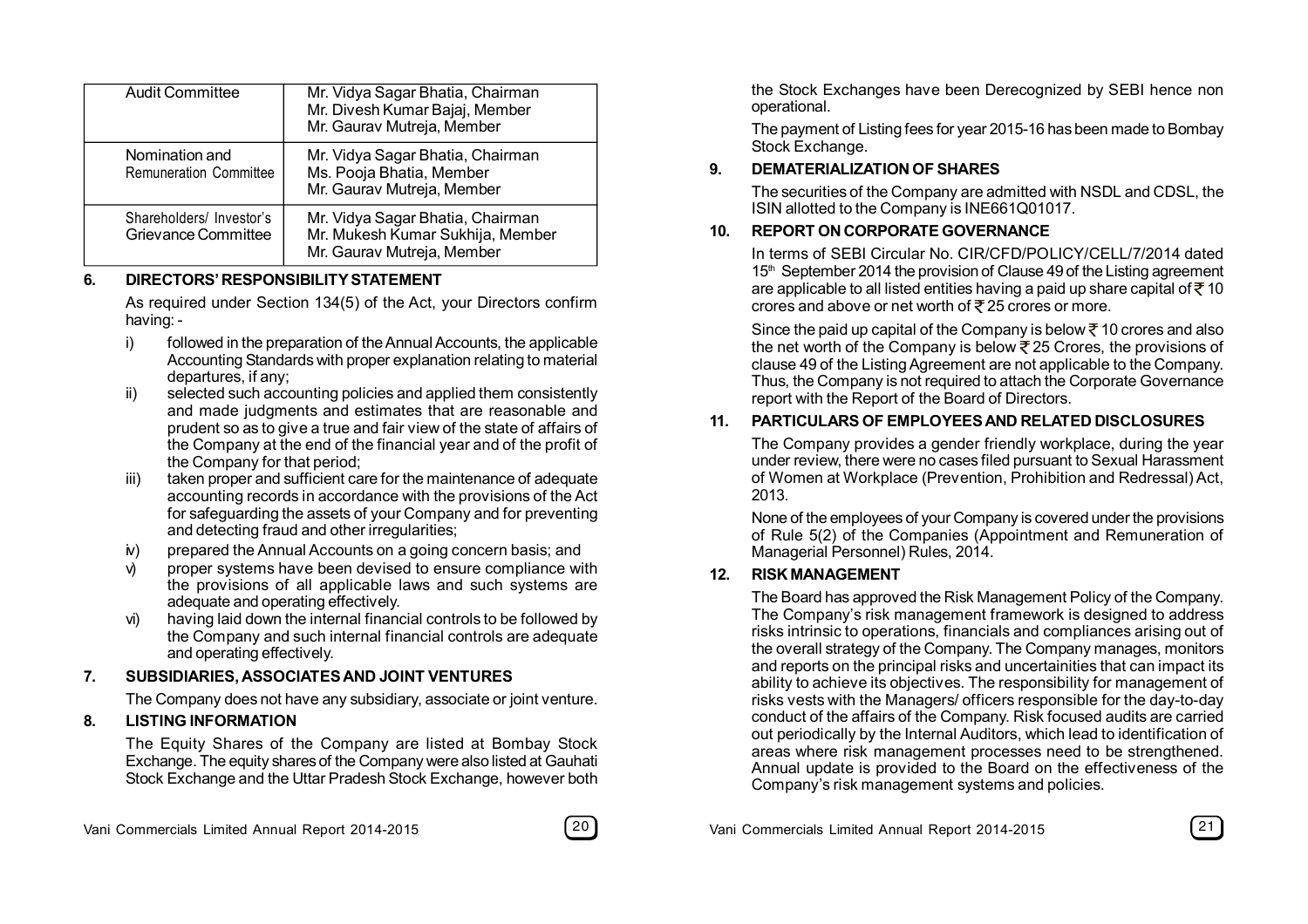# **13. INTERNAL FINANCIAL CONTROLS & INTERNAL AUDIT**

The Company has adequate internal financial controls with respect to the financial statements, commensurate with the size and scale of the operations of the Company. During the year such controls were tested and no reportable material weakness in operation has been observed. Internal audit of the Company has been carried out during the year. The Audit Committee reviews the internal audit findings, provides guidance on internal controls and ensures that the internal audit recommendations are implemented.

# **14. PARTICULARS OF LOANS, GUARANTEES AND INVESTMENTS**

The Company is a Non Banking Financial Company, registered with the Reserve Bank of India, thus the provisions of the Section 186 of the Companies Act, 2013 do not apply to the Company.

# **15. RELATED PARTY TRANSACTIONS**

During the year ended 31<sup>st</sup> March, 2015, all the contracts / arrangements/ transactions entered by the Company during the financial year with related parties were in ordinary course of business / on an arm's length basis.

The details in **Form AOC-2** of material transactions entered into by the Company with its related party are provided in **Annexure: II** to this Report.

The Policy on materiality of related party transactions and dealing with related dealing with related party transactions as approved by the Board is available on the website of the Company at weblink http:// www.vanicommercials.com/wp-content/uploads/2015/08/Policy-onmateriality-of-Related-Party-Transactions-and-on-dealing-with-Related-Party-Transactions.pdf

### **16. SIGNIFICANT AND MATERIAL ORDERS PASSED BY THE REGULATORS / COURTS / TRIBUNALS**

During the year under review, no significant or material orders were passed by the Regulators / Courts / Tribunals which would impact the going concern status of the Company and its future operations.

### **17. EXTRACT OF ANNUAL RETURN**

The details forming part of the extract of the Annual Return in Form MGT-9 are provided under **Annexure: III** to this Report.

# **18. AUDITORS AND AUDIT REPORT**

The Company's Auditors, M/s Satyendra Mrinal & Associates, Chartered Accountants, were appointed at the 27<sup>th</sup> AGM to hold such office till the

conclusion of the 30th AGM. Your Board, in terms of Section 139 of the Act, on the recommendation of the Audit Committee, has recommended for the ratification of the Members the appointment of M/s Satyendra Mrinal & Associates, Chartered Accountants as Auditors of the Company to hold office from the conclusion of this Annual General Meeting (AGM) till the conclusion of the next AGM of the Company to be held in the year 2016. The Board, in terms of Section 142 of the Act, on the recommendation of the Audit Committee, has also recommended for the approval of the Members for the appointment of M/s Satyendra Mrinal & Associates for the financial year 2015-16.

The comments made by the Auditors' in their Report are self explanatory and do not call for any further comments. The Auditors' Report does not contain any qualification, reservation or adverse remark.

# **19. CONSERVATION OF ENERGY, TECHNOLOGY ABSORPTION, FOREIGN EXCHANGE EARNINGS AND OUTGO**

# CONSERVATION OF ENERGY:

Steps taken on conservation of energy and impact thereof: Efforts to conserve electricity by operating only necessary lights, fittings and fixtures were made during the financial year 2014-15.

Steps taken by the company for utilizing alternate sources of energy: NIL

Capital investment on energy conservation equipment: NIL.

# TECHNOLOGY ABSORPTION:

- (I) Efforts, in brief, made towards technology absorption and benefits derived as a result of the above efforts, e.g. product improvement, cost reduction, product development, import substitution, etc : NIL
- (II) In case of imported technology (imported during the last 3 years reckoned from the beginning of the financial year), following information may be furnished:
	- a) Details of technology imported NIL
	- b) Year of import –NIL
	- c) Whether the technology been fully absorbed NIL
	- d) If not fully absorbed, areas where absorption has not taken place, and the reasons therefore – NIL
- III) Expenditure incurred on research and development NIL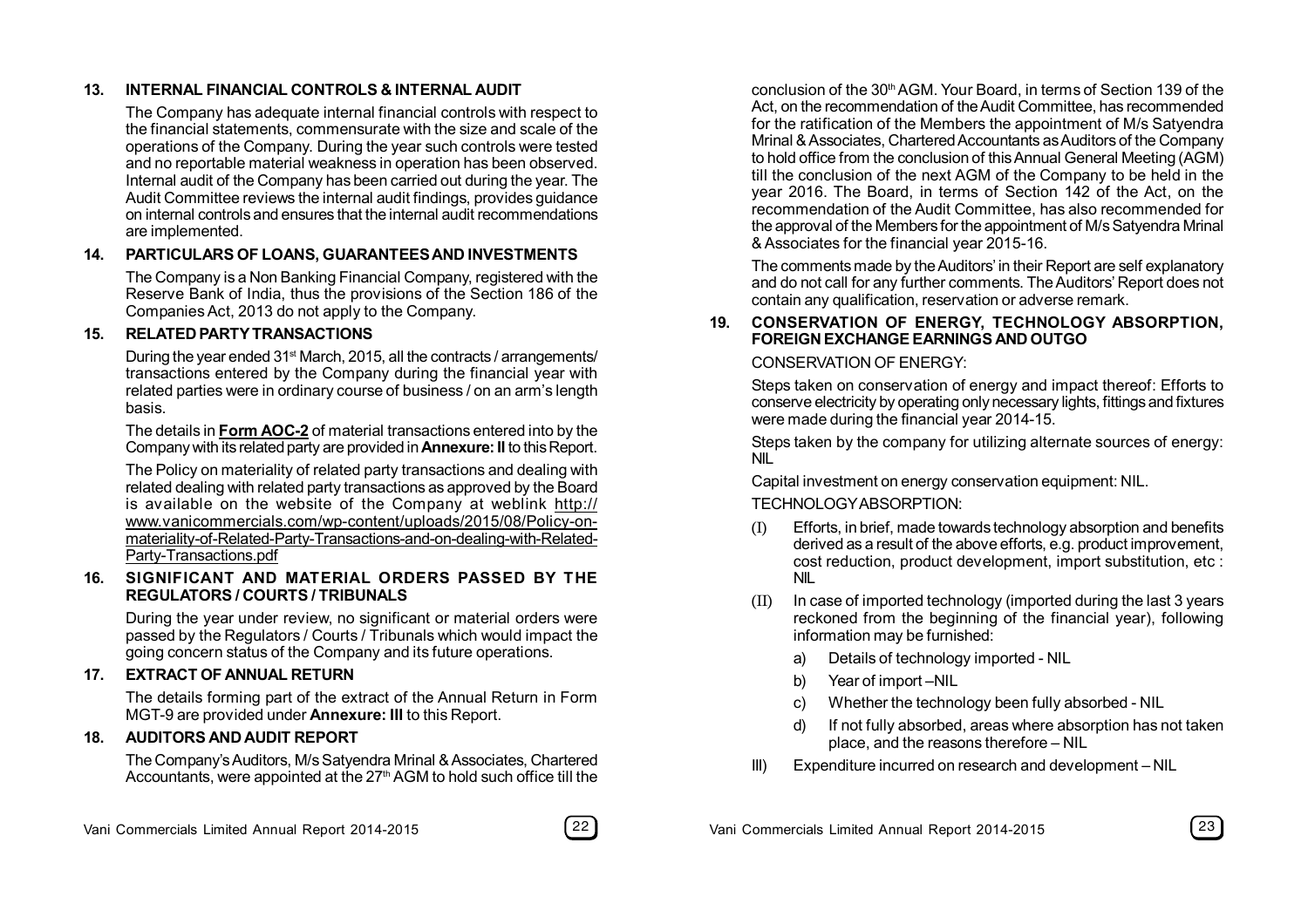# FOREIGN EXCHANGE EARNINGS AND OUTGO

There were no foreign exchange earnings or outflow during the year.

# **20. SECRETARIAL AUDITOR & SECRETARIAL AUDIT REPORT**

In terms of Section 204 of the Companies Act, 2013, the Company has appointed Ms. Anju Yadav, Practicing Company Secretary as the Secretarial Auditor of the Company for the financial year 2014-15. The Secretarial Audit Report given by Ms. Anju Yadav, Practicing Company Secretary is provided under **Annexure: IV** to this Report.

The comments made by the Secretarial Auditor are self explanatory and do not require and further comments. The Secretarial Audit Report does not contain any qualification, reservation or adverse remark.

# **21. ESTABLISHMENT OF VIGIL MACHENISM**

The Vigil Mechanism Policy of the Company is formulated in terms of section 177 (9) of the Companies Act, 2013 read with the provisions of the Listing Agreement with the Stock Exchange(s) and thereby also incorporates Whistle Blower Policy. That as per the said policy protected disclosures can be made by the whistle blower to the dedicated e-mail / telephone line/ letter to Chairman of Audit Committee.

The Policy on Vigil Mechanism and Whistle Blower Policy as approved by the Board is available on the website of the Company at weblink http://www.vanicommercials.com/wp-content/uploads/2015/08/Vigil-Mechanism-and-Whistle-Blower-Policy.pdf

# **22. ACKNOWLEDGEMENT**

Your directors would like to express their sincere appreciation for the assistance and corporation received from the financial institutions, banks, Government authorities, customers, vendors and members during the year under review. Your directors also wish to place on record their deep sense of appreciation for the committed services by the Company's executives, staff and workers.

> **For & on behalf of Board of Directors Vani Commercials Limited**

**Sd/- Vidya Sagar Bhatia Chairman DIN: 00444141 Date: 07/08/2015 Regd Off.: 'AASTHA', LP-11C,** Pitampura, New Delhi – 110034

### **'Annexure -I' NOMINATION & REMUNERATION POLICY (DIRECTORS, KMP & SENIOR MANAGEMENT)**

# **INTRODUCTION**

In pursuance of the Company's philosophy to consider its employees as its invaluable assets, to pay equitable remuneration to all Directors, Key Managerial Personnel (KMP) and employees of the Company, to harmonize the aspirations of human resources consistent with the goals of the Company and, in terms of the provisions of the Companies Act, 2013, this policy on nomination and remuneration of Directors, Key Managerial Personnel and Senior Management has been formulated by the Nomination & Remuneration Committee and approved by the Board of Directors.

# **OBJECTIVE**

The objective and purpose of the Policy are as given below:

- 1. To lay down criteria and terms and conditions with regard to identifying persons who are qualified to become Directors (Executive and Non-Executive) and persons who may be appointed in Senior Management and Key Managerial positions and to determine their remuneration.
- 2. To carry out evaluation of the performance of Directors, as well as Key Managerial and Senior Management Personnel.
- 3. To provide them reward linked directly to their effort, performance, dedication and achievement of Organization's goals as entrusted on them.
- 4. To retain, motivate and promote talent and to ensure long term retention of talented managerial persons and create competitive advantage. In the context of the aforesaid objectives the following policy has been framed and recommended by the Nomination & Remuneration Committee and adopted by the Board of Directors.

# **PART – A**

# **POLICY FOR APPOINTMENT AND REMOVAL OF DIRECTOR, KMP AND SENIOR MANAGEMENT**

# **APPOINTMENT**

1. The candidate for a position at Director, KMP or Senior Management level is met by the Managing Director in consultation with the other Directors. The interview is targeted at assessing the candidate on his/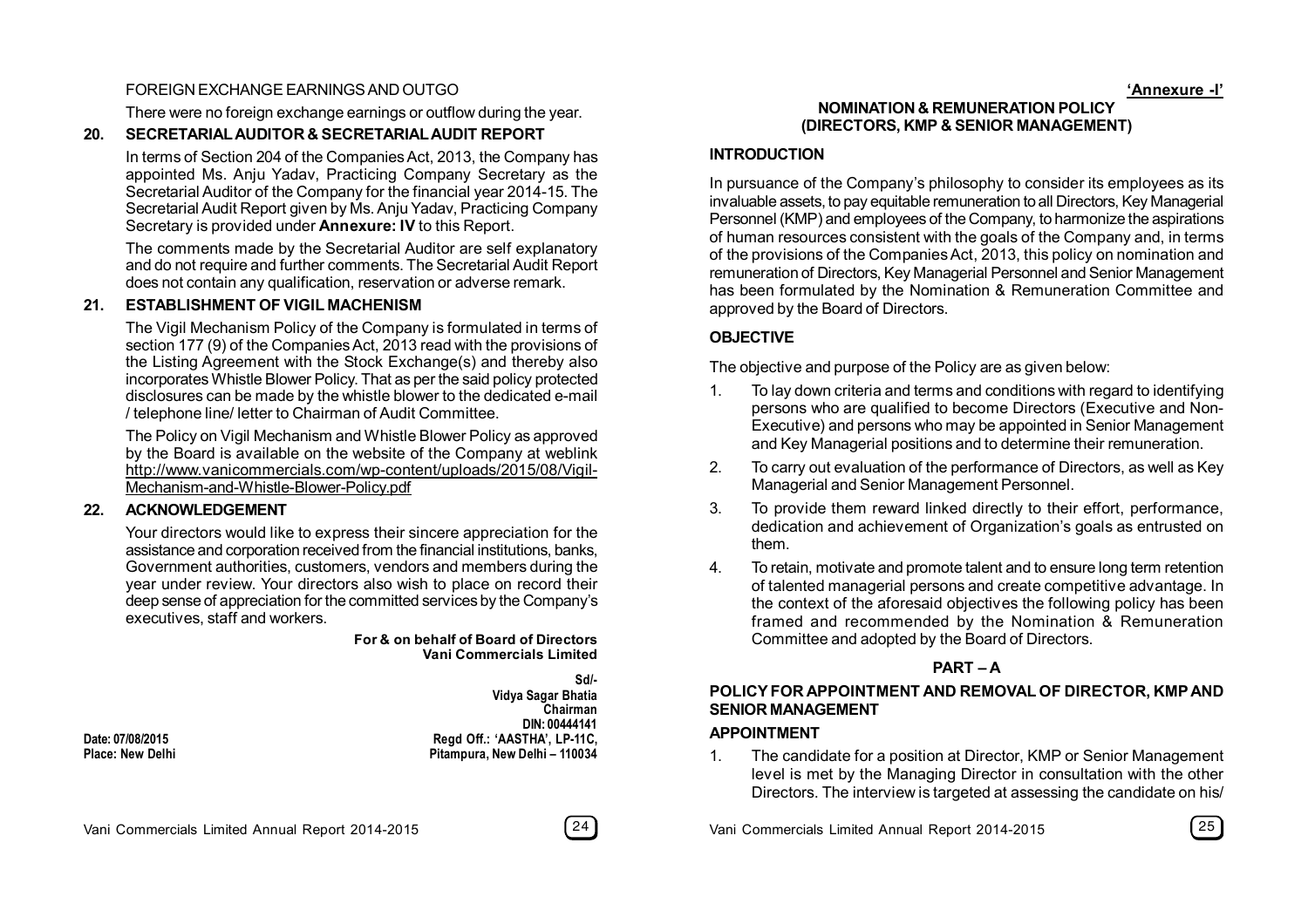her functional & leadership capabilities and cultural fitment to the organization.

- 2. The MD assesses the shortlisted candidates.
- 3. The selected candidate's details and the proposed compensation is shared with the Nomination & Remuneration Committee for their review and suggestions. The same is shared with the Board at the next board meeting.

# **TERM/ TENURE**

The tenure for Directors shall be governed by the terms defined in the Companies Act, 2013. However, the tenure for other KMP and Senior Management Personnel will be governed by Terms of Appointment in accordance with the Recruitment Policy of the Company.

# **EVALUATION**

The performance of the KMP and Senior Management Personnel is evaluated at regular intervals (half yearly/ yearly) by the Managing Director. The performance evaluation of Independent Directors shall be done by the Board, excluding the Director being evaluated, basis the contributions made to the Board deliberations on various matters including business strategy, financial strategy, operations, cost and risk management, etc., and suggestions given in this regard.

# **REMOVAL**

Due to reasons for any disqualification mentioned in the Companies Act, 2013, rules made thereunder or under any other applicable Act, rules and regulations, the Managing Director may recommend, to the Committee and the Board with reasons recorded in writing, removal of a Director, subject to the provisions and compliance of the said Act, rules and regulations.

For other KMP or Senior Management Personnel, the removal will be governed by the Terms of Appointment in accordance with the Recruitment Policy of the Company and the subsequent approval of the Managing Director.

# **RETIREMENT**

The Director, KMP and Senior Management Personnel shall retire as per the applicable provisions of the Companies Act, 2013 and the prevailing policy of the Company. The Managing Director will have the discretion to retain the Director, KMP, Senior Management Personnel in the same position /

remuneration or otherwise even after attaining the retirement age, for the benefit of the Company.

# **PART – B**

# **POLICY RELATING TO EVALUATION AND REMUNERATION OF THE KMP AND SENIOR MANAGEMENT PERSONNEL**

# **EVALUATION PROCESS:**

The three Point Rating scale for performance review of Executive Director, KMP, and Senior Management is to be followed:

- 1. Rating on Basic Job Responsibilities: indicating whether the basic job responsibilities have been met during the year.
- 2. Rating on Goals: Annual rating on each goal on a five-point scale. Weighted average of the ratings is calculated to arrive at a 'Weighted Goal Score'.
- 3. Rating on Capabilities Factors: The qualitative aspects of the performance is assessed using the Capabilities Factors by the supervisor on a five-point scale.

Based on a holistic view of the Three Point Rating, the supervisor provides an overall Rating. This rating is reviewed by the Managing Director along with the immediate reporting officer, who does a Qualitative review of the performance based on the efforts put in by the employee, results achieved and impact of the external and internal factors, to arrive at a 'Final Annual Rating'.

The revision in the total remuneration is directly linked to the 'Final Annual Rating' for all employees.

- 1. The remuneration/ compensation/ commission etc. to the KMP and Senior Management Personnel will be determined by the Managing Director in consultation with other Directors (except the Independent Directors) in accordance with the Recruitment Policy of the Company, which is based upon the Final Annual Rating, employee potential and market benchmark compensation. The revised remuneration is shared with the Nomination & Remuneration Committee for review.
- 2. The remuneration/ compensation/ commission etc. shall be subject to the prior/ post approval of the shareholders of the Company and Central Government, wherever required.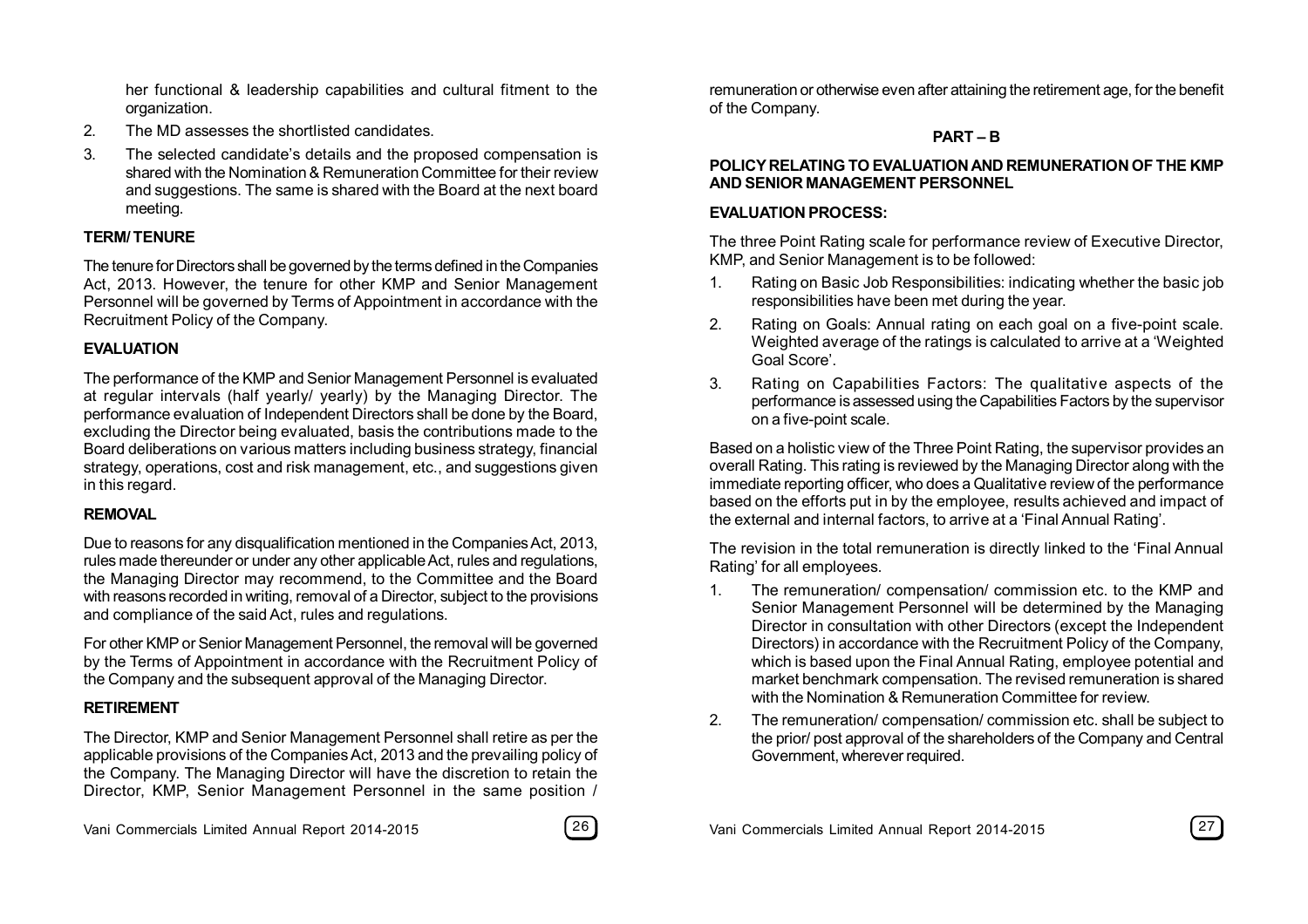Form for disclosure of particulars of contracts/arrangements entered into by the company with related parties referred to in sub-section<br>(1) of section 188 of the Companies Act, 2013 including certain arms length transacti **Form for disclosure of particulars of con**t**racts/arrangements entered into by the company with related parties referred to in sub-section** 'Annexure-II' **'Annexure-II'** Form No. AOC-2<br>(Pursuant to clause (h) of sub-section (3) of section 134 of the Act and Rule 8(2) of the Companies (Accounts) Rules, 2014) (Pursuant to clause (h) of sub-section (3) of section 134 of the Act and Rule 8(2) of the Companies (Accounts) Rules, 2014) **(1) of section 188 of the Companies Act, 2013 including certain arms length transactions under third proviso thereto Form No. AOC-2**

| 1. Details of contracts or arrangements or transactions not at arm's length basis | Amount   Date on which the<br>Date(s)<br>SNo.   Name(s) of     Nature of   Duration of the   Salient terms of   Justification for | special resolution was<br>paid as<br>entering into<br>the contracts<br>contracts /  <br>contracts /<br>the related | advances, pasC sed in general<br>approval<br>such contracts<br>arrangements / or arrange-<br>arrange-<br>party and | meeting as required<br>if any<br>by the<br>or arrange-<br>ments or trans-<br>transactions<br>ments/trans<br>nature of | under first proviso to<br>Board<br>ments or<br>actions includ-<br>actions<br>elationship | Section 188<br>transactions<br>ing the value, if | any |  |  |  |  |  |  |  |  |  |
|-----------------------------------------------------------------------------------|-----------------------------------------------------------------------------------------------------------------------------------|--------------------------------------------------------------------------------------------------------------------|--------------------------------------------------------------------------------------------------------------------|-----------------------------------------------------------------------------------------------------------------------|------------------------------------------------------------------------------------------|--------------------------------------------------|-----|--|--|--|--|--|--|--|--|--|
|-----------------------------------------------------------------------------------|-----------------------------------------------------------------------------------------------------------------------------------|--------------------------------------------------------------------------------------------------------------------|--------------------------------------------------------------------------------------------------------------------|-----------------------------------------------------------------------------------------------------------------------|------------------------------------------------------------------------------------------|--------------------------------------------------|-----|--|--|--|--|--|--|--|--|--|

NOT ANY

| For & on behalf of Board of Directors<br>For Vani Commercials Limited |                      |                                                                                       |                 |              |                   |      |
|-----------------------------------------------------------------------|----------------------|---------------------------------------------------------------------------------------|-----------------|--------------|-------------------|------|
|                                                                       |                      | Company.                                                                              |                 |              |                   |      |
|                                                                       |                      | given as loan to the                                                                  |                 |              |                   |      |
|                                                                       |                      | 32,00,000.00 has been                                                                 |                 | Loans        | Private Limited   |      |
| $\leq$                                                                | ≸                    | An amount of $\vec{\tau}$                                                             | 24 Months       | Long Term    | M/s Stein Impex   |      |
|                                                                       |                      |                                                                                       |                 | transactions |                   |      |
|                                                                       |                      | the value, if any                                                                     | transactions    | ments /      | relationship      |      |
|                                                                       |                      | or transactions including                                                             | arrangements /  | arrange-     | nature of         |      |
| advances, if any                                                      | by the Board, if any | contracts or arrangements                                                             | contracts /     | contracts    | related party and |      |
| Amount paid as                                                        | Date(s) of approval  | Salient terms of the                                                                  | Duration of the | Nature of    | Name(s) of the    | SNo. |
|                                                                       |                      | 2. Details of material contracts or arrangement or transactions at arm's length basis |                 |              |                   |      |
|                                                                       |                      |                                                                                       |                 |              |                   |      |

Vani Commercials Limited Annual Report 2014-2015 **28**

Sd/-<br>Jar Bhatia<br>Chairman **Vidya Sagar Bhatia Date: 7th August, 2015 DIN: 00444141**

**For Vani Commercials Limited**

**Place: New Delhi Regd. Off.: 'AASTHA" LP-11C, Pitampura, New Delhi - 110034** Date: 7<sup>th</sup> August, 2015<br>Place: New Delhi

|                                                                             | <b>AIIIEAUIC'I</b> |
|-----------------------------------------------------------------------------|--------------------|
| Form No. MGT-9                                                              |                    |
| <b>EXTRACT OF ANNUAL RETURN</b>                                             |                    |
| As on the financial year ended on 31/03/2015                                |                    |
| [Pursuant to Section 92(3) of the Companies Act, 2013 and rule 12(1) of the |                    |
| Companies (Management and Administration) Rules, 2014]                      |                    |
|                                                                             |                    |

# **I. REGISTRATION AND OTHER DETAILS :**

| i) CIN                                                                                                                         | L74899DL1988PLC106425                                                                                                                                                                                                   |
|--------------------------------------------------------------------------------------------------------------------------------|-------------------------------------------------------------------------------------------------------------------------------------------------------------------------------------------------------------------------|
| ii) Registration Date                                                                                                          | 24/02/1988                                                                                                                                                                                                              |
| iii) Name of the Company                                                                                                       | VANI COMMERCIALS LIMITED                                                                                                                                                                                                |
| iv) Category / Sub-Category of the Company                                                                                     | Public Company, Limited by shares, NBFC & Company<br>having Share Capital                                                                                                                                               |
| v) Address of the Registered office and contact details                                                                        | AASTHA, LP - 11C, PITAMPURA,<br>NEW DELHI - 110034<br>Telephone: 011-27324080 Fax Number: 011-27324070<br>Email: info@vanicommercials.com                                                                               |
| vi) Whether listed company                                                                                                     | Yes                                                                                                                                                                                                                     |
| vii) Name and Address of Registrar &<br>Transfer Agents (RTA)                                                                  |                                                                                                                                                                                                                         |
| Name of Registrar & Transfer Agents<br>Address<br>Town / City<br>State<br>Pin Code<br>Telephone<br>Fax Number<br>Email Address | Skyline Financial Services Private Limited<br>D-153 A, 1st Floor, Okhla Industrial Area, Phase-I<br>New Delhi<br>Delhi<br>110020<br>+91-(0)11-6473 2681/6473 2682<br>+91-(0)11-2681 2682<br><u>admin@skylinerta.com</u> |

### **II. PRINCIPAL BUSINESS ACTIVITIES OF THE COMPANY :**

All the business activities contributing 10 % or more of the total turnover of the company shall be stated:-

| SΝ | Name and Description of  | NIC Code of the        | % to total turnover l |
|----|--------------------------|------------------------|-----------------------|
|    | main products / services | <b>Product/service</b> | of the company        |
|    | Other credit granting    | 64920                  | 100                   |

### **III. PARTICULARS OF HOLDING, SUBSIDIARY AND ASSOCIATE COMPANIES :**

| SNo. | Name and Address of the Company | CIN/GLN | <b>Holdinal</b><br>Subsidiary/<br>Associates | % of shares held | Applicable Section |
|------|---------------------------------|---------|----------------------------------------------|------------------|--------------------|
|      |                                 |         | Not Anv                                      |                  |                    |

Vani Commercials Limited Annual Report 2014-2015 **29**

**'Annexure-III'**

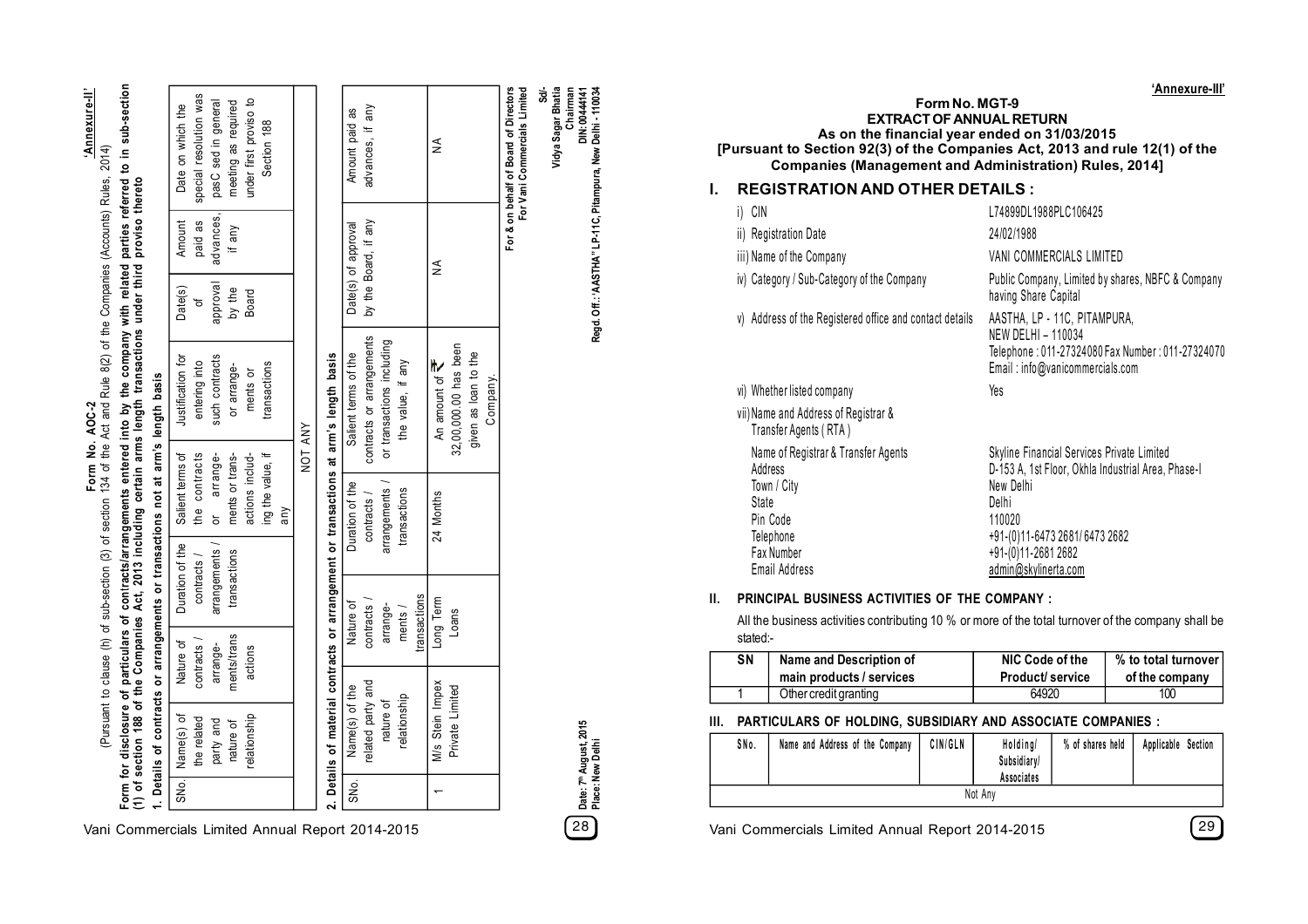### **IV. SHARE HOLDING PATTERN (Equity Share Capital Breakup as percentage of Total Equity):**

# **A. Category-wise Share Holding**

|                                                    |                         |                           | No. of Shares held at the beginning of the year |                         |                         | No. of Shares held at the end of the year |                   |                         |                         |
|----------------------------------------------------|-------------------------|---------------------------|-------------------------------------------------|-------------------------|-------------------------|-------------------------------------------|-------------------|-------------------------|-------------------------|
| Category of Shareholders                           | Demat                   | Physical                  | Total                                           | $%$ of                  | Demat                   | Physical                                  | Total             | $%$ of                  | % Change                |
|                                                    |                         |                           |                                                 | <b>Total Shares</b>     |                         |                                           |                   | <b>Total Shares</b>     | during the year         |
| A. Promoters                                       |                         |                           |                                                 |                         |                         |                                           |                   |                         |                         |
| (1) Indian                                         |                         |                           |                                                 |                         |                         |                                           |                   |                         |                         |
| a) Individual/HUF                                  | 0                       | 391400                    | 391400                                          | 19.38                   | 244600                  | 316800                                    | 561400            | 13.63                   | $-5.75$                 |
| b) Central Govt                                    | $\overline{0}$          | 0                         | 0                                               | 0                       | 0                       | 0                                         | 0                 | 0                       | 0                       |
| c) State Govt (s)                                  | $\overline{0}$          | $\overline{0}$            | $\overline{0}$                                  | $\overline{0}$          | $\overline{0}$          | $\overline{0}$                            | $\overline{0}$    | $\overline{0}$          | $\overline{0}$          |
| d) Bodies Corp.                                    | $\overline{0}$          | Ō                         | $\overline{0}$                                  | $\overline{0}$          | $\overline{0}$          | $\overline{0}$                            | 0                 | $\overline{\mathbf{0}}$ | $\overline{0}$          |
| e) Banks/FI                                        | 0                       | 0                         | 0                                               | 0                       | 0                       | 0                                         | 0                 | 0                       | 0                       |
| Any Other<br>f)                                    | $\overline{0}$          | $\overline{0}$            | 0                                               | $\overline{0}$          | $\overline{0}$          | $\overline{0}$                            | 0                 | 0                       | $\overline{0}$          |
| Sub-total $(A)$ $(1)$ :-                           | 0                       | 391400                    | 391400                                          | 19.38                   | 244600                  | 316800                                    | 561400            | 13.63                   | $-5.75$                 |
| (2) Foreign                                        |                         |                           |                                                 |                         |                         |                                           |                   |                         |                         |
| a) NRIs-Individuals                                | $\overline{0}$          | 0                         | $\overline{0}$                                  | $\overline{\mathbf{0}}$ | $\overline{0}$          | $\overline{0}$                            | $\overline{0}$    | 0                       | $\overline{0}$          |
| b) Other-Individuals                               | $\overline{0}$          | $\overline{0}$            | $\overline{0}$                                  | $\overline{0}$          | $\overline{0}$          | $\overline{0}$                            | 0                 | $\overline{0}$          | $\overline{0}$          |
| c) Bodies Corp.                                    | $\overline{0}$          | $\overline{0}$            | 0                                               | $\overline{0}$          | $\overline{0}$          | $\overline{0}$                            | 0                 | 0                       | $\overline{0}$          |
| d) Banks/FI                                        | 0                       | 0                         | 0                                               | 0                       | 0                       | $\overline{0}$                            | 0                 | 0                       | 0                       |
| e) Any Other                                       | $\overline{0}$          | 0                         | 0                                               | 0                       | 0                       | 0                                         | 0                 | 0                       | 0                       |
| Sub-total $(A)$ $(2)$ :                            | Ō                       | $\overline{\mathbf{0}}$   | $\overline{0}$                                  | Ō                       | Ō                       | $\overline{\mathbf{0}}$                   | Ō                 | 0                       | $\overline{0}$          |
| Total shareholding                                 |                         |                           |                                                 |                         |                         |                                           |                   |                         |                         |
| of Promoter (A) =                                  |                         |                           |                                                 |                         |                         |                                           |                   |                         |                         |
| $(A)(1)+(A)(2)$                                    | $\overline{\mathbf{0}}$ | 391400                    | 391400                                          | 19.38                   | 244600                  | 316800                                    | 561400            | 13.63                   | $-5.75$                 |
| <b>B. Public Shareholding</b>                      |                         |                           |                                                 |                         |                         |                                           |                   |                         |                         |
| 1. Institutions                                    |                         |                           |                                                 |                         |                         |                                           |                   |                         |                         |
| a) Mutual Funds                                    | 0                       | 0                         | 0                                               | 0                       | 0                       | 0                                         | 0                 | 0                       | 0                       |
| b) Banks/FI                                        | $\overline{0}$          | $\overline{0}$            | $\overline{0}$                                  | $\overline{0}$          | $\overline{0}$          | $\overline{0}$                            | 0                 | Ō                       | $\overline{0}$          |
| c) Central Govt                                    | $\overline{0}$          | 0                         | 0                                               | 0                       | 0                       | 0                                         | 0                 | 0                       | 0                       |
| d) State Govt(s)                                   | $\overline{0}$          | Ō                         | 0                                               | 0                       | $\overline{0}$          | $\overline{0}$                            | $\overline{0}$    | $\overline{0}$          | $\overline{0}$          |
| e) Venture Capital Funds                           | $\overline{0}$          | Ō                         | $\overline{0}$                                  | $\overline{0}$          | $\overline{0}$          | $\overline{0}$                            | Ō                 | Ō                       | $\overline{0}$          |
| <b>Insurance Companies</b><br>f)                   | 0                       | 0                         | 0                                               | 0                       | 0                       | 0                                         | 0                 | 0                       | 0                       |
| Fls<br>g)                                          | $\overline{0}$          | $\overline{0}$            | 0                                               | 0                       | $\overline{0}$          | $\overline{0}$                            | 0                 | Ō                       | $\overline{0}$          |
| h) Foreign Venture Capital Funds                   | 0                       | 0                         | 0                                               | 0                       | 0                       | 0                                         | 0                 | 0                       | 0                       |
| Others (specify)<br>j)                             | $\overline{0}$          | Ō                         | Ō                                               | Ō                       | Ō                       | 0                                         | 0                 | Ō                       | Ō                       |
| Sub-total $(B)(1)$ :-                              | $\overline{0}$          | $\overline{\mathbf{0}}$   | $\overline{\mathbf{0}}$                         | $\overline{\mathbf{0}}$ | $\overline{\mathbf{0}}$ | $\overline{\mathbf{0}}$                   | 0                 | $\overline{\mathbf{0}}$ | $\overline{\mathbf{0}}$ |
| 2. Non-Institutions                                |                         |                           |                                                 |                         |                         |                                           |                   |                         |                         |
| a) Bodies Corp.                                    |                         |                           |                                                 |                         |                         |                                           |                   |                         |                         |
| Indian<br>i)                                       | 0                       | 67430                     | 67430                                           | 3.34                    | 1020000                 | 67430                                     | 1087430           | 26.40                   | 23.06                   |
| Overseas<br>ii)                                    | 0                       | 0                         | 0                                               |                         |                         |                                           |                   |                         |                         |
| b) Individuals                                     |                         |                           |                                                 |                         |                         |                                           |                   |                         |                         |
| Individual shareholders<br>i)                      |                         |                           |                                                 |                         |                         |                                           |                   |                         |                         |
| holding nominal share capital                      |                         |                           |                                                 |                         |                         |                                           |                   |                         |                         |
| upto 국1 lakh                                       | 0                       | 452270                    | 452270                                          | 22.39                   | 59000                   | 424070                                    | 483070            | 11.72                   | $-10.66$                |
| ii) Individual shareholders                        |                         |                           |                                                 |                         |                         |                                           |                   |                         |                         |
| holding nominal share capital                      |                         |                           |                                                 |                         |                         |                                           |                   |                         |                         |
| in excess of ₹1 lakh "                             | 0<br>Ō                  | 1108700<br>$\overline{0}$ | 1108700<br>Ō                                    | 54.89                   | 1049200                 | 688700<br>Ō                               | 1737900<br>250000 | 42.18<br>6.07           | $-12.71$<br>6.07        |
| c) Others (specify)                                | Ō                       |                           |                                                 |                         | 250000                  |                                           |                   |                         |                         |
| Sub-total $(B)(2)$ :-                              |                         | 1628400                   | 1628400                                         | 80.62                   | 2378200                 | 1180200                                   | 3558400           | 86.37                   | 5.75                    |
| <b>Total Public Shareholding</b>                   | 0                       | 1628400                   | 1628400                                         | 80.62                   | 2378200                 | 1180200                                   | 3558400           | 86.37                   | 5.75                    |
| $(B)=(B)(1)+(B)(2)$<br>C. Shares held by Custodian |                         |                           |                                                 |                         |                         |                                           |                   |                         |                         |
| for GDRs & ADRs                                    | 0                       | 0                         | 0                                               | 0.00                    | 0                       | 0                                         | 0                 | 0.00                    | 0                       |
| Grand Total (A+B+C)                                | 0                       | 2019800                   | 2019800                                         | 100.00                  | 2622800                 | 1497000                                   | 4119800           | 100.00                  | 0.00                    |
|                                                    |                         |                           |                                                 |                         |                         |                                           |                   |                         |                         |

*\* There is a change in the shareholding pattern of the company, as the Company had made preferential allotment of 21,00,000 Equity Shares to promoters as well as non promoters during the financial year ended 31st March 2015.*

Vani Commercials Limited Annual Report 2014-2015 **30**

#### **B. Shareholding of Promoters**

|                 |                        | Shareholding at the beginning of the year |         |             |        | Shareholding at the end of the year |             |            |
|-----------------|------------------------|-------------------------------------------|---------|-------------|--------|-------------------------------------|-------------|------------|
| S.              | Shareholder's<br>Name  | No. of                                    | % of    | % of shares | No. of | % of                                | % of shares | % change   |
| No.             |                        | Shares                                    | total   | pledged/    | Shares | total                               | pledged/    | in share   |
|                 |                        |                                           | Shares  | encum-      |        | shares of                           | encum-      | hold-      |
|                 |                        |                                           | of the  | bered to    |        | the                                 | bered to    | ing during |
|                 |                        |                                           | company | totalshares |        | company                             | totalshares | the year   |
| 1               | Mr.Shiv Kumar Khanna   | 38400                                     | 1.90    | 0.00        | 38400  | 0.93                                | 0.00        | $-0.97$    |
| $\overline{2}$  | Mr.Harish Khanna       | 38400                                     | 1.90    | 0.00        | 38400  | 0.93                                | 0.00        | $-0.97$    |
| 3               | Mr.Rajesh Khanna       | 38400                                     | 1.90    | 0.00        | 38400  | 0.93                                | 0.00        | $-0.97$    |
| $\overline{4}$  | Mr.Deepak Khanna       | 38400                                     | 1.90    | 0.00        | 38400  | 0.93                                | 0.00        | $-0.97$    |
| 5               | Smt. Veena Khanna      | 38400                                     | 1.90    | 0.00        | 38400  | 0.93                                | 0.00        | $-0.97$    |
| $\overline{6}$  | Smt. Vibha Khanna      | 86400                                     | 4.28    | 0.00        | 86400  | 2.10                                | 0.00        | $-2.18$    |
| 7               | Smt.Krishnawati Khanna | 38400                                     | 1.90    | 0.00        | 38400  | 0.93                                | 0.00        | $-0.97$    |
| 8               | Mr. Gaurav Sukhija     | 9000                                      | 0.45    | 0.00        | 59000  | 1.43                                | 0.00        | 0.98       |
| 9               | Mr. Gaurav Bhatia      | 9200                                      | 0.46    | 0.00        | 9200   | 0.22                                | 0.00        | $-0.24$    |
| 10              | Mrs. Rashmi Sukhija    | 9000                                      | 0.45    | 0.00        | 29000  | 0.70                                | 0.00        | 0.25       |
| $\overline{11}$ | Mr. O.P Sukhija        | 9400                                      | 0.47    | 0.00        | 59400  | 1.44                                | 0.00        | 0.97       |
| $\overline{12}$ | Mrs. Raj Kanta Sukhija | 9200                                      | 0.46    | 0.00        | 59200  | 1.44                                | 0.00        | 0.98       |
| 13              | Mrs. Komal Sukhija     | 9500                                      | 0.47    | 0.00        | 9500   | 0.23                                | 0.00        | $-0.24$    |
| 14              | Ms. Neelam Bhatia      | 9800                                      | 0.49    | 0.00        | 9800   | 0.24                                | 0.00        | $-0.25$    |
| 15              | Mrs. Shilpa Bhatia     | 9500                                      | 0.47    | 0.00        | 9500   | 0.23                                | 0.00        | $-0.24$    |

*\* There is a change in the shareholding of the promoters, as the Company had made preferential allotment of 21,00,000 Equity Shares during the financial year ended 31st March 2015.*

#### **C. Change in Promoters' Shareholding**

|     |                                |                    | Shareholding at the beginning of the year |          | Shareholding at the end of the year |           |  |  |  |
|-----|--------------------------------|--------------------|-------------------------------------------|----------|-------------------------------------|-----------|--|--|--|
| S.  | Name                           | <b>Particulars</b> | No. of                                    | $%$ of   | No. of                              | $%$ of    |  |  |  |
| No. |                                |                    | <b>Shares</b>                             | total    | Shares                              | total     |  |  |  |
|     |                                |                    |                                           | Shares   |                                     | shares of |  |  |  |
|     |                                |                    |                                           | of the   |                                     | the       |  |  |  |
|     |                                |                    |                                           | companyl |                                     | company   |  |  |  |
|     | Same as mentioned in 'B' above |                    |                                           |          |                                     |           |  |  |  |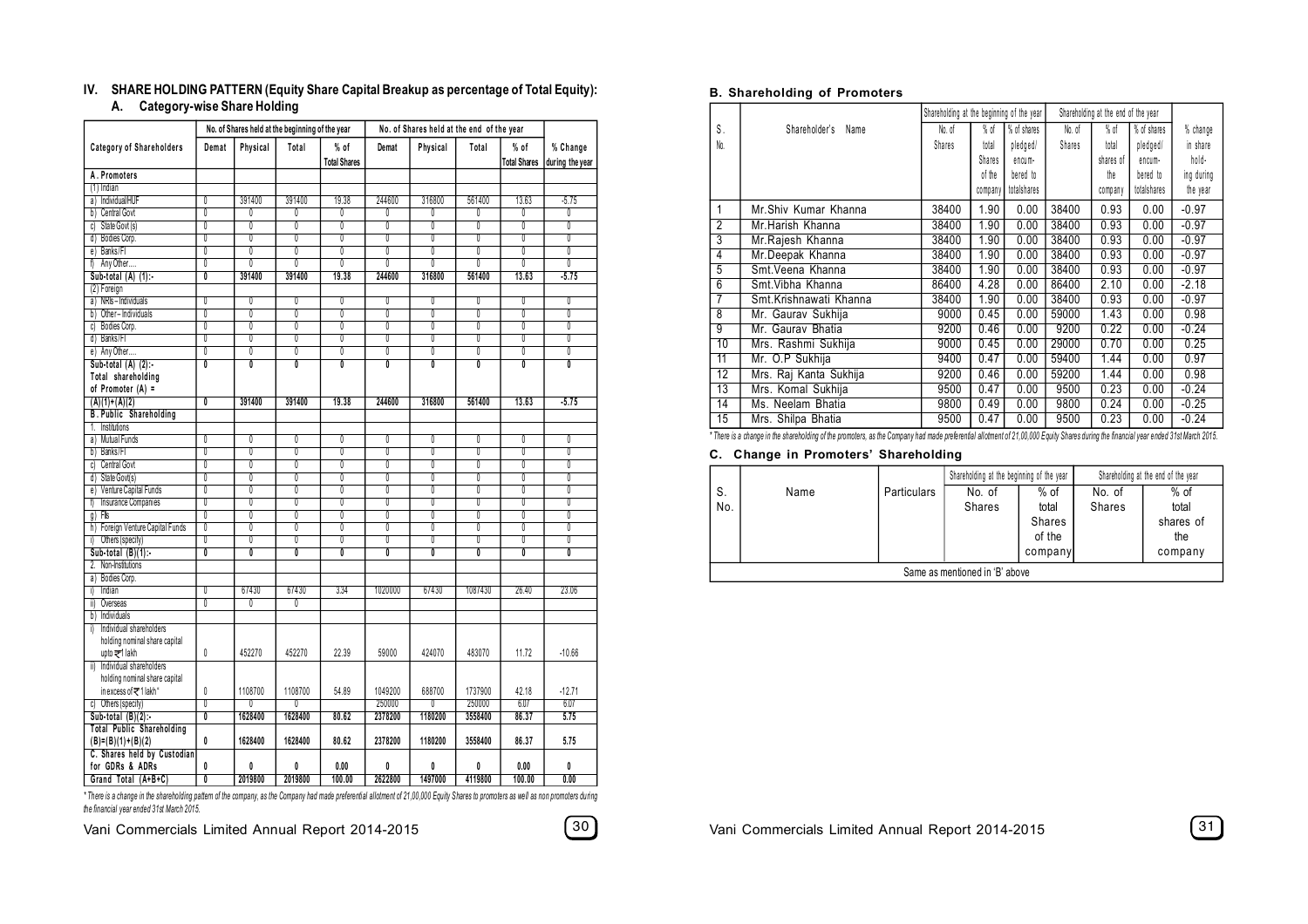#### **D. Shareholding Pattern of top ten Shareholders (other than Directors, Promoters and Holders of GDRs and ADRs)**

|                |                          |                    | Shareholding at the beginning of the year |         |               | Cumulative Shareholding during the year |
|----------------|--------------------------|--------------------|-------------------------------------------|---------|---------------|-----------------------------------------|
| S.             | Name                     | <b>Particulars</b> | No. of                                    | $%$ of  | No. of        | $%$ of                                  |
| No.            |                          |                    | <b>Shares</b>                             | total   | <b>Shares</b> | total                                   |
|                |                          |                    |                                           | Shares  |               | shares of                               |
|                |                          |                    |                                           | of the  |               | the                                     |
|                |                          |                    |                                           | company |               | company                                 |
|                | Nau Nidh Finance Limited | Body               |                                           |         | 1000000       | 24.27                                   |
|                |                          | Corporate          |                                           |         |               |                                         |
| $\overline{2}$ | <b>Tarsem Singh</b>      | Individual         | 110000                                    | 5.45    | 110000        | 2.67                                    |
| 3              | Jitender Kumar           | Individual         | 110000                                    | 5.45    | 110000        | 2.67                                    |
| 4              | Sukhdev Singh Dhillon    | Individual         | 110000                                    | 5.45    | 110000        | 2.67                                    |
| 5              | Pradeep Kumar            | Individual         | 110000                                    | 5.45    | 110000        | 2.67                                    |
| 6              | Sandeev Kumar            | Individual         | 110000                                    | 5.45    | 110000        | 2.67                                    |
|                | Vijay Kumar              | Individual         | 100000                                    | 4.95    | 100000        | 2.43                                    |
| 8              | Hardeep Singh Wahla      | Individual         | 100000                                    | 4.95    | 100000        | 2.43                                    |
| 9              | Surjeet Singh            | Individual         | 100000                                    | 4.95    | 100000        | 2.43                                    |
| 10             | <b>Bohar Singh</b>       | Individual         | 100000                                    | 4.95    | 100000        | 2.43                                    |
| 11             | Baljinder Kaur           | Individual         | 100000                                    | 4.95    | 100000        | 2.43                                    |

*\* There is a change in the shareholding percentage of shareholders, as the Company had made preferential allotment of 21,00,000 Equity Shares during the financial year ended 31st March 2015.*

#### **E. Shareholding of Directors and Key Managerial Personnel**

|         |      |                    |               |                |               | Shareholding at the beginning of the year Cumulative Shareholding during the year |  |  |  |  |
|---------|------|--------------------|---------------|----------------|---------------|-----------------------------------------------------------------------------------|--|--|--|--|
| S.      | Name | <b>Particulars</b> | No. of        | $%$ of         | No. of        | $%$ of                                                                            |  |  |  |  |
| No.     |      |                    | <b>Shares</b> | total Shares   | <b>Shares</b> | total shares                                                                      |  |  |  |  |
|         |      |                    |               | of the company |               | of the company                                                                    |  |  |  |  |
| Not Any |      |                    |               |                |               |                                                                                   |  |  |  |  |

*\* There is a change in the shareholding percentage of shareholders, as the Company had made preferential allotment of 21,00,000 Equity Shares during the financial year ended 31st March 2015.*

### **V. INDEBTEDNESS:**

| Particulars                                         | Secured Loans<br>excluding | deposits | Unsecured<br>Loans | Deposits | Total<br>Indebtedness |
|-----------------------------------------------------|----------------------------|----------|--------------------|----------|-----------------------|
| Indebtedness at the beginning of the financial year |                            |          |                    |          |                       |
| <b>Principal Amount</b>                             |                            |          |                    |          |                       |
| Interest due but not paid<br>ii)                    |                            |          |                    |          |                       |
| Interest accrued but not due<br>iii)                |                            |          |                    |          |                       |
| Total (i+ii+iii)                                    |                            |          |                    |          |                       |
| Change in Indebtedness during the financial year    |                            |          |                    |          |                       |
| Addition                                            |                            |          | NOT APPLICABLE     |          |                       |
| Reduction                                           |                            |          |                    |          |                       |
| Net Change                                          |                            |          |                    |          |                       |
| Indebtedness at the end of the financial year       |                            |          |                    |          |                       |
| <b>Principal Amount</b>                             |                            |          |                    |          |                       |
| Interest due but not paid<br>ii)                    |                            |          |                    |          |                       |
| Interest accrued but not due<br>iii)                |                            |          |                    |          |                       |
| Total (i+ii+iii)                                    |                            |          |                    |          |                       |

#### **VI. REMUNERATION OF DIRECTORS AND KEY MANAGERIAL PERSONNEL :**

#### **A. Remuneration to Managing Director, Whole-time Directors and/or Manager**

|           |                               |                                                                                                                   | Gross Salary                                           |                                                                                             |                 |                 | Commission     |        |        |       |                              |
|-----------|-------------------------------|-------------------------------------------------------------------------------------------------------------------|--------------------------------------------------------|---------------------------------------------------------------------------------------------|-----------------|-----------------|----------------|--------|--------|-------|------------------------------|
| S.<br>No. | Name of<br>MD/WTD/<br>Manager | (a) Salary as<br>per provisions perquisites<br>contained<br>in section<br>17(1) of the<br>Income-tax<br>Act, 1961 | (b) Value of<br>$u/s$ 17(2)<br>Income-tax<br>Act, 1961 | (c) Profits<br>in lieu of<br>salary<br>under<br>section<br>17(3)<br>Income-tax<br>Act, 1961 | Stock<br>Option | Sweat<br>Equity | As %<br>profit | Others | Others | Total | Ceiling<br>as per<br>the Act |
| 1.        | Kuldeep<br>Singh              | Nil                                                                                                               | Nil                                                    | Nil                                                                                         | Nil             | Nil             | Nil            | Nil    | Nil    | Nil   | Nil                          |

#### **B. Remuneration to other directors**

|             | Other Non-Executive Director<br>Independent Directors |                                                         |            |        |         |                                                                       |                 |               |              |                  |                           |                                                            |
|-------------|-------------------------------------------------------|---------------------------------------------------------|------------|--------|---------|-----------------------------------------------------------------------|-----------------|---------------|--------------|------------------|---------------------------|------------------------------------------------------------|
| S.<br>l No. | Name of<br>Director                                   | Fee for<br>attending<br>board/<br>committee<br>meetings | Commission | Others | Total 1 | Fee for<br>attend-<br>ing<br>board<br>commi-<br>ttee<br>meet-<br>ings | Comm-<br>ission | <b>Others</b> | Total<br>(2) | Total<br>$(1+2)$ | Total<br>Mana-lall<br>ion | 10ver-<br>gerial Ceiling<br>Remu-las per<br>nerat-Ithe Act |
|             | NOT ANY                                               |                                                         |            |        |         |                                                                       |                 |               |              |                  |                           |                                                            |

#### **c. Remuneration to Key Managerial Personnel Other than MD/Manager/WTD**

|           |                                        | Gross Salary                                                                                           |                                                                                     |                                                                              |                 |                 | Commission       |        |        |          |
|-----------|----------------------------------------|--------------------------------------------------------------------------------------------------------|-------------------------------------------------------------------------------------|------------------------------------------------------------------------------|-----------------|-----------------|------------------|--------|--------|----------|
| S.<br>No. | Name of Key<br>Managerial<br>Personnel | (a) Salary as<br>per provision<br>contained<br>in section<br>$17(1)$ of the<br>Income-tax<br>Act, 1961 | (b) Value of (c) Profits<br>perquisites  <br>$u/s$ 17(2)<br>Income-tax<br>Act. 1961 | in lieu of<br>salary<br>under<br>section<br>17(3)<br>Income-tax<br>Act, 1961 | Stock<br>Option | Sweat<br>Equity | As $%$<br>profit | Others | Others | Total    |
| 1.        | Kumar<br>P raveen                      | 1,30,000                                                                                               | Nil                                                                                 | Nil                                                                          | Nil             | Nil             | Nil              | Nil    | Nil    | 1,30,000 |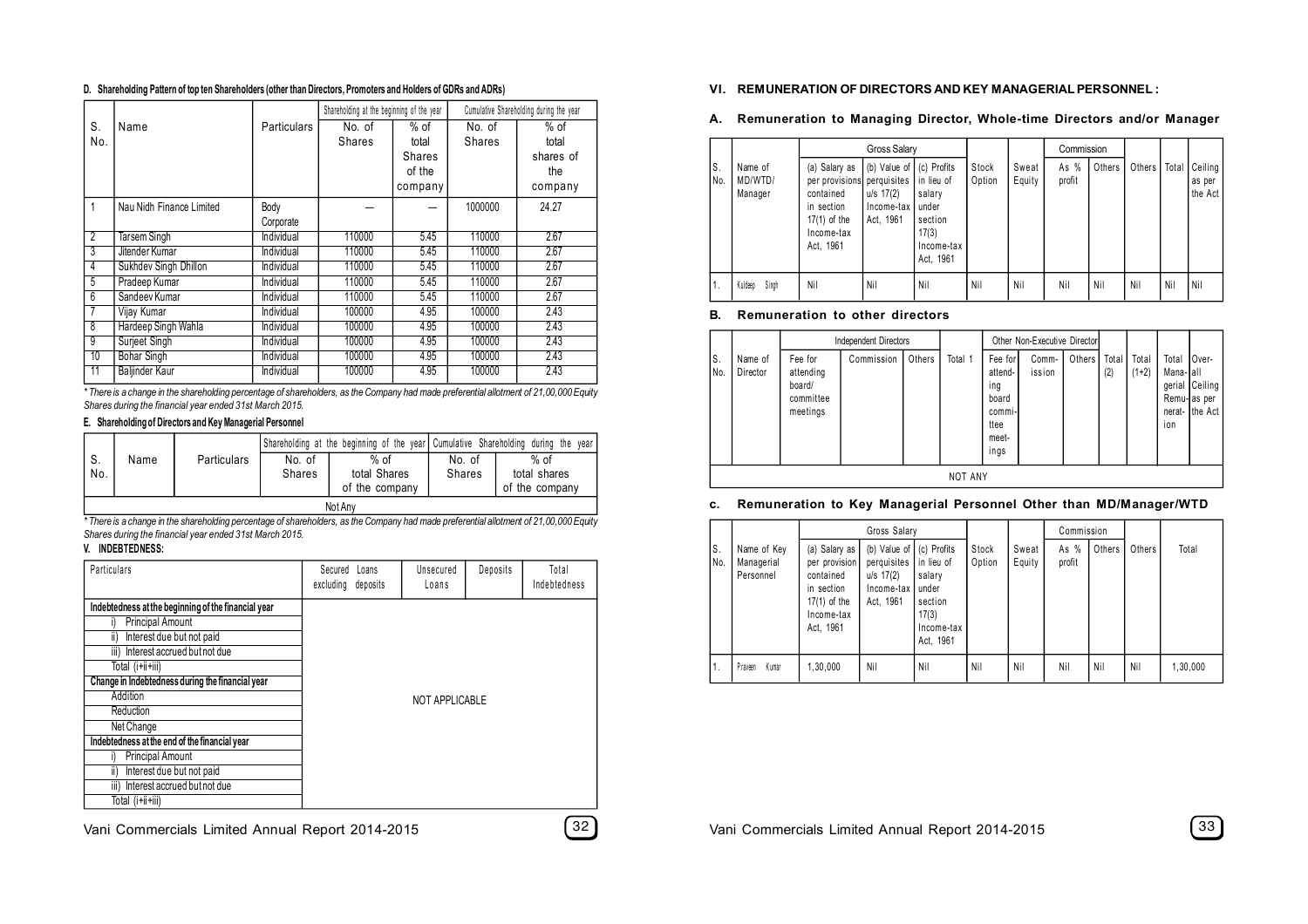#### **VII. PENALTIES / PUNISHMENT/ COMPOUNDING OF OFFENCES :**

| Type                | Section of the<br>excluding deposits | <b>Brief</b><br>Description | Detail of<br>Penalty /Punishment/<br>Compounding<br>fees imposed | Authority [RD/NCLT]<br>Court] | Appeal made, if any<br>(give Details) |
|---------------------|--------------------------------------|-----------------------------|------------------------------------------------------------------|-------------------------------|---------------------------------------|
| A. COMPANY          |                                      |                             |                                                                  |                               |                                       |
| Penalty             |                                      |                             |                                                                  |                               |                                       |
| Punishment          |                                      |                             | NOT ANY                                                          |                               |                                       |
| Compounding         |                                      |                             |                                                                  |                               |                                       |
| <b>B. DIRECTORS</b> |                                      |                             |                                                                  |                               |                                       |
| Penalty             |                                      |                             |                                                                  |                               |                                       |
| Punishment          |                                      |                             | NOT ANY                                                          |                               |                                       |
| Compounding         |                                      |                             |                                                                  |                               |                                       |
|                     | <b>C. OTHER OFFICERS IN DEFAULT</b>  |                             |                                                                  |                               |                                       |
| Penalty             |                                      |                             |                                                                  |                               |                                       |
| Punishment          |                                      |                             | <b>NOT ANY</b>                                                   |                               |                                       |
| Compounding         |                                      |                             |                                                                  |                               |                                       |

**For & on behalf of Board of Directors Vani Commercials Limited**

**Sd/-**

**Vidya Sagar Bhatia Chairman DIN: 00444141 Regd Off.: 'AASTHA', LP-11C, Pitampura, New Delhi – 110034**

**FORM NO. MR – 3 SECRETARIAL AUDIT REPORT FOR THE FINANCIAL YEAR ENDED 2014-2015 [Pursuant to section 204(1) of the Companies Act, 2013 and rule No. 9 of the Companies (Appointment and Remuneration of Managerial Personnel) Rules, 2014]**

The Members, M/s Vani Commercials Limited C/o 'AASTHA', LP-11C, Pitampura, New Delhi – 110034

I have conducted the secretarial audit of the compliance of applicable statutory provisions and the adherence to good corporate practices by **M/s Vani Commercials Limited**, a Company incorporated under the provisions of the Companies Act, 1956 and having its registered office at 'AASTHA', LP-11C, Pitampura, New Delhi - 110034 (hereinafter referred to as the *'Company'*) for the period commencing from 1st April 2014 till 31st March 2015 (hereinafter referred to as the *'Audit Period'*).

Secretarial Audit was conducted in a manner that provided us a reasonable basis for evaluating the corporate conducts/statutory compliances and expressing my opinions thereon.

Based on my verification of the books, papers, minute books, forms and returns filed and other records maintained by the Company and also the information provided by the company, its officers, agents and authorised representatives during the conduct of secretarial audit, I hereby report that in my opinion, the Company has, during the audit period covering the financial year ended on 31<sup>st</sup> March 2015 complied with the statutory provisions listed hereunder and also that the Company has proper Board-processes and compliancemechanism in place to the extent, in the manner and subject to the reporting made hereinafter:

I have examined the books, papers, minute books, forms and returns filed and other records maintained by the Company for the financial year ended on 31<sup>st</sup> March 2015, according to the provisions of:

- **(i)** The Companies Act, 2013 (the Act) and the rules made thereunder;
- **(ii)** The Reserve Bank of India Act, 1934;

**'Annexure-IV'**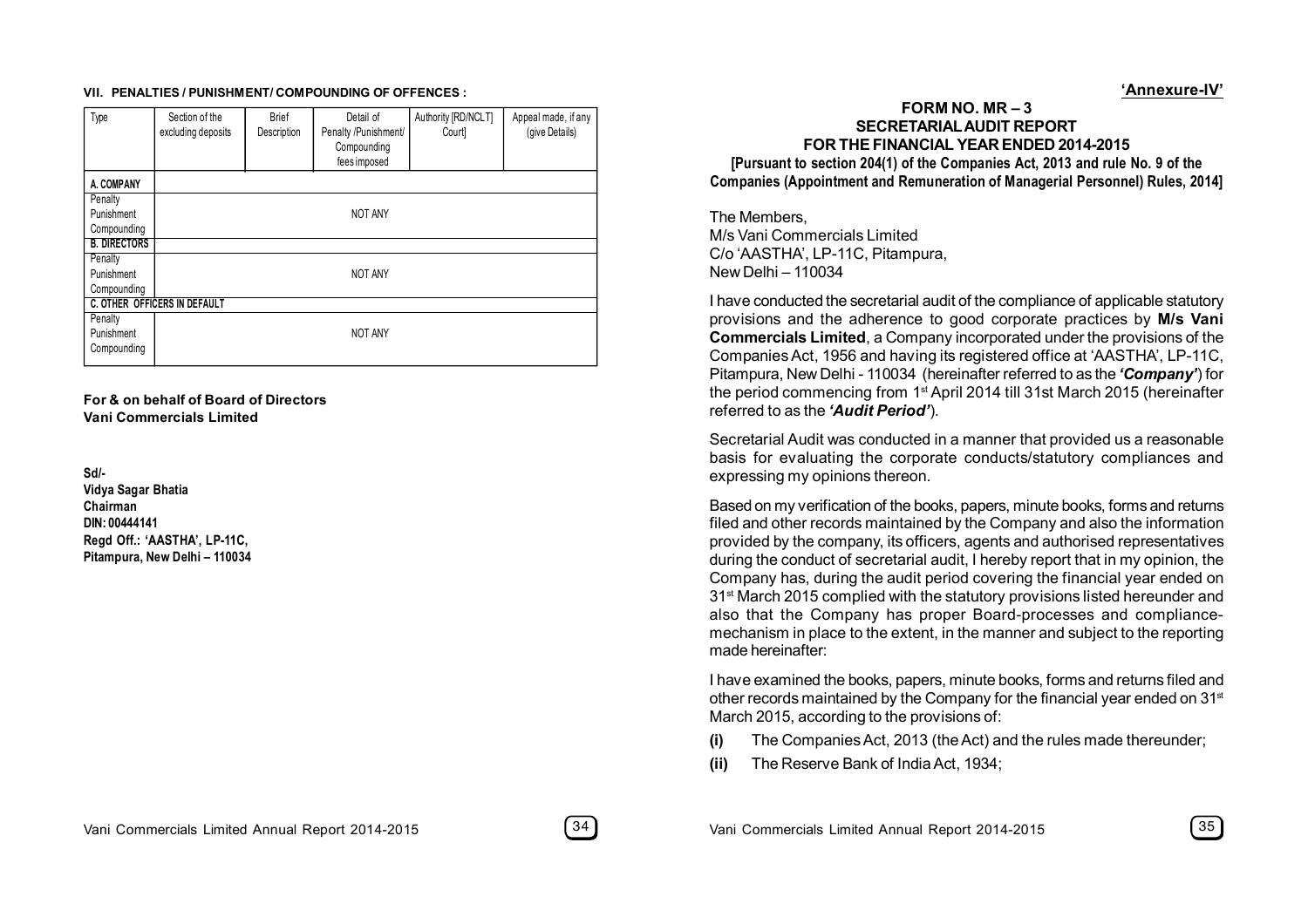- **(iii)** The Securities Contracts (Regulation) Act, 1956 ('SCRA') and the rules made thereunder:
- **(iv)** The Depositories Act, 1996 and the Regulations and Bye-laws framed thereunder;
- **(v)** The following Regulations and Guidelines prescribed under the Securities and Exchange Board of India Act, 1992 ('SEBI Act'):-
	- (a) The Securities and Exchange Board of India (Substantial Acquisition of Shares and Takeovers) Regulations, 2011;
	- (b) The Securities and Exchange Board of India (Prohibition of Insider Trading) Regulations, 1992;
	- (c) The Securities and Exchange Board of India (Issue of Capital and Disclosure Requirements) Regulations, 2009;
	- (d) The Securities and Exchange Board of India (Registrar to an Issue and Share Transfer Agents) Regulations, 1993 regarding the Companies Act and dealing with client.

I have also examined compliance with the applicable clauses of the following:

- **(i)** The Equity Listing Agreement with the Bombay Stock Exchange Limited, Gauhati Stock Exchange Limited and the Uttar Pradesh Stock Exchange Limited;
- **(ii)** Secretarial Standards issued by The Institute of Company Secretaries of India **(Not notified hence not applicable to the Company during the audit period).**

### **I further report that**

The Board of Directors of the Company is duly constituted with proper balance of Executive Directors, Non-Executive Directors and independent Directors. The changes in the composition of the Board of Directors that took place during the period under review were carried out in compliance with provisions of the Act.

Adequate notice is given to all directors to schedule the Board Meetings agenda and detailed notes on agenda were sent at least seven days in advance, and a system exists for seeking and obtaining further information and clarifications on the agenda items before the meeting and for meaningful participation at the meeting.

Majority decision is carried through unanimously.

**I further report that** there are adequate systems and processes in the Company commensurate with the size and operations of the Company to monitor and ensure compliance with the applicable laws, rules, regulations and guidelines.

**I further report that** the Directors have complied with the disclosure requirements in respect of their eligibility of appointment, their being independent and compliance with the Code of Conduct for Board of Directors and Members of Senior Management.

# **I further report that**:

 $PIace: New Delhi$ **Dated: 26th June 2015 CP:12035**

- (i) The Company has complied with the provisions of the Depositories Act, 1996 and the Bye-laws framed thereunder by the Depositories with regard to dematerialization/ rematerialisation of securities and reconciliation of records of dematerialised securities with all securities issued by the Company;
- (ii) The Company has complied with the provisions of the Securities and Exchange Board of India (Substantial Acquisition of Shares and Takeovers) Regulations, 2011 including the provisions with regard to disclosures and maintenance of records required under the said Regulations;
- (iii) The Company has complied with the provisions of the Securities and Exchange Board of India (Prohibition of Insider Trading) Regulations, 1992 including the provisions with regard to disclosures and maintenance of records required under the said Regulations.

**I further report that** during the audit period the following major changes/ events having bearing on the Company's affair were taken place:

- **(a)** The Company has made an allotment of 21,00,000 Equity Shares of  $\bar{\tau}$  10/- each in the Board Meeting held on 27<sup>th</sup> June, 2014;
- **(b)** The Equity Shares of the Company were listed on the Bombay Stock Exchange Limited with effect from 16th January, 2015.

| Sd/-                                |
|-------------------------------------|
| Anju Yadav                          |
| <b>Practicing Company Secretary</b> |
| ACS: 32111                          |
| CP:12035                            |
|                                     |

Vani Commercials Limited Annual Report 2014-2015 **37**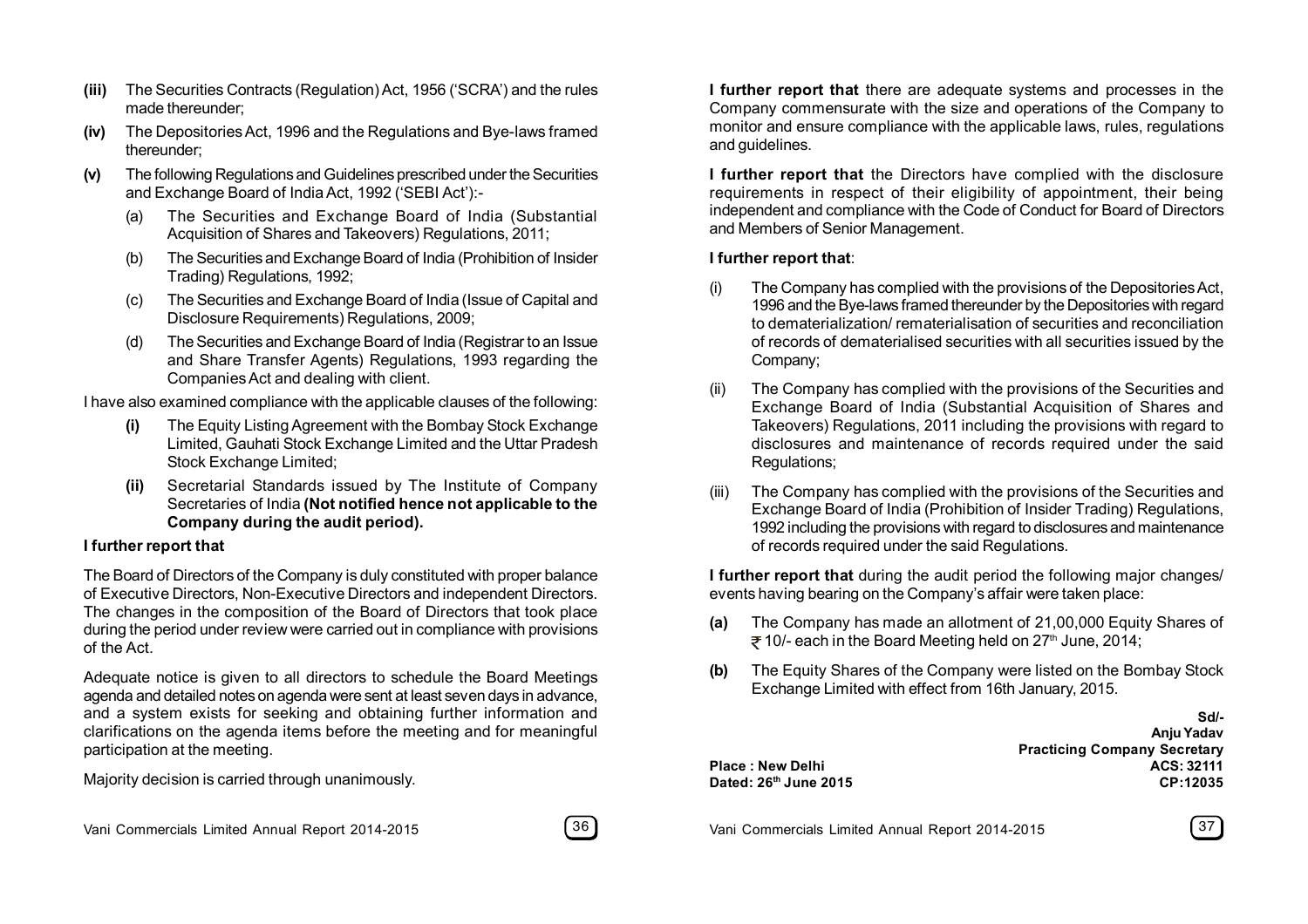# *'Annexure A'*

To, The Members, M/s Vani Commercials Limited C/o 'AASTHA', LP-11C, Pitampura, New Delhi - 110034

# **Our report of even date is to be read along with this letter.**

- 1. Maintenance of secretarial record is the responsibility of the management of the company. Our responsibility is to express an opinion on these secretarial records based on our audit.
- 2. We have followed the audit practices and processes as were appropriate to obtain reasonable assurance about the correctness of the contents of the Secretarial records. The verification was done on test basis to ensure that correct facts are reflected in secretarial records. We believe that the processes and practices, we followed provide a reasonable basis for our opinion.
- 3. We have not verified the correctness and appropriateness of financial records and Books of Accounts of the Company.
- 4. Wherever required, we have obtained the Management representation about the compliance of laws, rules and regulations and happening of events etc.
- 5. The compliance of the provisions of Corporate and other applicable laws, rules, regulations, standards is the responsibility of management. Our examination was limited to the verification of procedures on test basis.
- 6. The Secretarial Audit report is neither an assurance as to the future viability of the company nor of the efficiency and effectiveness with which the management has conducted the affairs of the company.

|                         | Sd/-                                |
|-------------------------|-------------------------------------|
|                         | Anju Yadav                          |
|                         | <b>Practicing Company Secretary</b> |
| <b>Place: New Delhi</b> | ACS: 32111                          |
| Dated: 26th June 2015   | CP: 12035                           |

# **INDEPENDENT AUDITOR'S REPORT**

# **To the Members of VANI COMMERCIALS LIMITED**

### **Report on the Financial Statements**

1. We have audited the accompanying financial statements of VANI COMMERCIALS LIMITED ("the Company"), which comprise the Balance Sheet as at March 31, 2015, the Statement of Profit and Loss and Cash Flow Statement for the year then ended, and a summary of significant accounting policies and other explanatory information.

### **Management's Responsibility for the (Standalone) \* Financial Statements**

2. The management and Board of Directors of the Company are responsible for the matters stated in Section 134(5) of the Companies Act, 2013 ('the act') with respect to the preparation of these financial statements that give a true and fair view of the financial position, financial performance and cash flows of the Company in accordance with the accounting principles generally accepted in India, including the Accounting Standards specified under Section 133 of the Act, read with rule 7 of Companies (Accounts) Rules, 2014. This responsibility includes maintenance of adequate accounting records in accordance with the provisions of the Act for safeguarding the assets of the Company and for preventing and detecting frauds and other irregularities; selection and application of appropriate accounting policies; making judgments and estimates that are reasonable and prudent; design, implementation and maintenance of adequate internal financial controls, that are operating effectively for ensuring the accuracy and completeness of the accounting records, relevant to the preparation and presentation of the financial statements that give a true and fair view and are free from material misstatement, whether due to fraud or error.

### **Auditor's Responsibility**

3. Our responsibility is to express an opinion on these financial statements based on our audit. We have taken into account the provisions of the Act, the accounting and auditing standards and matters which are required to be included in the audit report under the provisions of the Act and the Rules made thereunder. We conducted our audit in accordance with the Standards on Auditing specified under Section 143(10) of the Act. Those Standards require that we comply with ethical requirements and plan and perform the audit to obtain reasonable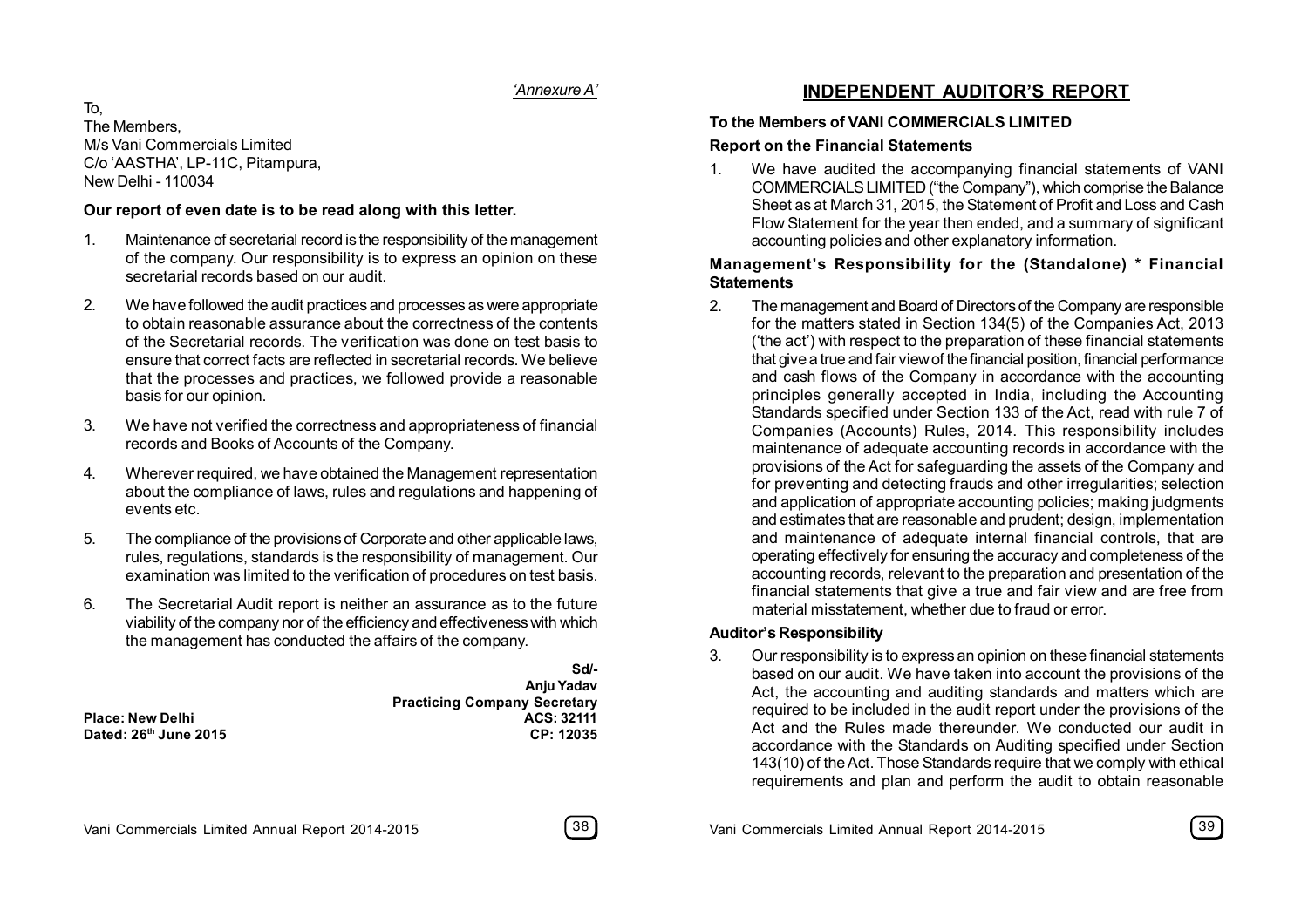assurance about whether the financial statements are free from material misstatement.

- 4. An audit involves performing procedures to obtain audit evidence about the amounts and disclosures in the financial statements. The procedures selected depend on the auditor's judgment, including the assessment of the risks of material misstatement of the financial statements, whether due to fraud or error. In making those risk assessments, the auditor considers internal financial control relevant to the Company's preparation of the financial statements, that give a true and fair view, in order to design audit procedures that are appropriate in the circumstances, but not for the purpose of expressing an opinion on whether the Company has in place an adequate internal financial controls system over financial reporting and the operating effectiveness of such controls. An audit also includes evaluating the appropriateness of accounting policies used and the reasonableness of the accounting estimates made by the Company's management and Board of Directors, as well as evaluating the overall presentation of the financial statements.
- 5. We believe that the audit evidence we have obtained is sufficient and appropriate to provide a basis for our audit opinion.

### **Opinion**

6. In our opinion and to the best of our information and according to the explanations given to us, the aforesaid financial statements give the information required by the Act in the manner so required and give a true and fair view in conformity with the accounting principles generally accepted in India of the state of affairs of the Company as at 31<sup>st</sup> March 2015, its profit and its cash flows for the year ended on that date.

# **Report on Other Legal and Regulatory Requirements**

- 7. As required by the Companies (Auditor's Report) Order, 2015 ("the Order") issued by the Central Government of India in terms of sub-section (11) of section143 of the Act, we give in the Annexure a statement on the matters Specified in paragraphs 3 and 4 of the Order.
- 8. As required by section 143(3) of the Act, we further report that:
	- a) we have sought and obtained all the information and explanations which to the best of our knowledge and belief were necessary for the purpose of our audit;
- b) in our opinion proper books of account as required by law have been kept by the Company so far as appears from our examination of those books;
- c) the Balance Sheet, Statement of Profit and Loss, and Cash Flow Statement dealt with by this Report are in agreement with the books of account;
- d) in our opinion, the aforesaid financial statements comply with the applicable Accounting Standards specified under Section 133 of the Act, read with Rule 7 of the Companies (Accounts) Rules 2014;
- e) on the basis of written representations received from the directors as on March 31, 2015, and taken on record by the Board of Directors, none of the directors is disqualified as on March 31, 2015, from being appointed as a director in terms of Section 164(2) of the Act;
- f) In our opinion and to the best of our information and according to the explanations given to us, we report as under with respect to other matters to be included in the Auditor's Report in accordance with Rule 11 of the Companies (Audit and Auditors) Rules, 2014:
	- i. The Company does not have any pending litigations which would impact its financial position.
	- ii. The Company did not have any long-term contracts including derivative contracts; as such the question of commenting on any material foreseeable losses thereon does not arise.
	- iii. There has not been an occasion in case of the Company during the year under report to transfer any sums to the Investor Education and Protection Fund. The question of delay in transferring such sums does not arise.

**For Satyendra Mrinal & Associates Chartered Accountants FRN: 017068N**

> **Sd/- S. K. Jain**

**Place: New Delhi Partner Date : 29/05/2015 M.No. 086103**



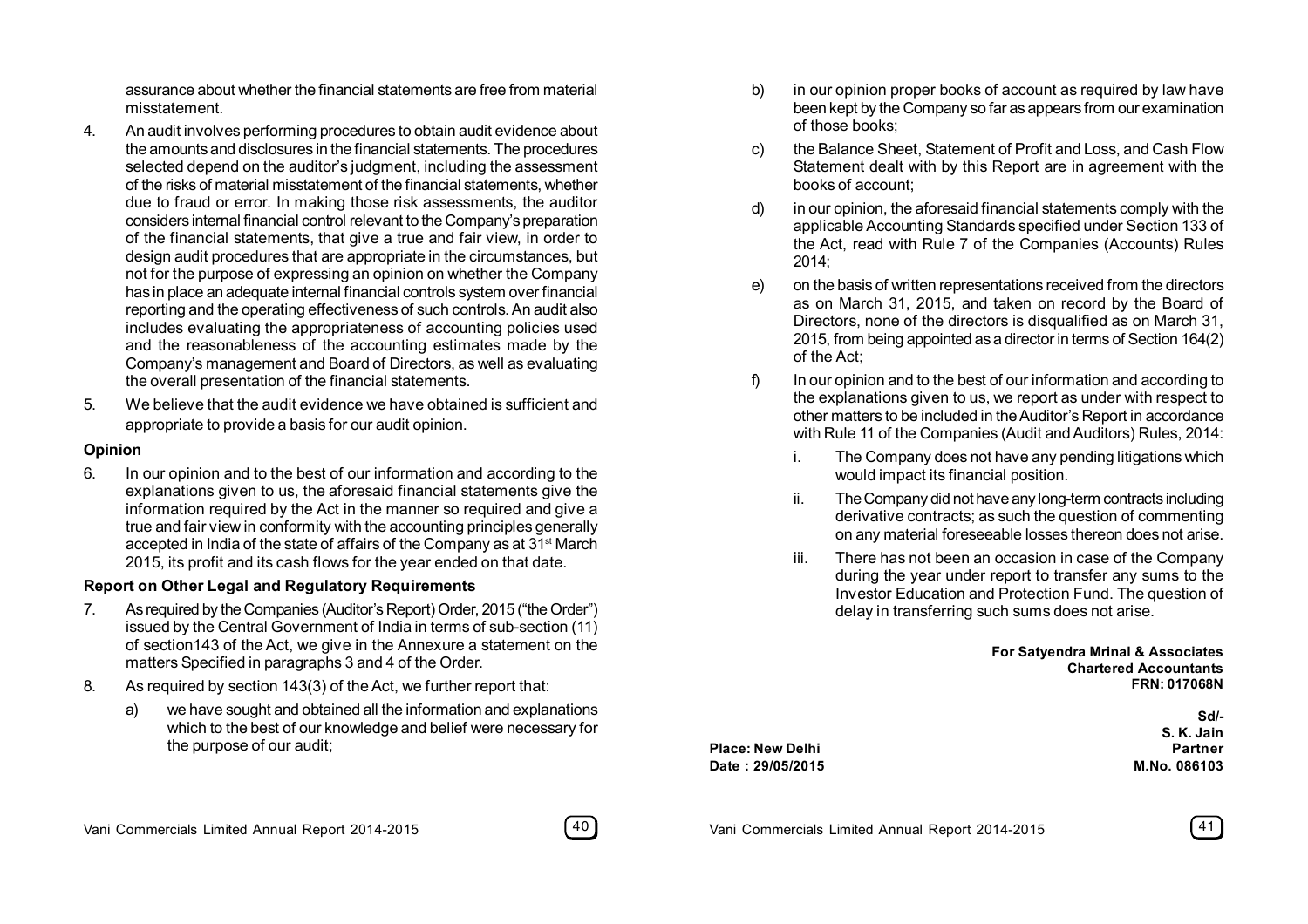# **Annexure referred to in paragraph 7 Our Report of even date to the members of VANI COMMERCIALS LIMITED on the accounts of the company for the year ended 31st March, 2015**

On the basis of such checks as we considered appropriate and according to the information and explanations given to us during the course of our audit, we report that:

- (a) The Company has maintained proper records showing full particulars, including quantitative details and situation of fixed assets;
	- As explained to us, fixed assets have been physically verified by the management at regular intervals; and no material discrepancies were noticed on such verification.
- ii. The Company is a Non Banking Finance Company, primarily rendering financial services. Accordingly, it does not hold any physical inventories. Thus, paragraph 3(ii) of the Order is not applicable.
- iii. The company has granted unsecured loans to a company covered in the register maintained under section 189 of the Act. The terms of the said loans are prima facie not prejudicial to the interest of the Company.
- iv. In our opinion and according to the information and explanations given to us, there is adequate internal control system commensurate with the size of the Company and the nature of its business, for the purchase of fixed assets and for the sale of services. Further, on the basis of our examination of the books and records of the Company and according to the information and explanations given to us, no major weakness has not been noticed or reported.
- v. The Company has not accepted any deposits from the public covered under Section 73 to 76 of the Companies Act, 2013.
- vi. As informed to us, the Central Government has not prescribed maintenance of cost records under sub-section (1) of Section 148 of the Act.
- vii. (a) According to the information and explanations given to us and based on the records of the company examined by us, the company is regular in depositing the undisputed statutory dues, including Income-tax and other material statutory dues, as applicable, with the appropriate authorities in India ;
	- (b) According to the information and explanations given to us and based on the records of the company examined by us, there are demands of Income Tax pending, for the reason of mismatch of TDS Credits. The details of which have been provided in the Notes to Accounts;
	- (c) There has not been an occasion in case of the Company during the year under report to transfer any sums to the Investor Education and Protection Fund. The question of reporting delay in transferring such sums does not arise.
- viii. As at 31st March, 2015 the accumulated losses of the Company are less than 50% of its net worth, however the Company has not incurred cash losses in the current financial year or immediately preceding financial year.
- ix. According to the records of the company examined by us and as per the information and explanations given to us, the company has not availed of any loans from any financial institution or banks and has not issued debentures.
- x. In our opinion, and according to the information and explanations given to us, the Company has not given any guarantee for loan taken by others from a bank or financial institution during the year.
- xi. In our opinion, and according to the information and explanations given to us, the company has not raised any term loans during the year.

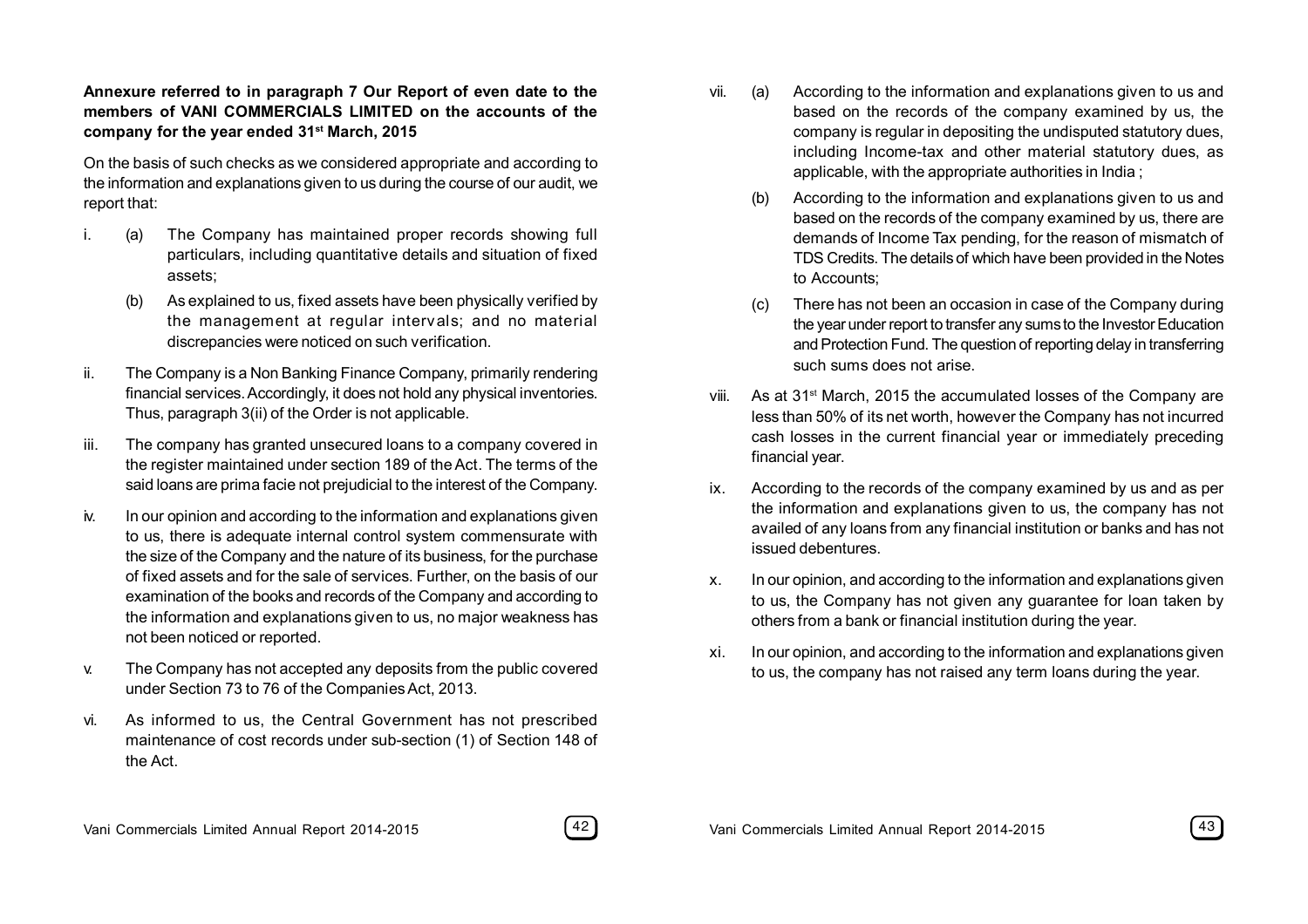xii. During the course of our examination of the books and records of the company, carried in accordance with the auditing standards generally accepted in India, we have neither come across any instance of fraud on or by the Company noticed or reported during the course of our audit nor have we been informed of any such instance by the Management.

> **For Satyendra Mrinal & Associates Chartered Accountants FRN: 017068N**

**Place: New Delhi Partner Date : 29/05/2015 M.No.086103**

**Sd/- S. K. Jain**

# **Balance Sheet as at 31st March 2015**

(Amountin≠)

|                                                                                                           |              |                                                                                                 |                                                                 |                                                                    | (Amountin군)                                                                       |
|-----------------------------------------------------------------------------------------------------------|--------------|-------------------------------------------------------------------------------------------------|-----------------------------------------------------------------|--------------------------------------------------------------------|-----------------------------------------------------------------------------------|
|                                                                                                           |              | <b>Particulars</b>                                                                              | <b>Note</b><br>No.                                              | As At<br>31/03/2015                                                | As At<br>31/03/2014                                                               |
|                                                                                                           |              | I. EQUITY AND LIABLITIES                                                                        |                                                                 |                                                                    |                                                                                   |
|                                                                                                           |              | (1) Shareholders Funds                                                                          |                                                                 |                                                                    |                                                                                   |
|                                                                                                           |              | (a) Share Capital                                                                               | $\boldsymbol{2}$                                                |                                                                    | 4,11,98,000.00 2,01,98,000.00                                                     |
|                                                                                                           | (b)          | Reserves and Surplus                                                                            | 3                                                               | (1,52,584.00)                                                      | (3,95,311.00)                                                                     |
|                                                                                                           |              |                                                                                                 |                                                                 |                                                                    | 4, 10, 45, 416.00 1, 98, 02, 689.00                                               |
| (2)                                                                                                       |              | <b>Non-Current Liablities</b>                                                                   |                                                                 |                                                                    |                                                                                   |
|                                                                                                           | (a)          | Deferred Tax Liablities                                                                         | 4                                                               | 1,486.00                                                           |                                                                                   |
|                                                                                                           |              |                                                                                                 |                                                                 | 1,486.00                                                           |                                                                                   |
|                                                                                                           |              | (3) Current Liablities                                                                          |                                                                 |                                                                    |                                                                                   |
|                                                                                                           | (a)          | <b>Other Current Liablities</b>                                                                 | 5                                                               | 84,738.00                                                          | 2,30,238.00                                                                       |
|                                                                                                           | (b)          | Short Term Provisions                                                                           | 6                                                               | 6,66,907.00                                                        | 5,84,852.00                                                                       |
|                                                                                                           |              |                                                                                                 |                                                                 | 7,51,645.00                                                        | 8,15,090.00                                                                       |
|                                                                                                           |              | <b>TOTAL</b>                                                                                    |                                                                 | 4,17,98,547.00                                                     | 2,06,17,779.00                                                                    |
| Ш                                                                                                         |              | <b>ASSETS</b>                                                                                   |                                                                 |                                                                    |                                                                                   |
| (1)                                                                                                       |              | <b>Non Current Assets</b>                                                                       |                                                                 |                                                                    |                                                                                   |
|                                                                                                           | (a)          | Tangible Assets                                                                                 | $\overline{7}$                                                  | 79,648.00                                                          |                                                                                   |
|                                                                                                           | (a)          | Long Term Loans and advances                                                                    | 8                                                               |                                                                    | 1,96,16,517.00 1,47,12,068.00                                                     |
|                                                                                                           |              |                                                                                                 |                                                                 |                                                                    | 1,96,96,165.00 1,47,12,068.00                                                     |
| (2)                                                                                                       |              | <b>Current Assets</b>                                                                           |                                                                 |                                                                    |                                                                                   |
|                                                                                                           | (a)          | <b>Current Investments</b>                                                                      | 9                                                               | 1,95,68,500.00                                                     | 40,00,000.00                                                                      |
|                                                                                                           |              | (b) Cash and Bank Balances                                                                      | 10                                                              | 10,45,746.00                                                       | 12,02,644.00                                                                      |
|                                                                                                           |              | (c) Short Term Loans and Advances                                                               | 11                                                              | 8,94,696.00                                                        | 6,76,154.00                                                                       |
|                                                                                                           |              |                                                                                                 |                                                                 | 2,15,08,942.00                                                     | 58,78,798.00                                                                      |
|                                                                                                           |              | Miscellaneous Expenditure                                                                       | 12                                                              | 5,93,440.00                                                        | 26,913.00                                                                         |
|                                                                                                           |              | (To the extent not w/off or adjusted)                                                           |                                                                 |                                                                    |                                                                                   |
|                                                                                                           | <b>TOTAL</b> |                                                                                                 |                                                                 | 4,17,98,547.00                                                     | 2,06,17,779.00                                                                    |
|                                                                                                           |              | Note forming part of the financial statements 1-16                                              |                                                                 |                                                                    |                                                                                   |
| FRN: 017068N                                                                                              |              | As per report of even date<br>For Satyendra Mrinal & Associates<br><b>Chartered Accountants</b> |                                                                 |                                                                    | For and on behalf of the Board of Directors<br><b>For Vani Commerials Limited</b> |
| Sd/-<br>Sd/-<br>S.K. Jain<br>Mukesh Kumar Sukhija<br>Partner<br>Director<br>DIN: 01038078<br>M.No. 086103 |              |                                                                                                 | Sd/-<br>Divesh Kumar Bajaj<br>Director<br>01118288              | Sd/-<br>Praveen Kumar<br><b>Company Secretary</b><br>M.No.: A32898 |                                                                                   |
| Place: New Delhi<br>Regd. Off.: 'AASTHA', LP - 11C,<br>Dated: 29-05-2015<br>Pitampura, New Delhi -110034  |              |                                                                                                 | Regd. Off.: 'AASTHA', LP - 11C,<br>Pitampura, New Delhi -110034 |                                                                    | Regd. Off.: AASTHA', LP - 11C,<br>Pitampura, New Delhi - 110034                   |
|                                                                                                           |              | Vani Commercials Limited Annual Report 2014-2015                                                |                                                                 |                                                                    | 45                                                                                |

| For and on behalf of the Board of Directors<br><b>For Vani Commerials Limited</b> |                                 |                                 | As per report of even date<br>For Satyendra Mrinal & Associates<br><b>Chartered Accountants</b><br>FRN: 017068N |
|-----------------------------------------------------------------------------------|---------------------------------|---------------------------------|-----------------------------------------------------------------------------------------------------------------|
| Sd/-                                                                              | Sd/-                            | Sd/-                            | Sd/-                                                                                                            |
| Praveen Kumar                                                                     | Divesh Kumar Bajaj              | Mukesh Kumar Sukhija            | S.K. Jain                                                                                                       |
| Company Secretary                                                                 | Director                        | Director                        | Partner                                                                                                         |
| M.No.: A32898                                                                     | 01118288                        | DIN: 01038078                   | M.No. 086103                                                                                                    |
| Regd. Off.: AASTHA', LP - 11C,                                                    | Regd. Off.: 'AASTHA', LP - 11C, | Regd. Off.: 'AASTHA', LP - 11C, | Place: New Delhi                                                                                                |
| Pitampura, New Delhi - 110034                                                     | Pitampura. New Delhi -110034    | Pitampura, New Delhi -110034    | Dated: 29-05-2015                                                                                               |

Vani Commercials Limited Annual Report 2014-2015 **49**

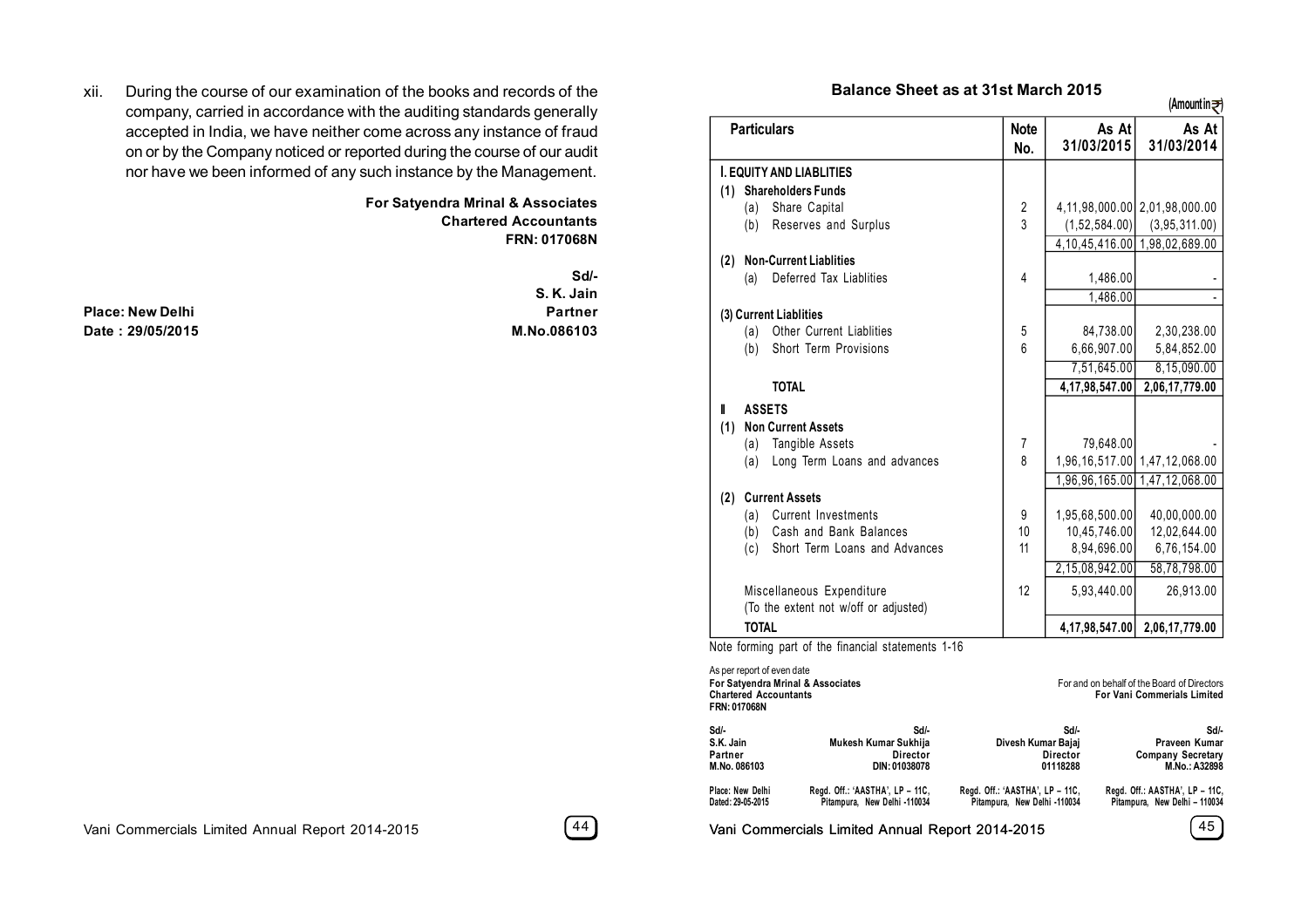### **(Amount in ) Profit & Loss Statement for the year ended 31st March 2015 Cash Flow Statement for the year ended 31st March, 2015**

|              | <b>Particulars</b>                   | Note | For the year     | For the year     |
|--------------|--------------------------------------|------|------------------|------------------|
|              | No.                                  |      | ended 31-03-2015 | ended 31-03-2014 |
| L            | Revenue from operations              | 13   | 22,75,700.00     | 18,48,990.00     |
|              | <b>TOTAL</b>                         |      | 22,75,700.00     | 18,48,990.00     |
| $\mathbf{I}$ | Expenses                             |      |                  |                  |
|              | <b>Employees benefits Expense</b>    | 14   | 5,45,000.00      | 8,40,000.00      |
|              | <b>Finance Costs</b>                 | 15   | 1,196.00         | 1,048.00         |
|              | Other Expenses                       | 16   | 14,03,236.00     | 4,59,146.00      |
|              | <b>TOTAL</b>                         |      | 19,49,432.00     | 13,00,194.00     |
| III          | Profit before tax (I - II)           |      | 3,26,268.00      | 5,48,796.00      |
| IV           | <b>Tax Expenses</b>                  |      |                  |                  |
|              | (1) Current Tax                      |      | 82,055.00        | 1,69,578.00      |
|              | (2) Deferred Tax                     |      | 1,486.00         |                  |
| V            | Profit (Loss) for the period         |      | 2,42,727.00      | 3,45,303.00      |
|              | <b>Transfer to Statutory Reserve</b> |      | 16,411.00        | 33,915.00        |
|              | Net Profit Transferred to Reserve    |      | 2,26,316.00      | 3,11,388.00      |
| VI           | Earnings per Equity share            |      | 0.06             | 0.17             |

Notes forming part of the financial statements 1-16

| As per report of even date<br>For Satyendra Mrinal & Associates<br><b>Chartered Accountants</b><br>FRN: 017068N |                                                  |                                 | For and on behalf of the Board of Directors<br><b>For Vani Commerials Limited</b> |
|-----------------------------------------------------------------------------------------------------------------|--------------------------------------------------|---------------------------------|-----------------------------------------------------------------------------------|
| Sd/-                                                                                                            | Sd/-                                             | Sd/-                            | Sd/-                                                                              |
| S.K. Jain                                                                                                       | Mukesh Kumar Sukhija                             | Divesh Kumar Bajaj              | Praveen Kumar                                                                     |
| Partner                                                                                                         | Director                                         | Director                        | <b>Company Secretary</b>                                                          |
| M.No. 086103                                                                                                    | DIN: 01038078                                    | 01118288                        | M.No.: A32898                                                                     |
| Place: New Delhi                                                                                                | Regd. Off.: 'AASTHA', LP - 11C,                  | Regd. Off.: 'AASTHA', LP - 11C, | Regd. Off.: AASTHA', LP - 11C,                                                    |
| Dated: 29-05-2015                                                                                               | Pitampura, New Delhi -110034                     | Pitampura, New Delhi -110034    | Pitampura, New Delhi - 110034                                                     |
|                                                                                                                 | Vani Commercials Limited Annual Report 2014-2015 |                                 | 46                                                                                |

|                                                                                                                            |                                     | (Amountin₹)                         |
|----------------------------------------------------------------------------------------------------------------------------|-------------------------------------|-------------------------------------|
| <b>Particulars</b>                                                                                                         | For the<br>Year ended<br>31.03.2015 | For the<br>Year ended<br>31.03.2014 |
| A. Cash flow from operating activities<br>Net Profit / (Loss) before taxation and extraordinary item                       | 3,26,268.00                         | 5,48,796.00                         |
| <b>Adjustments for:</b><br><b>Preliminary Expenses</b><br>Depreciation                                                     | 1,75,273.00<br>13.325.00            | 26,915.00                           |
| Operating Profit/ (loss) before working capital changes                                                                    | 5,14,866.00                         | 5,75,711.00                         |
| Adjusted for:<br>Adjustments for (increase)/decrease in operating assets:<br>Increase/ Decrease in Current Liabilities     | (1,45,500.00)                       | 72,472.00                           |
| Increase/ Decrease in Provisions                                                                                           | 82.055.00                           | 1,69,578.00                         |
| Increase/Decrease in Other Current Assets                                                                                  | (7, 41, 800.00)                     | 0.00                                |
| <b>Cash Generated from Operations</b>                                                                                      | (2,90,379.00)                       | 8,17,761.00                         |
| <b>Taxes Paid</b><br><b>Net Cash from operating activities</b>                                                             | 82,055.00<br>(3,72,434.00)          | 1,69,578.00<br>6,48,183.00          |
| B. Cash flow from investing activities<br>Decrease/Increase in Investment & Loans and Advances<br>Purchase of Fixed Assets | (2,06,91,491.00)<br>(92, 973.00)    | 5,42,838.00                         |
| <b>Net Cash from investing activities</b>                                                                                  | (2,07,84,464.00)                    | 5,42,838.00                         |
| C. Cash Flow from Financing Activities<br>Proceeds from issuance of share capital                                          | 2,10,00,000.00                      | 0.00                                |
| <b>Net Cash Used in Financing Activities</b>                                                                               | 2,10,00,000.00                      | 0.00                                |
| Net Increase in Cash and Cash Equivalents (A+B+C)                                                                          | (1,56,898.00)                       | 11,91,021.00                        |
| Cash & Cash Equivalents at beginning of period                                                                             | 12,02,644.00                        | 11,623.00                           |
| Cash & Cash Equivalents at end of period                                                                                   | 10,45,746.00                        | 12,02,644.00                        |

As per report of even date<br>For Satyendra Mrinal & Associates **For Satyendra Mrinal & Associates For Satyendra Mrinal & Associates For and on behalf of the Board of Directors**<br>Chartered Accountants **For United For Vani Commerials Limited For Vani Commerials Limited FRN: 017068N Sd/- Sd/- Sd/- Sd/- S.K. Jain Mukesh Kumar Sukhija Divesh Kumar Bajaj Praveen Kumar Partner Director Director Company Secretary M.No. 086103 DIN: 01038078 01118288 M.No.: A32898 Place: New Delhi Regd. Off.: 'AASTHA', LP – 11C, Regd. Off.: 'AASTHA', LP – 11C, Regd. Off.: AASTHA', LP – 11C, Dated: 29-05-2015 Pitampura, New Delhi -110034 Pitampura, New Delhi -110034 Pitampura, New Delhi – 110034** Vani Commercials Limited Annual Report 2014-2015 **47**

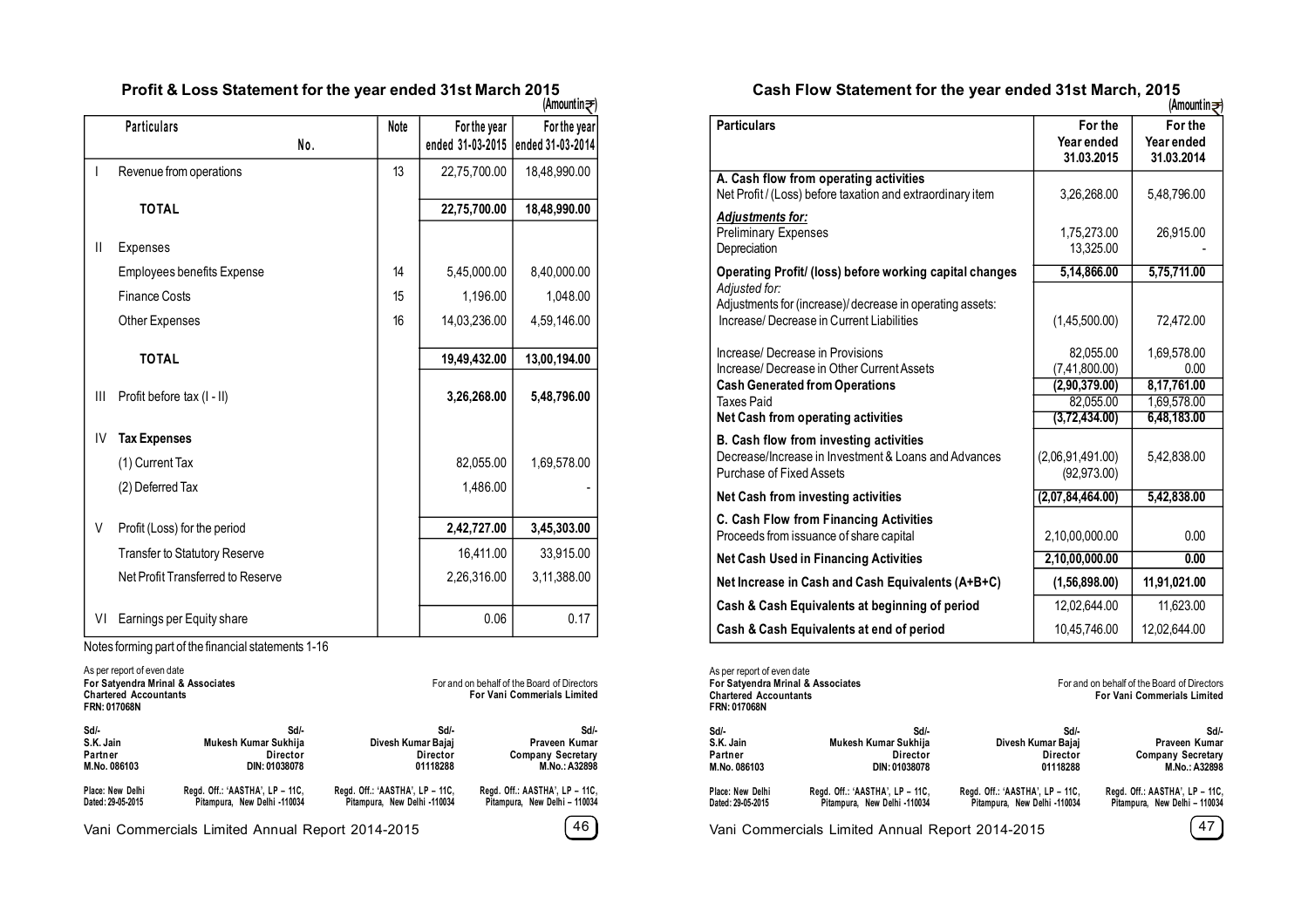#### **1. NOTES TO THE FINANCIAL STATEMENT FOR YEAR ENDED 31 MARCH 2015**

#### **1.1 Corporate Information**

The company is registered with Reserve Bank of India. The Reserve Bank of India has issued the certificate of Registration to the company as Non Banking Financial Company.

### **1.2 Basis of preparation**

The accompanying financial statements are prepared and presented under the historical cost convention, on the accrual basis of accounting and comply with the Accounting Standards prescribed by the Companies (Accounting Standards) Rules, 2006 and the relevant provisions of the Companies Act, 1956 to the extent applicable. The Financial statements are presented in Indian Rupees.

### **1.3 Use of estimates:**

The preparation of the financial statements in conformity with the generally accepted accounting Principles requires the management to make estimates and assumptions that affect the reported amount of assets, liabilities, revenues and expenses and disclosure of contingent liabilities on the date of the financial statement. Actual results would differ from the estimates. Any revision to accounting estimates is recognized prospectively in current and future periods.

### **1.4 Inventories**

Inventories are valued at cost or net realizable value which-ever is lower. Net realizable value is the estimated selling price in the ordinary course of business less estimated cost necessary to make sale.

### **1.5 Revenue recognition:**

Revenue is recognized to the extent that it is probable that the economic benefits will flow to the Company and the revenue can be reliably measured.

- i. **Sale of Securities :** Revenue is recognized when the significant risks and rewards of ownership of the goods have passed to the buyer.
- ii. **Interest :** Revenue is recognized on a time proportion basis taking into account the amount outstanding and the rate applicable. In case of Non Performing Assets, Interest Income is recognized on receipt basis, as per NBFC Prudential norms.
- iii. **Dividend:** Revenue is recognized when the shareholders right to receive payment is established by the balance sheet date.

### **1.6 Investments**

Investments are classified into long-term investments and short-term

investments. Investments, which are intended to be held for one year or more, are classified as long-term investments and investments, which are intended to be held for less than one year, are classified as current investments. Long Term Investments & Short Term Investments are carried at cost. No provisions for diminution has been made as in the opinion of the management the diminution are temporary in nature.

# **1.7 Foreign Currency Transaction**

The company has not dealt with any foreign currency transaction during the period under audit.

### **1.8 Retirement and Other Employee benefits**

### a. **Provident Fund :**

Provision of Provident Fund is not applicable to the company.

### b. **Gratuity:**

No provision for gratuity has been made as there is no amount due towards Gratuity payable.

### **c. Compensated absences:**

Unutilized leave of staff lapses as at the year end and is not encashable. Accordingly, no provision is made for compensated absences.

### **1.9 Income Tax**

Tax expense comprises of current, deferred tax, Current Income Tax is measured at the amount expected to be paid to the tax authorities in accordance with the Income Tax Act, 1961 enacted in India. Deferred Income taxes reflects the impact of current year timing differences between taxable income and accounting income for the year and reversal of timing differences of earlier years.

- **1.10** There is no Contingent Liabilities against the company.
- **1.11** In the opinion of Directors, current assets, loans and advances have the value at which they are stated in the Balance Sheet, if realized in the ordinary course of the business.

### **1.12 Compliance with Accounting Standards**

Related Party Transaction(s)

During the financial year, the Company has entered into transaction with related parties on arms length basis.

| SS.No.l | Name of the Company             | Nature of the<br>Transaction | Relation                             | Outstanding<br><b>Balance</b> |
|---------|---------------------------------|------------------------------|--------------------------------------|-------------------------------|
|         | M/s Stien Impex Private Limited | Long Term Loan               | I Mukesh Kumar Sukhija I<br>Director | $\bar{z}$ 3,200,000           |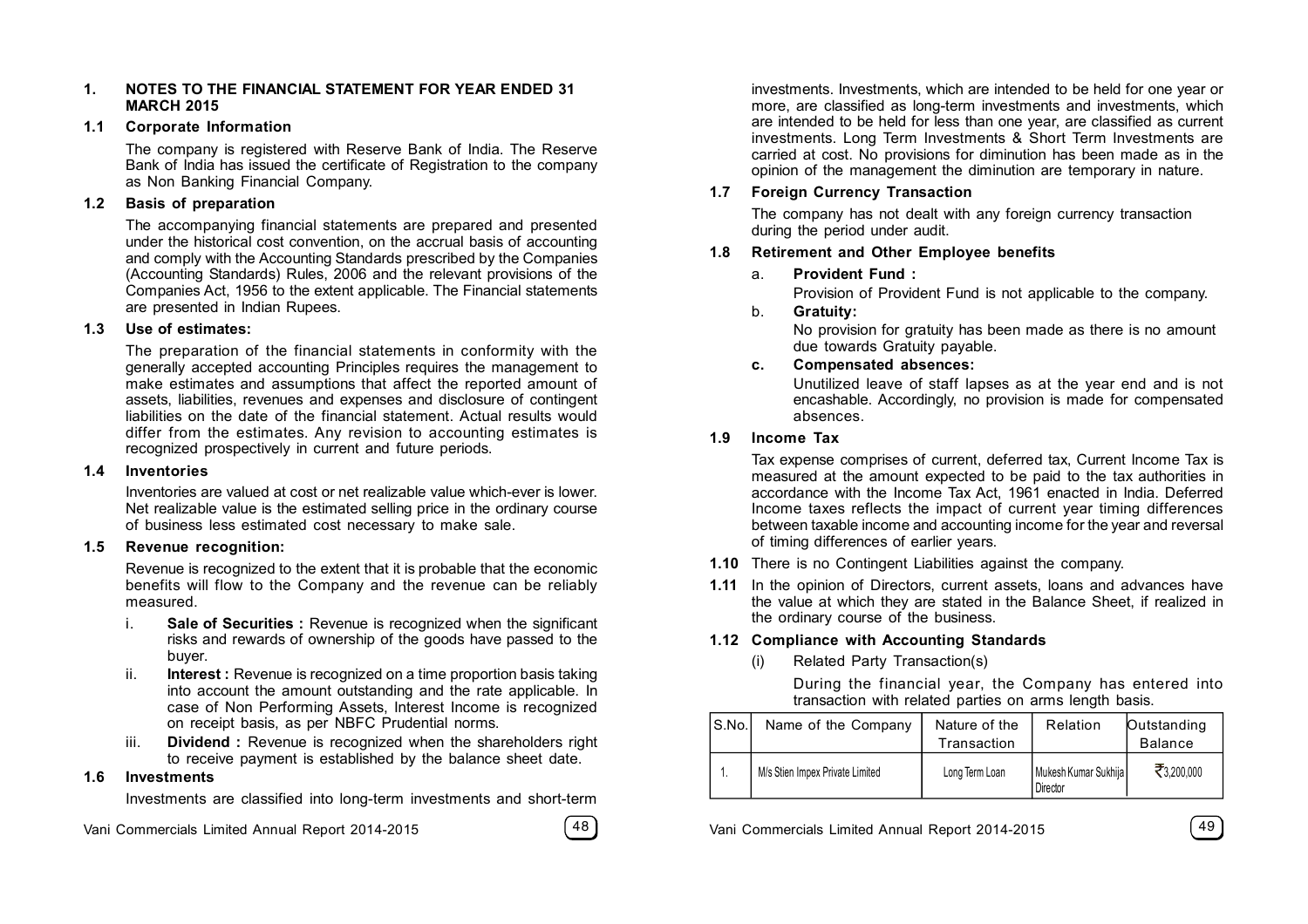(ii) As per Accounting Standard 22 on accounting for taxes on Income issued by Institute of Chartered Accountants of India, the Company has duly made the provisions of deferred tax during the year.

### **1.13 Earning Per Share**

#### Basic & Diluted EPS is 0.06

Basic earning per equity share has been computed by dividing net profit after tax by the weighted average number of equity shares outstanding during the period. There are no potential equity shares outstanding and as such the Diluted earning per share is same as basic earning per share.

#### **1.14 Amortisation of Preliminary Expenses**

The Preliminary Expenses are amortised over a period of 5 years in equal instalment as per the provision of Section 35B of the Income Tax Act, 1961. The fees paid to the Bombay Stock Exchange for the Direct Listing of the Securities of the Company has been categorized as Preliminary Expenses and will be amortised over a period of 5 years

### **NOTE : 2 : SHARE CAPITAL**

|                | <b>S.No.   PARTICULARS</b>                                  | As Atl<br>31.03.2015 | As At<br>31.03.2014 |
|----------------|-------------------------------------------------------------|----------------------|---------------------|
|                | <b>Authorized Capital:</b>                                  |                      |                     |
|                | <b>Equity Share Capital</b>                                 |                      |                     |
|                | 50,50,000 Equity Shares of ₹10/- each                       | 5,05,00,000.00       | 5,05,00,000.00      |
|                | Total                                                       | 5,05,00,000.00       | 5,05,00,000.00      |
| $\mathbf{  }$  | <b>Issued Capital:</b>                                      |                      |                     |
|                | <b>Equity Share Capital</b>                                 |                      |                     |
|                | 41,19,800 Equity Shares of ₹10/- each                       | 4,11,98,000.00       | 2,01,98,000.00      |
|                | (Previous year 20,19,800 Equity Shares of $\geq 10/4$ each) |                      |                     |
|                | Total                                                       | 4,11,98,000.00       | 2,01,98,000.00      |
| $\mathbf{III}$ | Subscribed & Paid up Capital:                               |                      |                     |
|                | <b>Equity Share Capital</b>                                 |                      |                     |
|                | 41,19,800 Equity Shares of ₹10/- each                       | 4,11,98,000.00       | 2,01,98,000.00      |
|                | (Previous year 20,19,800 Equity Shares of ₹10/- each)       |                      |                     |
|                | Total                                                       | 4,11,98,000.00       | 2,01,98,000.00      |

### **LIST OF SHAREHOLDERS HOLDING MORE THAN 5% SHARES**

| IS.  | <b>NAME OF SHARE HOLDER</b> | 31.03.2015            |        | 31.03.2014                            |                        |
|------|-----------------------------|-----------------------|--------|---------------------------------------|------------------------|
| INO. |                             | NO OF SHAREST<br>HELD | % OF   | no of<br><b>HOLDING I SHARES HELD</b> | % OF<br><b>HOLDING</b> |
|      | Nau-Nidh Finance Limited    | 1000000               | 24.27% |                                       |                        |
|      | Jitender Kumar              |                       |        | 110000                                | 5.45%                  |
|      | Sanieev Kumar               |                       |        | 110000                                | 5.45%                  |
| Ш    | Pradeep Kumar               |                       |        | 110000                                | 5.45%                  |
|      | <b>Tarsem Singh</b>         |                       |        | 110000                                | 5.45%                  |
|      | Sukhdev Singh Dhillon       |                       |        | 110000                                | 5.45%                  |
|      | $\cdots$ $\cdots$<br>.      |                       |        |                                       |                        |

Vani Commercials Limited Annual Report 2014-2015 **50**

#### **NOTE 3: RESERVES AND SURPLUS**

| S.NO. | <b>PARTICULARS</b>                                                             | As At<br>31.03.2015          | As At<br>31.03.2014          |
|-------|--------------------------------------------------------------------------------|------------------------------|------------------------------|
|       | Profit & Loss Account<br>Opening Balance<br>Add: Profit/(Loss) during the year | (4,85,060.00)<br>2,26,316.00 | (8,30,363.00)<br>3,45,303.00 |
|       |                                                                                | (2,58,744.00)                | (4,85,060.00)                |
| II    | <b>Statutory Reserve</b>                                                       | 1,06,160.00                  | 89.749.00                    |
|       | Total                                                                          | (1,52,584.00)                | (3,95,311.00)                |

### **NOTE 4: DEFERRED TAX LIABILITIES**

| S.NO. | <b>PARTICULARS</b>       | As At      | As At            |
|-------|--------------------------|------------|------------------|
|       |                          | 31.03.2015 | 31.03.2014       |
|       | Deferred Tax Liabilities | 1.486.00   | -                |
|       | Total                    | 1,486.00   | $\bullet\bullet$ |

#### **NOTE 5: CURRENT LIABLITIES**

| S.NO. | <b>PARTICULARS</b>      | As At      | As At       |
|-------|-------------------------|------------|-------------|
|       |                         | 31.03.2015 | 31.03.2014  |
|       | Audit Fees Payable      | 44,738.00  | 44,738.00   |
| Ш     | Listing Fees Payable    |            | 40,000.00   |
| Ш     | <b>Expenses Payable</b> |            | 1,45,500.00 |
| IV    | <b>Sundry Creditors</b> | 40,000.00  |             |
|       |                         | 84,738.00  | 2,30,238.00 |

### **NOTE 6: SHORT TERM PROVISIONS**

| S.NO. | <b>PARTICULARS</b>       | As At       | As At       |
|-------|--------------------------|-------------|-------------|
|       |                          | 31.03.2015  | 31.03.2014  |
|       | Provision for Income Tax | 6,66,907.00 | 5,84,852.00 |
|       |                          |             |             |
|       | Total                    | 6,66,907.00 | 5,84,852.00 |
|       |                          |             |             |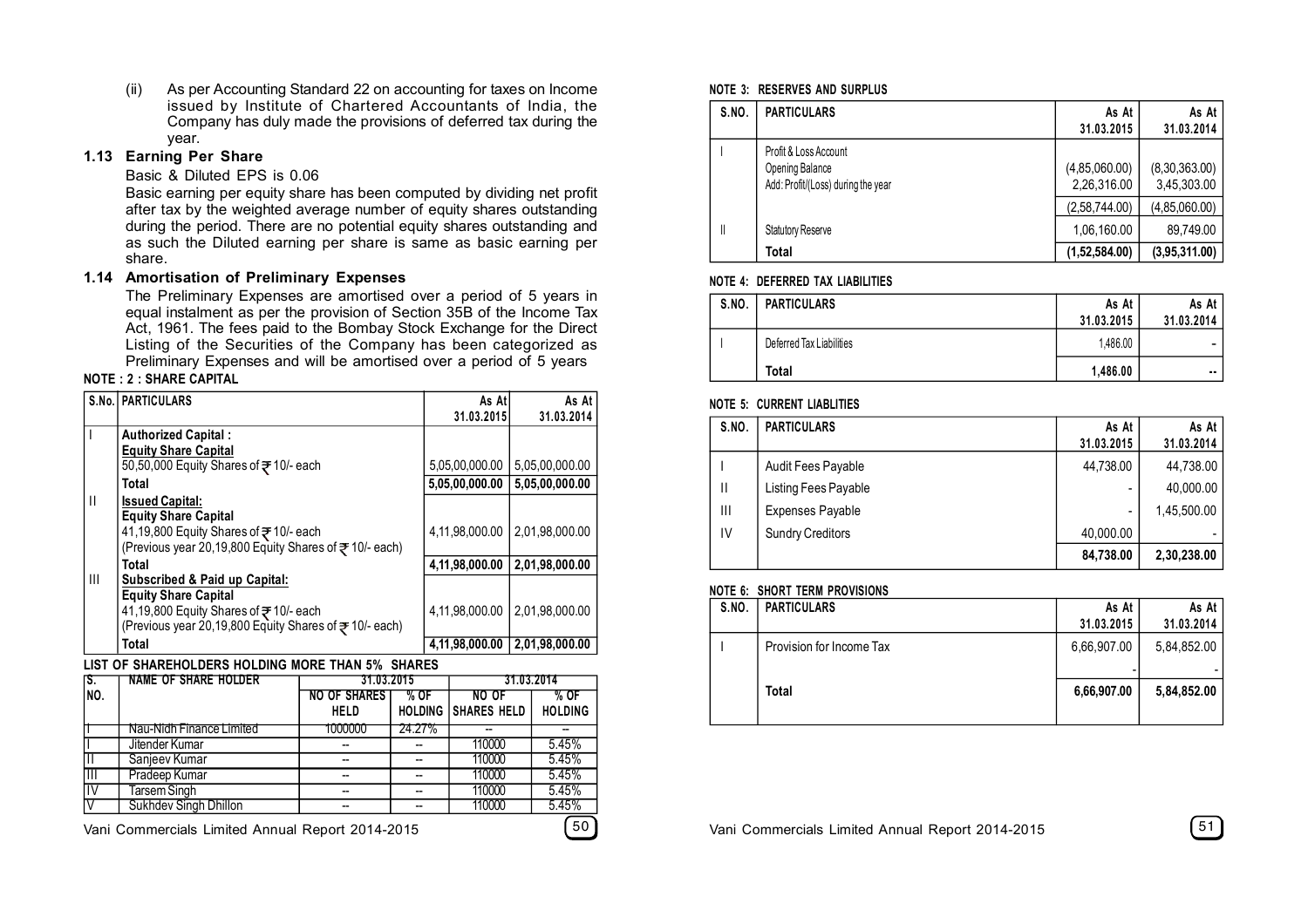| Retained 31/3/2015 31/3/2014<br>WDV as on  <br>39,043.00<br>40,605.00<br>79,648.00<br>$\circ$<br>$\Rightarrow$<br>8<br>Dep. for the Adjusted with<br>Earning<br>year<br>2014-15<br>10,557.00<br>2,768.00<br>13,325.00<br>Depreciable<br>47,120.00<br>amount<br>over<br>41,204.00<br>88,324.00<br>whole life<br>31/4/2014<br>Dep.  <br>charged<br>l ota<br>$\blacksquare$<br>adj 31/3/2014<br>As at<br>43,373.00<br>49,600.00<br>92,973.00<br>As on   Addition/ Deduction/<br>हु<br>49,600.00<br>43,373.00<br>92,973.00<br>1/4/2014<br>Total Assets<br>Motor Cycle<br>Particular<br>Computer<br>Date of Purchase<br>Equipments<br>28-Nov-2014<br>31-Dec-2014<br>(B) Vehicles<br>(A) Office<br>put to use<br>$\overline{52}$<br>Vani Commercials Limited Annual Report 2014-2015 |  |  | Gross Block |  | Depreication Block |  | Net Block |
|--------------------------------------------------------------------------------------------------------------------------------------------------------------------------------------------------------------------------------------------------------------------------------------------------------------------------------------------------------------------------------------------------------------------------------------------------------------------------------------------------------------------------------------------------------------------------------------------------------------------------------------------------------------------------------------------------------------------------------------------------------------------------------|--|--|-------------|--|--------------------|--|-----------|
|                                                                                                                                                                                                                                                                                                                                                                                                                                                                                                                                                                                                                                                                                                                                                                                |  |  |             |  |                    |  | WDV as on |
|                                                                                                                                                                                                                                                                                                                                                                                                                                                                                                                                                                                                                                                                                                                                                                                |  |  |             |  |                    |  |           |
|                                                                                                                                                                                                                                                                                                                                                                                                                                                                                                                                                                                                                                                                                                                                                                                |  |  |             |  |                    |  |           |
|                                                                                                                                                                                                                                                                                                                                                                                                                                                                                                                                                                                                                                                                                                                                                                                |  |  |             |  |                    |  |           |
|                                                                                                                                                                                                                                                                                                                                                                                                                                                                                                                                                                                                                                                                                                                                                                                |  |  |             |  |                    |  |           |
|                                                                                                                                                                                                                                                                                                                                                                                                                                                                                                                                                                                                                                                                                                                                                                                |  |  |             |  |                    |  |           |

# **NOTE 8: LOANS AND ADVANCES**

| S.NO. | <b>PARTICULARS</b>                          | As At        | As At        |
|-------|---------------------------------------------|--------------|--------------|
|       |                                             | 31.03.2015   | 31.03.2014   |
|       | <b>Long Term(Unsecured-Considered Good)</b> |              |              |
|       | GND (India) Limited                         |              | 11,06,068.00 |
| II    | <b>GN Infomedia Private Limited</b>         |              | 62,56,000.00 |
| Ш     | Dayanand Progressive Society                | 83,42,250.00 | 73,50,000.00 |
| IV    | ADI Bhaskara                                | 16,44,690.00 |              |
| ٧     | Lokesh Sachdeva                             | 22,32,089.00 |              |
| ٧I    | Medrina Healthcare Private Limited          | 32,69,851.00 |              |
| VII   | Stein Impex Private Limited                 | 33,27,637.00 |              |
|       | <b>ADVANCE FOR PROPERTY</b>                 |              |              |
|       | Igjot Singh                                 | 8,00,000.00  |              |
|       |                                             |              |              |

# **NOTE 9: CURRENT INVESTMENTS**

| S.NO. | <b>PARTICULARS</b>                                                                                                    | As At<br>31.03.2015 | As At<br>31.03.2014          |
|-------|-----------------------------------------------------------------------------------------------------------------------|---------------------|------------------------------|
|       | <b>Unquoted Long-Term Investment (At cost)</b><br>Skylarge Realcon Private Limited<br>Superfast Media Private Limited |                     | 20,00,000.00<br>20.00.000.00 |
| Н     | Quoted Long-Term Investment (At Cost)<br>MaxHeights Infrastructure Limited                                            | 1,95,68,500.00      |                              |
|       | Total                                                                                                                 | 1,95,68,500.00      | 40,00,000.00                 |

# **NOTE 10: CASH AND CASH EQUIVALENTS**

| S.NO. | <b>PARTICULARS</b>                                                                                           | As At<br>31.03.2015 | As At<br>31.03.2014   |
|-------|--------------------------------------------------------------------------------------------------------------|---------------------|-----------------------|
|       | <b>Balance with Banks</b><br>National Urban Co-operative Bank Limited<br><b>IDBI Bank</b><br>Cheques in Hand | 3,22,926.00         | 8,259.00<br>41,828.00 |
| Ш     | Cash in hand                                                                                                 | 7,22,820.00         | 11,52,557.00          |
|       | Total                                                                                                        | 10.45.746.00        | 12.02.644.00          |

# **NOTE 11: SHORT TERM LOANS & ADVANCES**

| S.NO.        | <b>PARTICULARS</b>                                                                       | As At<br>31.03.2015                                      | As At<br>31.03.2014                       |
|--------------|------------------------------------------------------------------------------------------|----------------------------------------------------------|-------------------------------------------|
| Ш<br>Ш<br>IV | TDS On Income 15-16<br>TDS On Income 14-15<br>TDS On Income 13-14<br>TDS On Income 12-13 | 2.18.542.00<br>1,84,898.00<br>1.70.751.00<br>3,20,505.00 | 1,84,898.00<br>1.70.751.00<br>3,20,505.00 |
|              | Total                                                                                    | 8,94,696.00                                              | 6,76,154.00                               |

Vani Commercials Limited Annual Report 2014-2015 **53**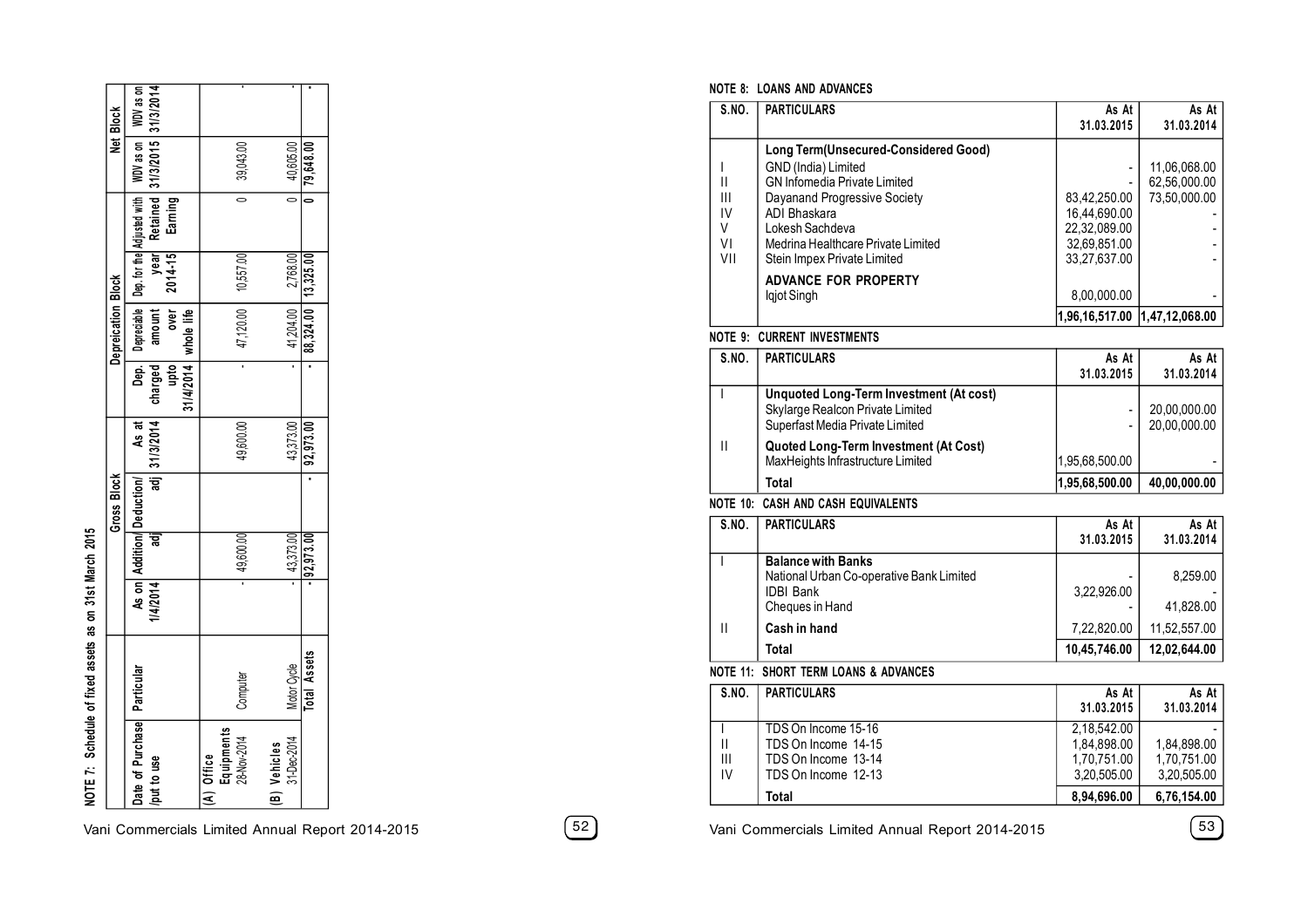### **NOTE 12: PRELIMINARY EXPENSES**

| S.NO. | <b>PARTICULARS</b>                                 | As At       | As At      |
|-------|----------------------------------------------------|-------------|------------|
|       |                                                    | 31.03.2015  | 31.03.2014 |
|       | Preliminary Expenses to the extent not written off |             |            |
|       | Opening Balance                                    | 26.913.00   | 53,826.00  |
|       | Addition during the year                           | 7,41,800.00 | 0.00       |
|       | Written off during the year                        | 1,75,273.00 | 26,913.00  |
|       | Balance at the end                                 | 5,93,440.00 | 26,913.00  |
|       | Total                                              | 5,93,440.00 | 26,913.00  |

# **NOTE 13: REVENUE FROM OPERATIONS**

| S.NO. | <b>PARTICULARS</b> | As At        | As At        |
|-------|--------------------|--------------|--------------|
|       |                    | 31.03.2015   | 31.03.2014   |
|       | Interest on Loan   | 21,60,955.00 | 18.48.990.00 |
| Ш     | Dividend Income    | 55,910.00    |              |
| Ш     | Interest on FD     | 58.835.00    |              |
|       | Total              | 22,75,700.00 | 18,48,990.00 |

### **NOTE 14: EMPLOYEE BENEFIT EXPENSES**

| S.NO. | <b>PARTICULARS</b> | As At       | As At       |
|-------|--------------------|-------------|-------------|
|       |                    | 31.03.2015  | 31.03.2014  |
|       | Salary to Staff    | 5.45.000.00 | 8.40.000.00 |
|       | Total              | 5,45,000.00 | 8,40,000.00 |

# **NOTE 15: FINANCE COST**

| S.NO. | <b>PARTICULARS</b>  | As At      | As At      |
|-------|---------------------|------------|------------|
|       |                     | 31.03.2015 | 31.03.2014 |
|       | <b>Bank Charges</b> | 1.196.00   | 1.048.00   |
| Ш     | Interest on Loan    |            |            |
|       | Total               | 1,196.00   | 1.048.00   |

### **NOTE 16: OTHER EXPENSES**

| S.NO.         | <b>PARTICULARS</b>              | As At<br>31.03.2015 | As At<br>31.03.2014 |
|---------------|---------------------------------|---------------------|---------------------|
| T             | <b>Audit Fees</b>               |                     |                     |
| $\mathbf{II}$ |                                 | 22,472.00           | 22,472.00           |
|               | <b>Accounting Charges</b>       | 27,000.00           | 48,000.00           |
| Ш             | Conveyance                      | 42,250.00           | 54,560.00           |
| IV            | Legal & Professional Expenses   | 4,90,000.00         | 28,000.00           |
| V             | Meeting Expenses                | 18,000.00           |                     |
| VI            | News Paper, Books & Periodicals | 9,053.00            | 12,456.00           |
| VII           | Office Expenses                 | 25,110.00           | 52,560.00           |
| VIII          | Printing & Stationary           | 57,888.00           | 12,640.00           |
| ΙX            | ROC Filing Fees                 | 27,215.00           | 50.000.00           |
| X             | Postage & Stamps                | 23,670.00           | 21,380.00           |
| ΧI            | Misc Exp                        | 25,868.00           | 38,576.00           |
| XII           | Listing Fees & Demat Charges    | 2,51,129.00         |                     |
| XIII          | Repair & Maintainence           | 16,425.00           | 42,367.00           |
| XIV           | Diwali Expenses                 |                     | 26,764.00           |
| XV            | <b>Advertisement Expenses</b>   | 35,003.00           | 22,456.00           |
| XVI           | Preliminary Expenses w/off      | 1,75,273.00         | 26,915.00           |
| XVII          | <b>CIBIL Expenses</b>           | 8,427.00            |                     |
| <b>XVIII</b>  | Demat Expenses                  | 1,000.00            |                     |
| XIX           | Fees to RTA                     | 22,472.00           |                     |
| XX            | Website Expenses                | 4,500.00            |                     |
| XXI           | <b>Travelling Expenses</b>      | 1,07,156.00         |                     |
| XXII          | Depreciation                    | 13,325.00           |                     |
|               | Total                           | 14,03,236.00        | 4,59,146.00         |